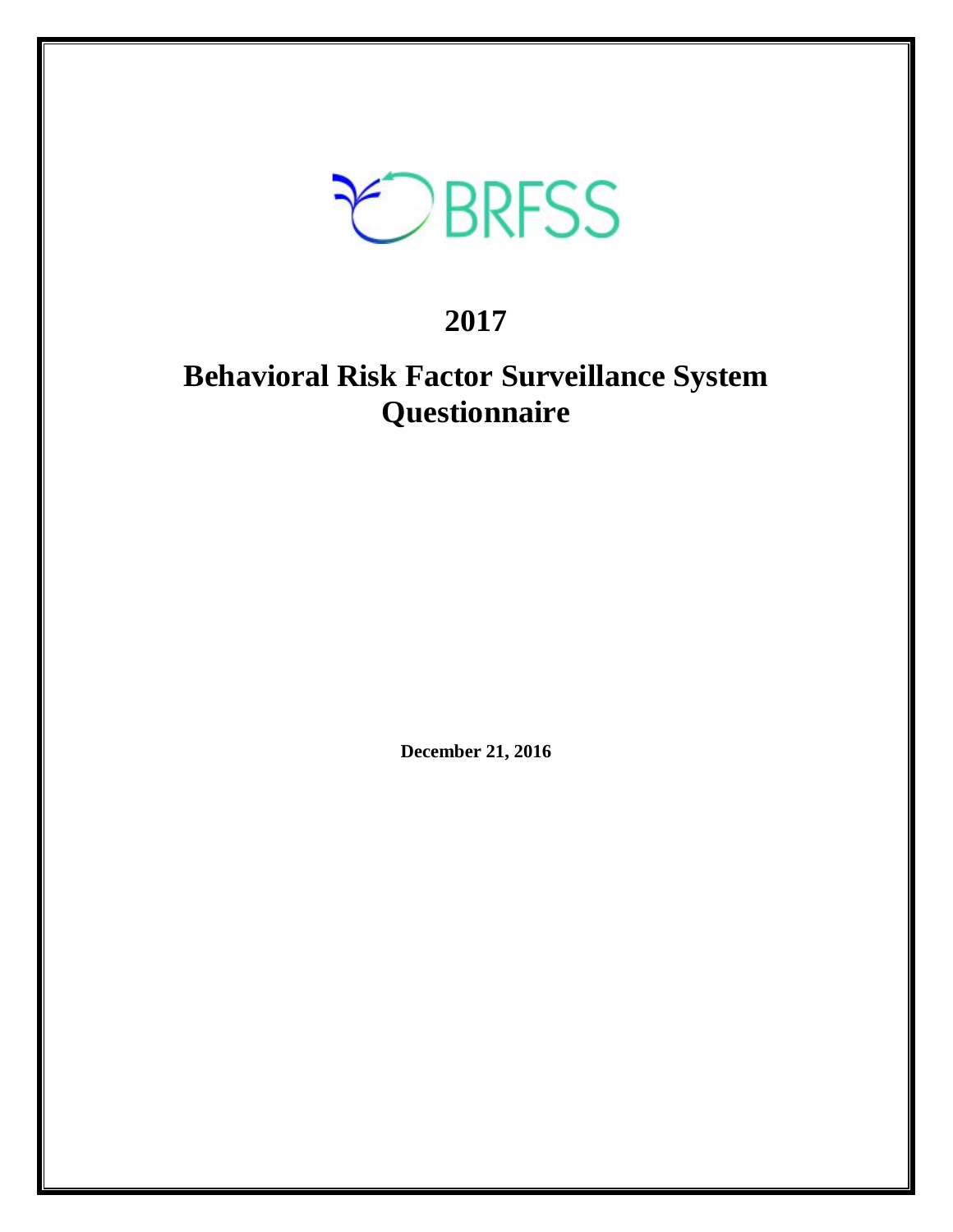

Form Approved OMB No. 0920-1061 Exp. Date 3/31/2018

Public reporting burden of this collection of information is estimated to average 27 minutes per response, including the time for reviewing instructions, searching existing data sources, gathering and maintaining the data needed, and completing and reviewing the collection of information. An agency may not conduct or sponsor, and a person is not required to respond to a collection of information unless it displays a currently valid OMB control number. Send comments regarding this burden estimate or any other aspect of this collection of information, including suggestions for reducing this burden to CDC/ATSDR Reports Clearance Officer; 1600 Clifton Road NE, MS D-74, Atlanta, Georgia 30333; ATTN: PRA (0920-1061).

NOTE: Interviewers do not need to read any part of the burden estimate nor provide the OMB number unless asked by the respondent for specific information. If a respondent asks for the length of time of the interview provide the most accurate information based on the version of the questionnaire that will be administered to that respondent. If the interviewer is not sure, provide the average time as indicated in the burden statement. If data collectors have questions concerning the BRFSS OMB process, please contact Carol Pierannunzi at [ivk7@cdc.gov.](mailto:ivk7@cdc.gov)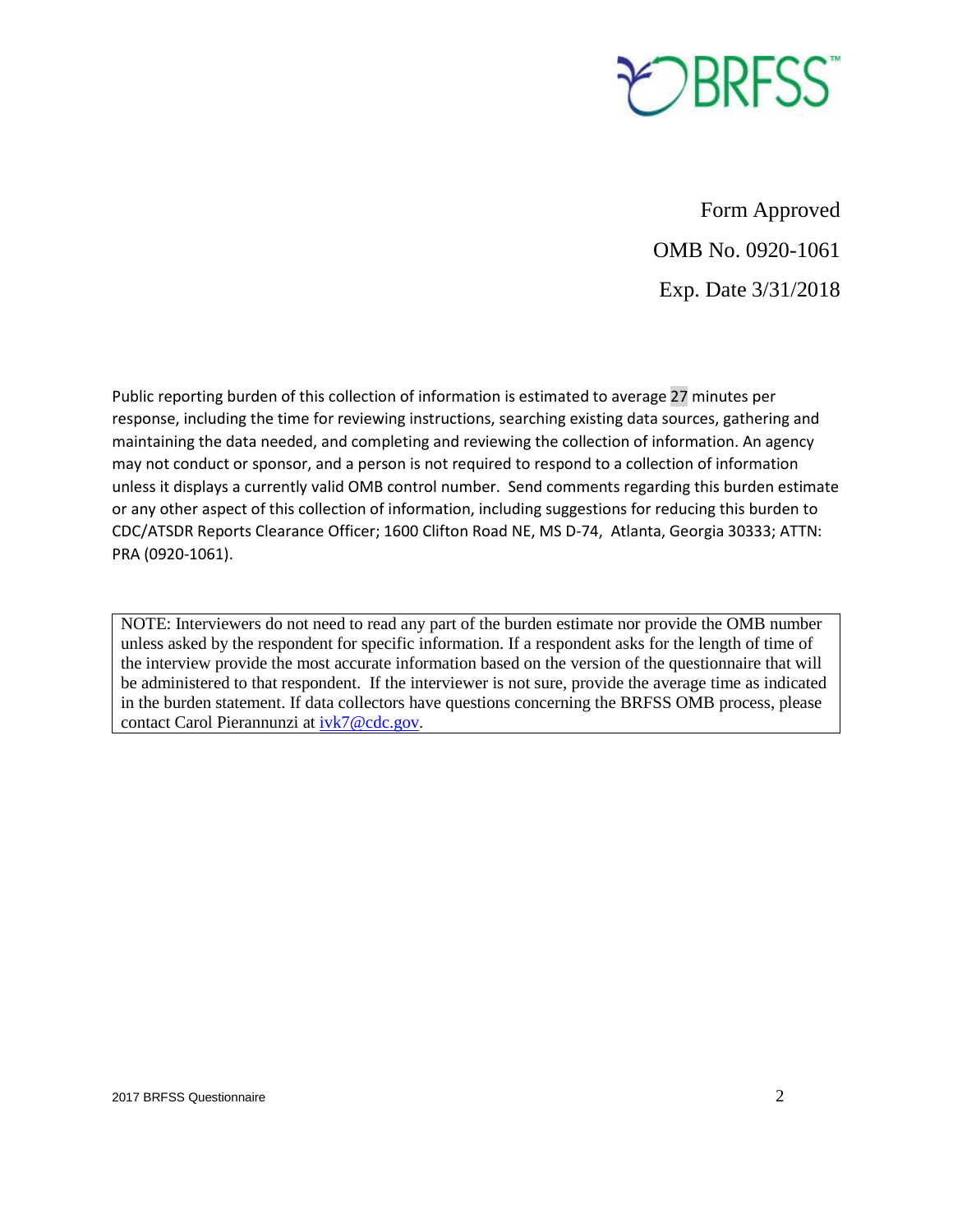

## Behavioral Risk Factor Surveillance System **2017 Questionnaire**

### **Table of Contents**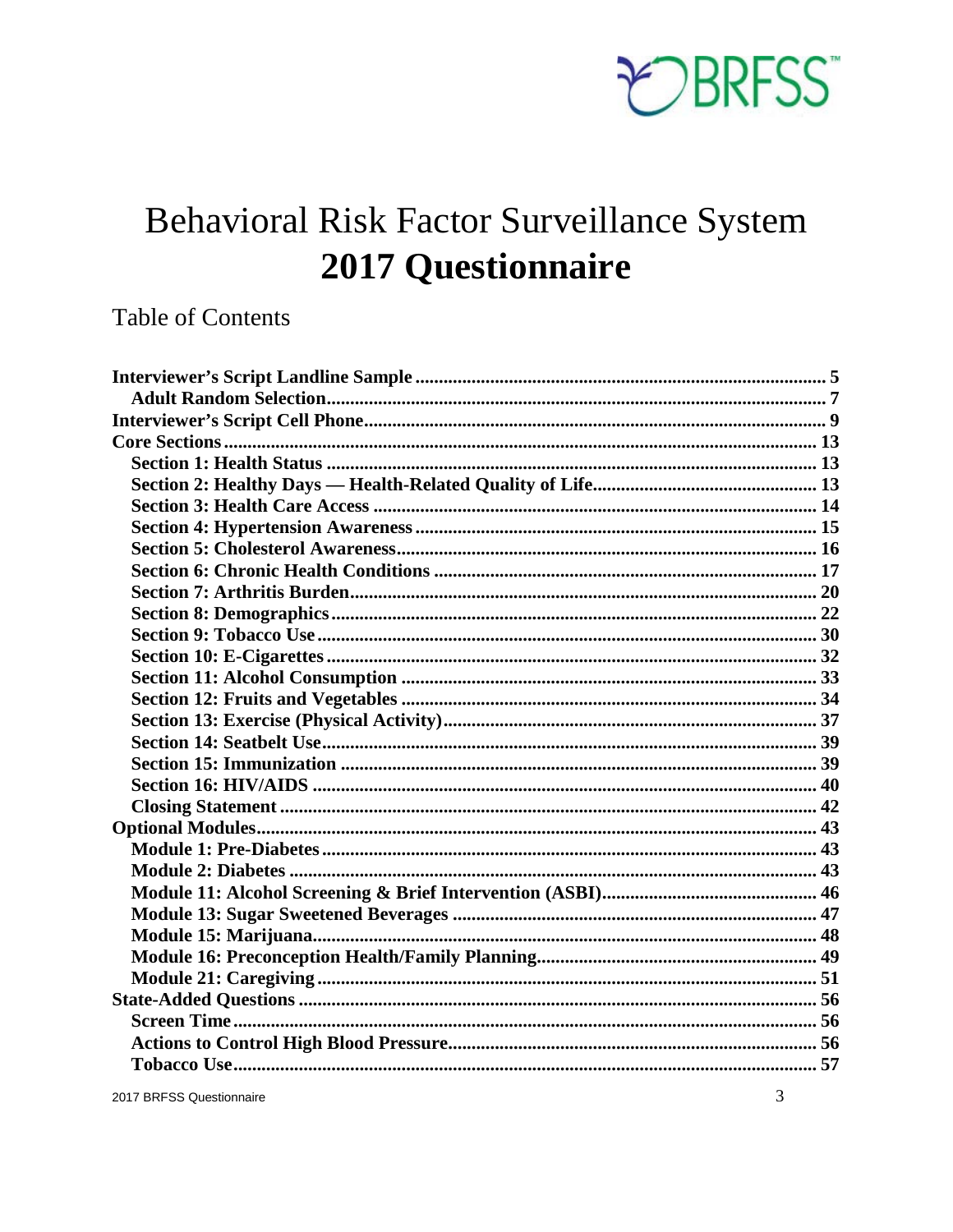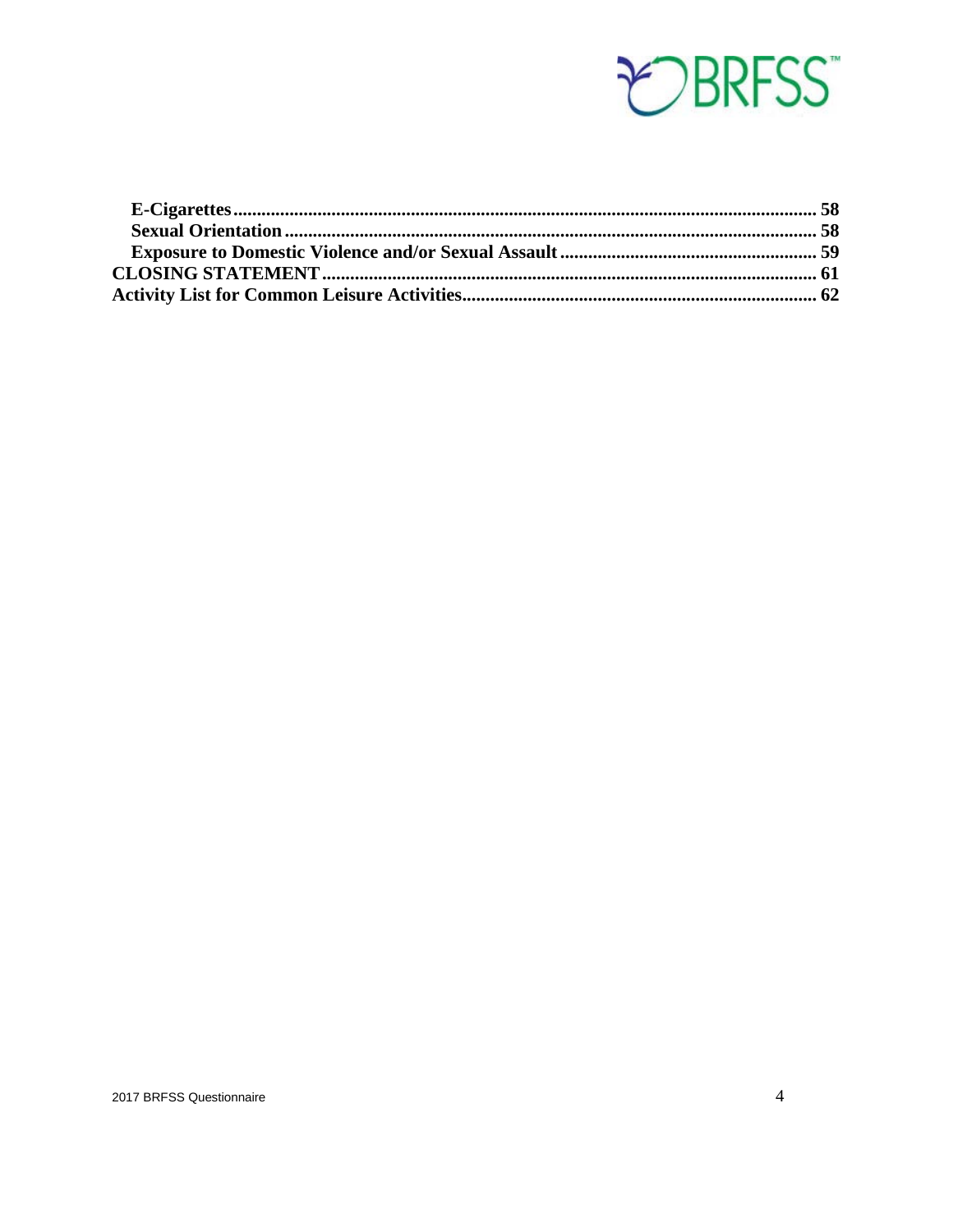

### <span id="page-4-0"></span>Interviewer's Script Landline Sample

Form Approved

OMB No. 0920-1061

Exp. Date 3/31/2018

Public reporting burden of this collection of information is estimated to average XX minutes per response, including the time for reviewing instructions, searching existing data sources, gathering and maintaining the data needed, and completing and reviewing the collection of information. An agency may not conduct or sponsor, and a person is not required to respond to a collection of information unless it displays a currently valid OMB control number. Send comments regarding this burden estimate or any other aspect of this collection of information, including suggestions for reducing this burden to CDC/ATSDR Reports Clearance Officer; 1600 Clifton Road NE, MS D-74, Atlanta, Georgia 30333; ATTN: PRA (0920-1061).

NOTE: Interviewers do not need to read any part of the burden estimate nor provide the OMB number unless asked by the respondent for specific information. If a respondent asks for the length of time of the interview provide the most accurate information based on the version of the questionnaire that will be administered to that respondent. If the interviewer is not sure, provide the average time as indicated in the burden statement. If data collectors have questions concerning the BRFSS OMB process, please contact Carol Pierannunzi at  $ivk7@cdc.gov$ .

HELLO, I am calling for the <u>(health department)</u>. My name is <u>(name)</u> . We are gathering information about the health of (state) residents. This project is conducted by the health department with assistance from the Centers for Disease Control and Prevention. Your telephone number has been chosen randomly, and I would like to ask some questions about health and health practices.

#### LL.1 **Is this (phone number)** ?

1. Yes 2. No

**[CATI /INTERVIEWER NOTE: IF "NO": Thank you very much, but I seem to have dialed the wrong number. It's possible that your number may be called at a later time. CATI NOTE: STOP OR REDIAL]**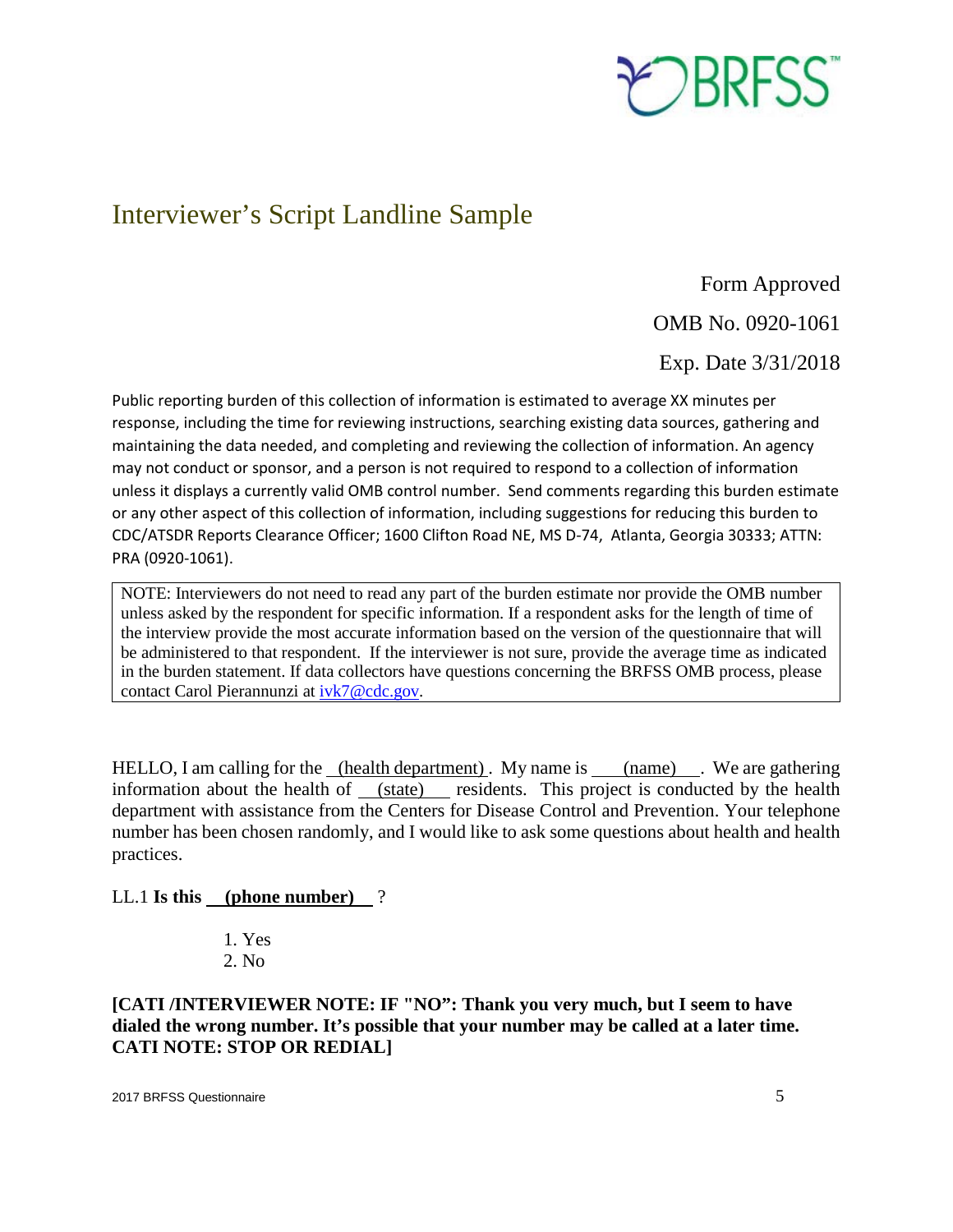

#### **PVTRES**

#### LL.2 **Is this a private residence?**

Read only if necessary: **"By private residence, we mean someplace like a house or apartment."**

**INTERVIEWER NOTE: PRIVATE RESIDENCE INCLUDES ANY HOME WHERE THE RESPONDENT SPENDS AT LEAST 30 DAYS INCLUDING VACATION HOMES, RVS OR OTHER LOCATIONS IN WHICH THE RESPONDENT LIVES FOR PORTIONS OF THE YEAR.** 

| 1. Yes | [GO TO STATE OF RESIDENCE] |
|--------|----------------------------|
| 2. No. | [GO TO COLLEGE HOUSING]    |

**3. No** , Business phone only

#### **[CATI/INTERVIEWER NOTE: IF NO, BUSINESS PHONE ONLY: THANK YOU VERY MUCH BUT WE ARE ONLY INTERVIEWING PERSONS ON RESIDENTIAL PHONES LINES AT THIS TIME.**"**STOP]**

#### **College Housing**

LL.3 **Do you live in college housing?** 

Read only if necessary: **"By college housing we mean dormitory, graduate student or visiting faculty housing, or other housing arrangement provided by a college or university."** 

- **1.** Yes **[GO TO STATE OF RESIDENCE]**
- 2. No

#### **[CATI/INTERVIEWER NOTE: IF NO: THANK YOU VERY MUCH, BUT WE ARE ONLY INTERVIEWING PERSONS WHO LIVE IN A PRIVATE RESIDENCE OR COLLEGE HOUSING AT THIS TIME. STOP]**

#### **State of Residence**

LL4. Do you currently live in **\_\_\_\_\_ (state)** \_\_\_?

1. Yes **[GO TO CELLULAR]**  2. No **[CATI/INTERVIEWER NOTE: IF NO: THANK YOU VERY MUCH, BUT WE ARE ONLY INTERVIEWING PERSONS WHO LIVE IN [ ] STATE AT THIS TIME. STOP]**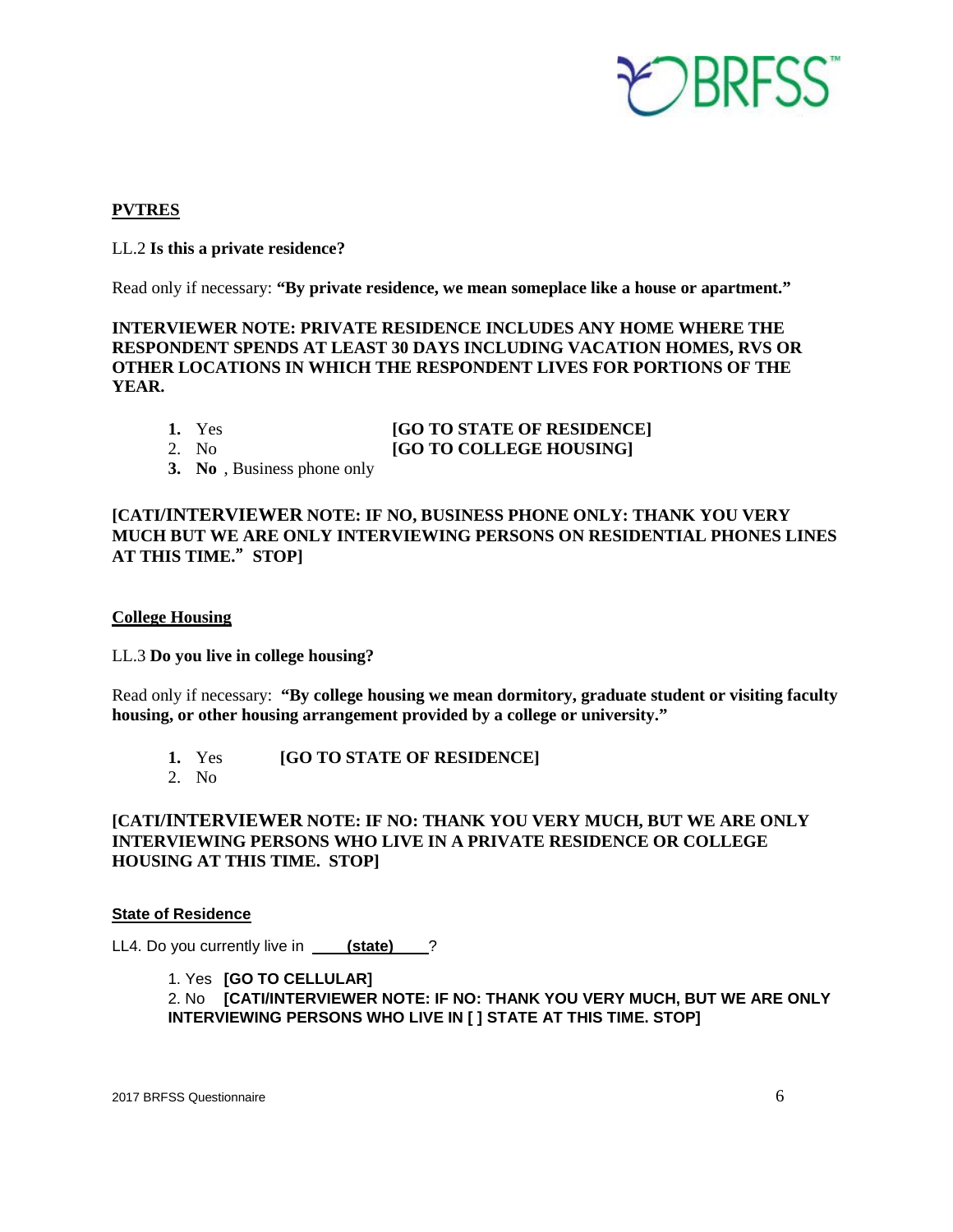

#### **Cellular Phone**

LL.5 **Is this a cell telephone?**

#### **INTERVIEWER NOTE: TELEPHONE SERVICE OVER THE INTERNET COUNTS AS LANDLINE SERVICE (INCLUDES VONAGE, MAGIC JACK AND OTHER HOME-BASED PHONE SERVICES).**

Read only if necessary: **"By cell (or cellular) telephone we mean a telephone that is mobile and usable outside of your neighborhood."**

**1 Yes** 

**[CATI/INTERVIEWER NOTE: IF "YES": THANK YOU VERY MUCH, BUT WE ARE ONLY INTERVIEWING BY LAND LINE TELEPHONES FOR PRIVATE RESIDENCES OR COLLEGE HOUSING. STOP]**

**2 No**

**[CATI NOTE: IF COLLEGE HOUSING = "YES," CONTINUE; OTHERWISE GO TO ADULT RANDOM SELECTION]**

**Adult**

LL.6 **Are you 18 years of age or older?** 

| Yes, respondent is male   | [GO TO NEXT SECTION] |
|---------------------------|----------------------|
| Yes, respondent is female | [GO TO NEXT SECTION] |

3 No

#### **[CATI/INTERVIEWER NOTE: IF NO: THANK YOU VERY MUCH, BUT WE ARE ONLY INTERVIEWING PERSONS AGED 18 OR OLDER AT THIS TIME. STOP]**

<span id="page-6-0"></span>Adult Random Selection

**I need to randomly select one adult who lives in your household to be interviewed. Excluding adults living away from home, such as students away at college, How many members of your household, including yourself, are 18 years of age or older?** 

LL.7 \_\_ Number of adults If "1,": **Are you the adult?**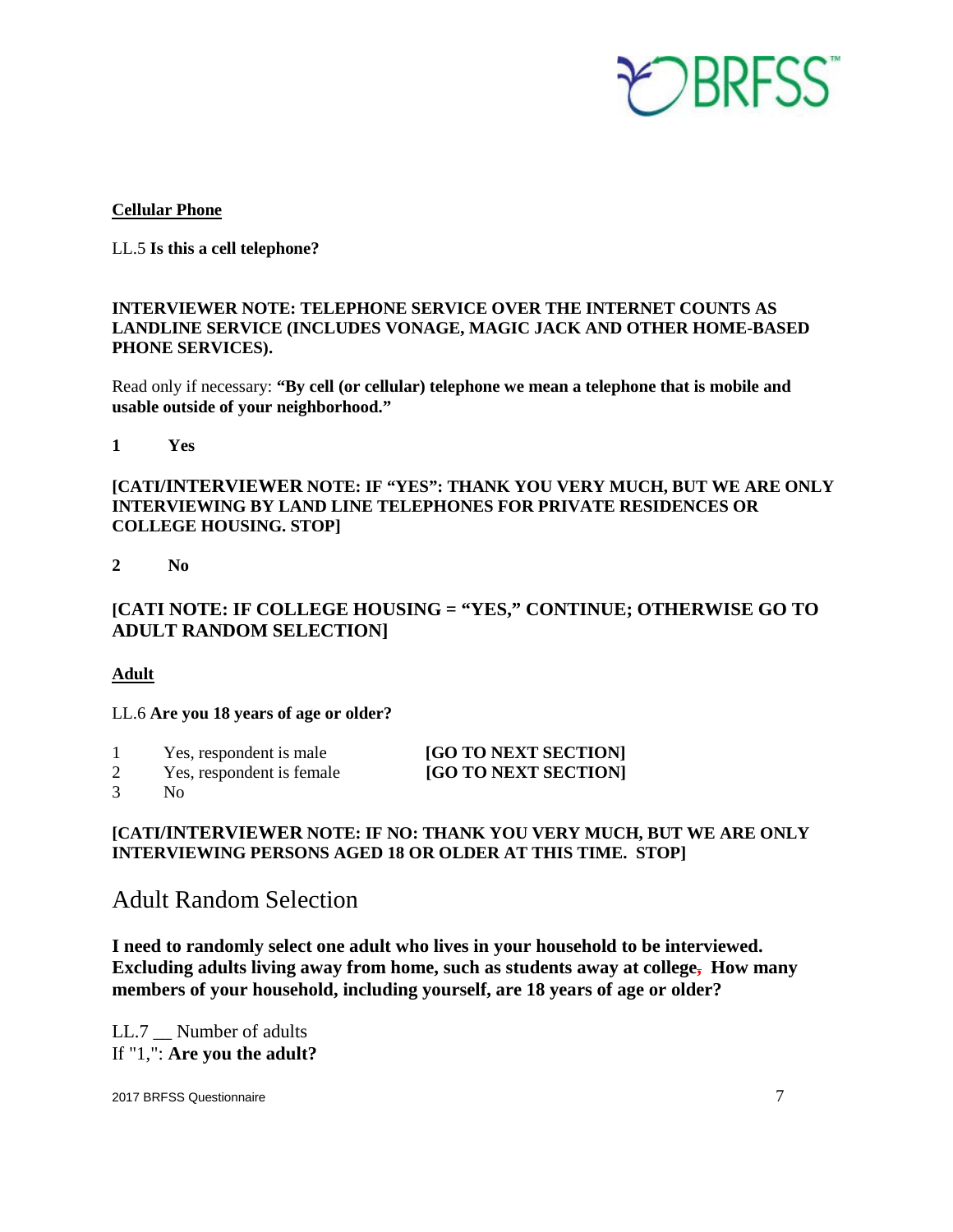

If "yes,":

**Then you are the person I need to speak with. Enter 1 man or 1 woman below (Ask gender if necessary).**

INTERVIEWER NOTE: GENDER WILL BE ASKED AGAIN IN DEMOGRAPHICS SECTION.

**[GO TO THE CORRECT RESPONDENT]** 

**[CATI/INTERVIEWER NOTE: IF "NO,": IS THE ADULT A MAN OR A WOMAN? ENTER 1 MAN OR 1 WOMAN BELOW. MAY I SPEAK WITH [FILL IN (HIM/HER) FROM PREVIOUS QUESTION]? ]** 

**[GO TO "CORRECT RESPONDENT" BEFORE SECTION 1]** 

LL.8 **How many of these adults are men?** 

Number of men

**So the number of women in the household is \_\_\_**

Number of women

**Is that correct?**

**INTERVIEWER NOTE: CONFIRM NUMBER OF ADULT WOMEN OR CLARIFY THE TOTAL NUMBER OF ADULTS IN THE HOUSEHOLD.**

**The person in your household that I need to speak with is .** 

If "you," **[GO TO "CORRECT RESPONDENT" BEFORE SECTION 1]**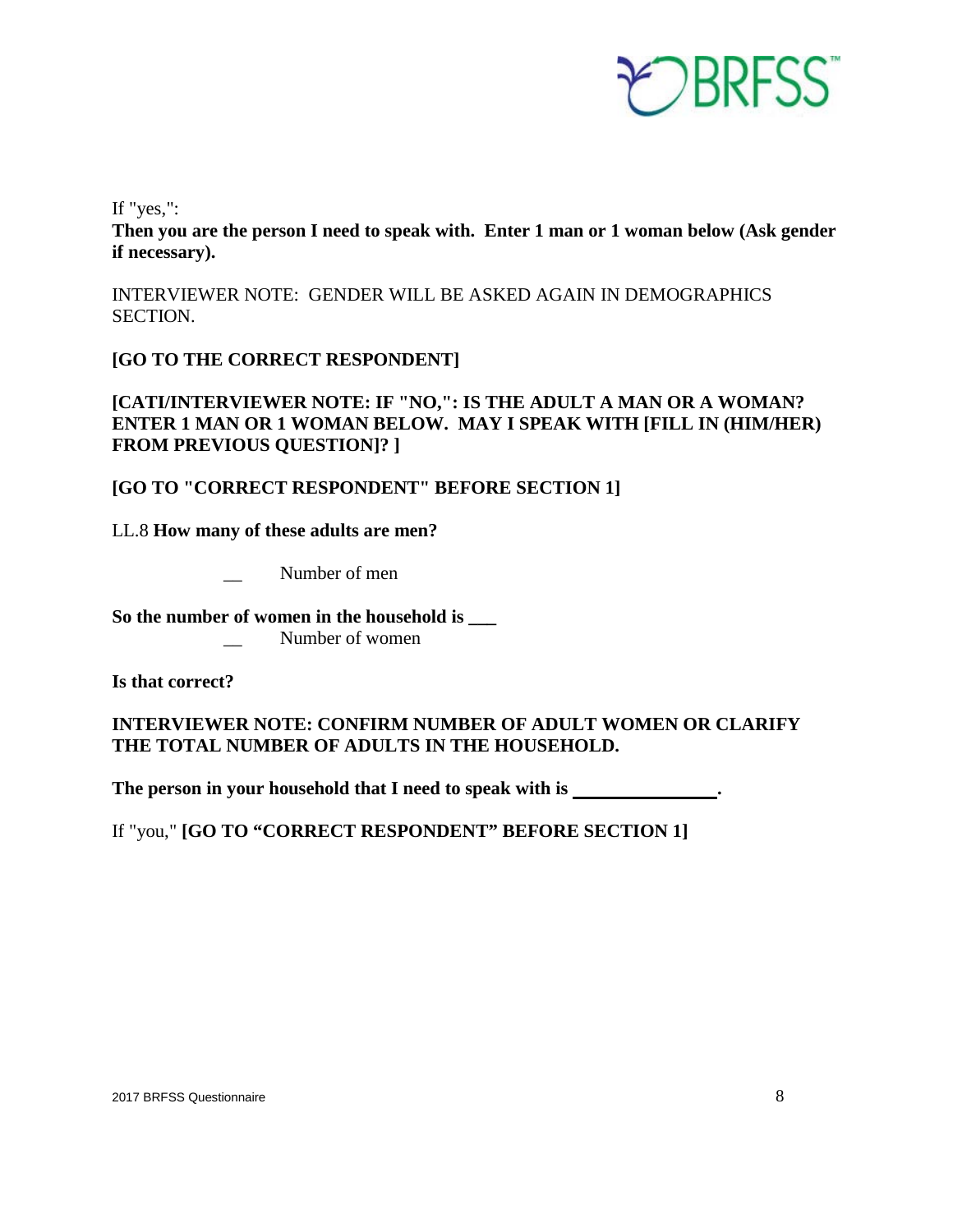

### <span id="page-8-0"></span>Interviewer's Script Cell Phone

Form Approved OMB No. 0920-1061

Exp. Date 3/31/2018

Public reporting burden of this collection of information is estimated to average xx minutes per response, including the time for reviewing instructions, searching existing data sources, gathering and maintaining the data needed, and completing and reviewing the collection of information. An agency may not conduct or sponsor, and a person is not required to respond to a collection of information unless it displays a currently valid OMB control number. Send comments regarding this burden estimate or any other aspect of this collection of information, including suggestions for reducing this burden to CDC/ATSDR Reports Clearance Officer; 1600 Clifton Road NE, MS D-74, Atlanta, Georgia 30333; ATTN: PRA (0920-1061).

NOTE: Interviewers do not need to read any part of the burden estimate nor provide the OMB number unless asked by the respondent for specific information. If a respondent asks for the length of time of the interview provide the most accurate information based on the version of the questionnaire that will be administered to that respondent. If the interviewer is not sure, provide the average time as indicated in the burden statement. If data collectors have questions concerning the BRFSS OMB process, please contact Carol Pierannunzi at [ivk7@cdc.gov.](mailto:ivk7@cdc.gov)

HELLO, I am calling for the **(health department).** My name is **(name)** Ne are gathering information about the health of **(state)** residents. This project is conducted by the health department with assistance from the Centers for Disease Control and Prevention. Your telephone number has been chosen randomly, and I would like to ask some questions about health and health practices.

#### CP.1 **Is this a safe time to talk with you?**

- **1.** Yes **[GOTO PHONE]**
- 2. No

#### **[CATI/INTERVIEWER NOTE: IF "NO**"**: THANK YOU VERY MUCH. WE WILL CALL YOU BACK AT A MORE CONVENIENT TIME. ([SET APPOINTMENT IF POSSIBLE]) STOP]**

#### **Phone**

CP.2 **Is this (phone number) ?** 

- **1.** Yes **[GO TO CELLULAR PHONE]**
- **2.** No **INTERVIEWER NOTE: CONFIRM TELEPHONE NUMBER**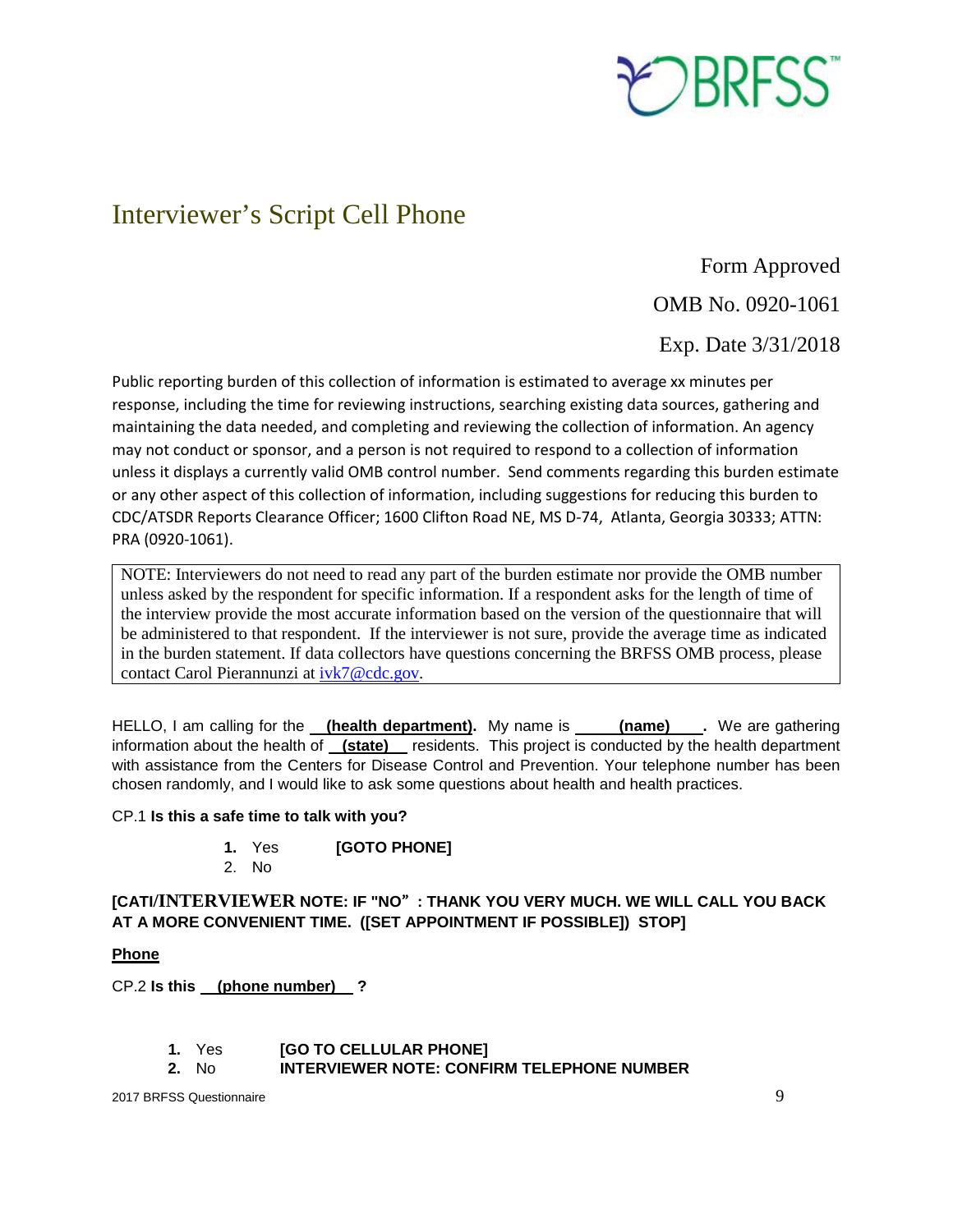

#### **[CATI/INTERVIEWER NOTE: IF "NO**"**: THANK YOU VERY MUCH, BUT I SEEM TO HAVE DIALED THE WRONG NUMBER. IT'S POSSIBLE THAT YOUR NUMBER MAY BE CALLED AT A LATER TIME. STOP]**

#### **Cellular Phone**

CP.3 **Is this a cell telephone?**

Read only if necessary: **"By cell telephone, we mean a telephone that is mobile and usable outside of your neighborhood."** 

- 1. **Yes [GO TO ADULT]**
- **2. No**

 **[CATI/INTERVIEWER NOTE: IF "NO**"**: THANK YOU VERY MUCH, BUT WE ARE ONLY INTERVIEWING CELL TELEPHONES AT THIS TIME. STOP]** 

#### **Adult**

CP.4 **Are you 18 years of age or older?** 

| 1. Yes, respondent is male | [GO TO PRIVATE RESIDENCE] |
|----------------------------|---------------------------|
|----------------------------|---------------------------|

- 2. Yes, respondent is female [**GO TO PRIVATE RESIDENCE]**
- 3 No

**[CATI/INTERVIEWER NOTE: IF "NO", THANK YOU VERY MUCH, BUT WE ARE ONLY INTERVIEWING PERSONS AGED 18 OR OLDER AT THIS TIME. STOP]** 

INTERVIEWER NOTE: GENDER WILL BE ASKED AGAIN IN DEMOGRAPHICS SECTION.

#### **Private Residence**

CP.5 **Do you live in a private residence?**

Read only if necessary: **"By private residence, we mean someplace like a house or apartment."**

**INTERVIEWER NOTE: PRIVATE RESIDENCE INCLUDES ANY HOME WHERE THE RESPONDENT SPENDS AT LEAST 30 DAYS INCLUDING VACATION HOMES, RVS OR OTHER LOCATIONS IN WHICH THE RESPONDENT LIVES FOR PORTIONS OF THE YEAR.** 

**1.** Yes **[GO TO STATE OF RESIDENCE]**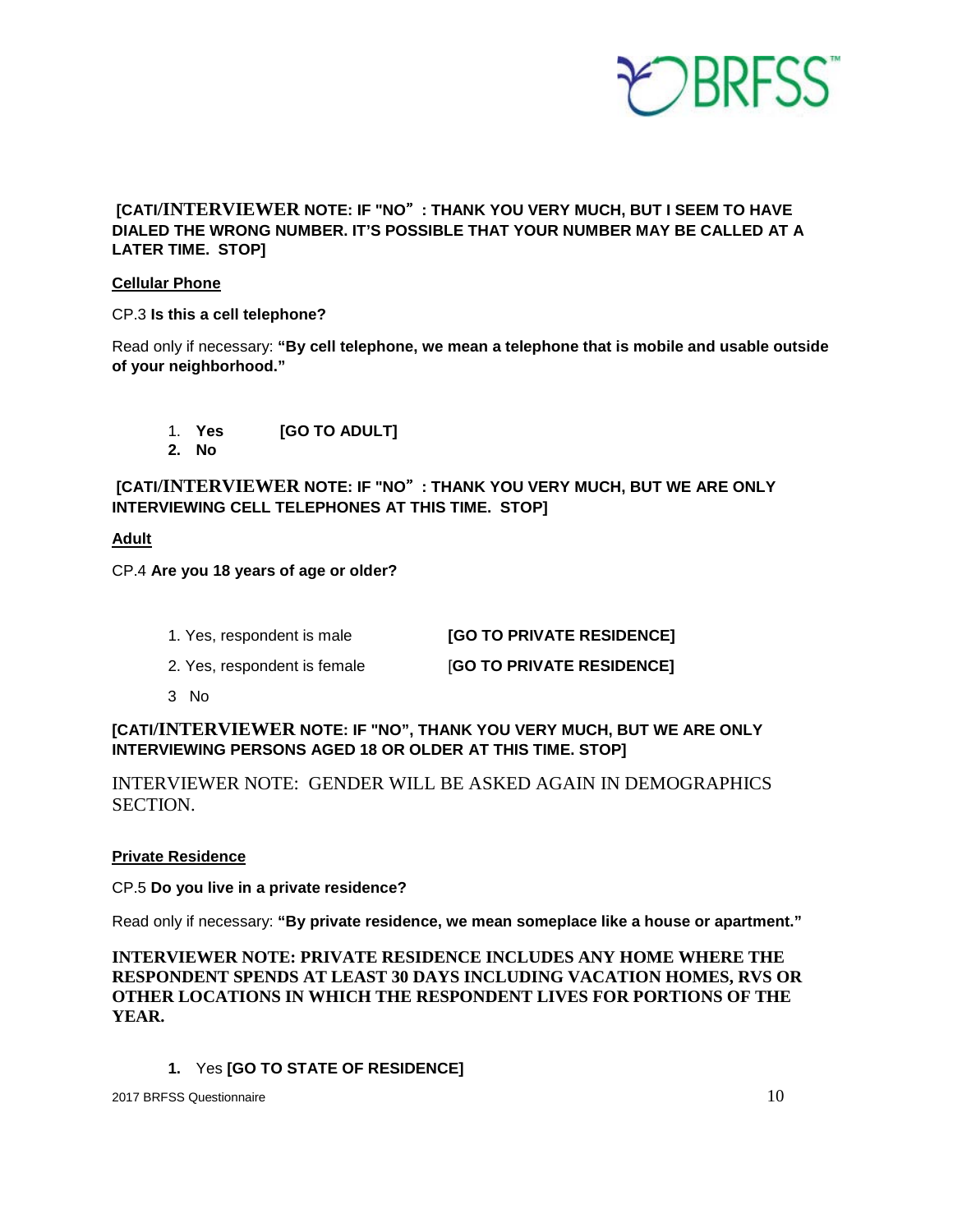

#### **2.** No **[GO TO COLLEGE HOUSING]**

#### **College Housing**

CP.6 **Do you live in college housing?**

Read only if necessary: **"By college housing we mean dormitory, graduate student or visiting faculty housing, or other housing arrangement provided by a college or university."**

- **1. Yes [GO TO STATE OF RESIDENCE]**
- **2. No**

**[CATI/INTERVIEWER NOTE: IF "NO**"**: THANK YOU VERY MUCH, BUT WE ARE ONLY INTERVIEWING PERSONS WHO LIVE IN A PRIVATE RESIDENCE OR COLLEGE HOUSING AT THIS TIME. STOP]** 

#### **State of Residence**

CP.7 Do you currently live in \_\_\_\_**(state)**\_\_\_\_?

1. Yes **[GO TO LANDLINE]**  2. No **[GO TO STATE]** 

#### **State**

CP.8 **In what state do you currently live?**

**ENTER FIPS STATE** 

#### **Landline**

CP. 9 **Do you also have a landline telephone in your home that is used to make and receive calls?** 

Read only if necessary: **"By landline telephone, we mean a "regular" telephone in your home that is used for making or receiving calls." Please include landline phones used for both business and personal use."**

**INTERVIEWER NOTE: TELEPHONE SERVICE OVER THE INTERNET COUNTS AS LANDLINE SERVICE (INCLUDES VONAGE, MAGIC JACK AND OTHER HOME-BASED PHONE SERVICES.).** 

- 1. Yes
- 2. No

#### **[CATI/INTERVIEWER NOTE: IF COLLEGE HOUSING = "YES", DO NOT ASK NUMBER OF ADULTS QUESTIONS, GO TO CORE.]**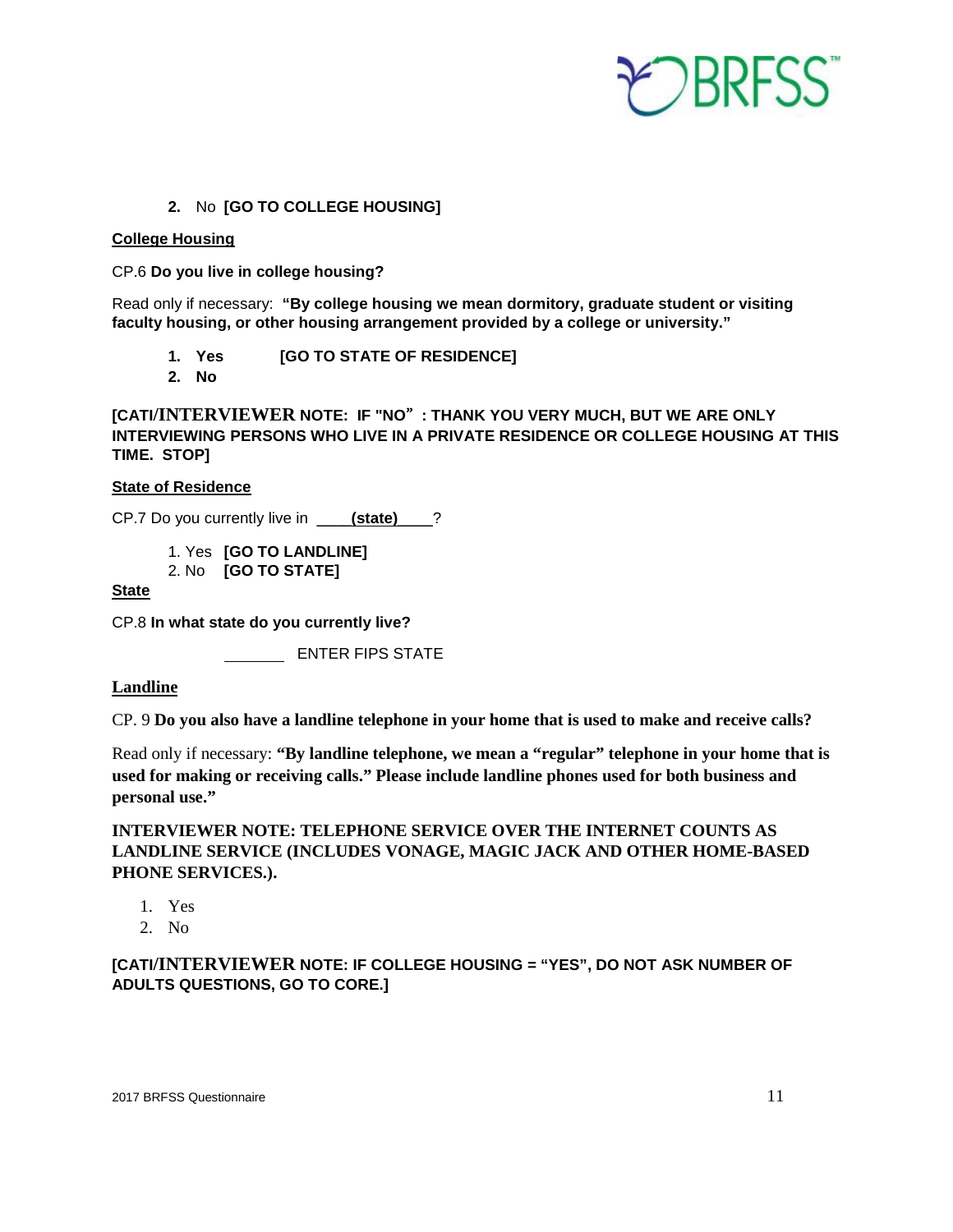

#### NUMADULT

#### CP.10 **How many members of your household, including yourself, are 18 years of age or older?**

- \_\_ Number of adults
- 99 Refused

**[CATI/INTERVIEWER NOTE: IF COLLEGE HOUSING = "YES**" **THEN NUMBER OF ADULTS IS AUTOMATICALLY SET TO 1.]**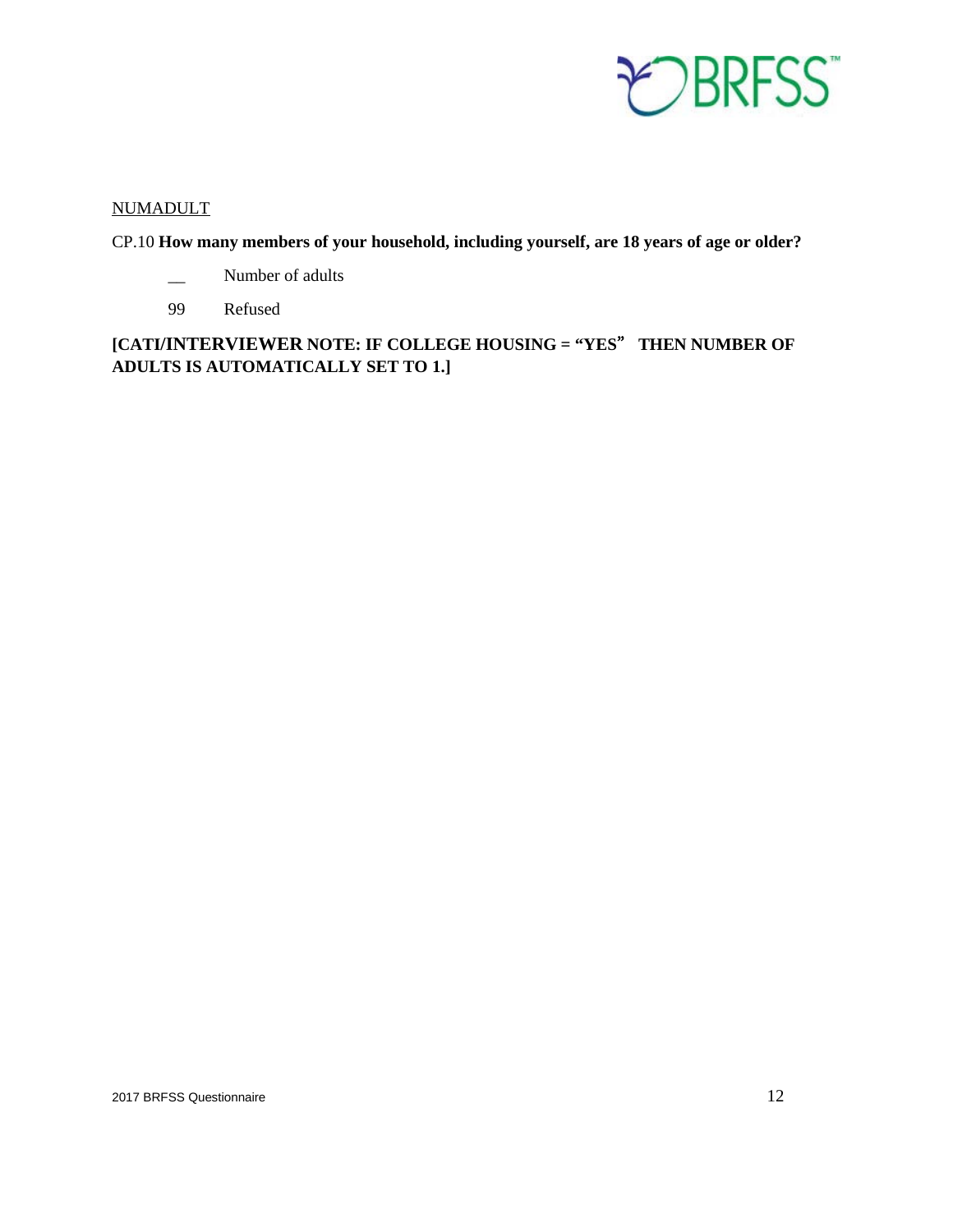

## <span id="page-12-0"></span>Core Sections

#### **[CATI/INTERVIEWER NOTE: ITEMS IN PARENTHESES ANYWHERE THROUGHOUT THE QUESTIONNAIRE DO NOT NEED TO BE READ]**

#### **To Correct Respondent:**

**I will not ask for your last name, address, or other personal information that can identify you. You do not have to answer any question you do not want to, and you can end the interview at any time. Any information you give me will be confidential. If you have any questions about the survey, please call (give appropriate state telephone number).** 

### <span id="page-12-1"></span>Section 1: Health Status

**1.1 Would you say that in general your health is—** (90)

Please read:

- **1 Excellent**
- **2 Very good**
- **3 Good**
- **4 Fair, or**
- **5 Poor**

Do not read:

- 7 Don't know / Not sure
- 9 Refused

### <span id="page-12-2"></span>Section 2: Healthy Days — Health-Related Quality of Life

#### **2.1 Now thinking about your physical health, which includes physical illness and injury, for how many days during the past 30 days was your physical health not good?**

(91-92)

- $\mathsf{L}$  Number of days
- 88 None
- 77 Don't know / Not sure
- 99 Refused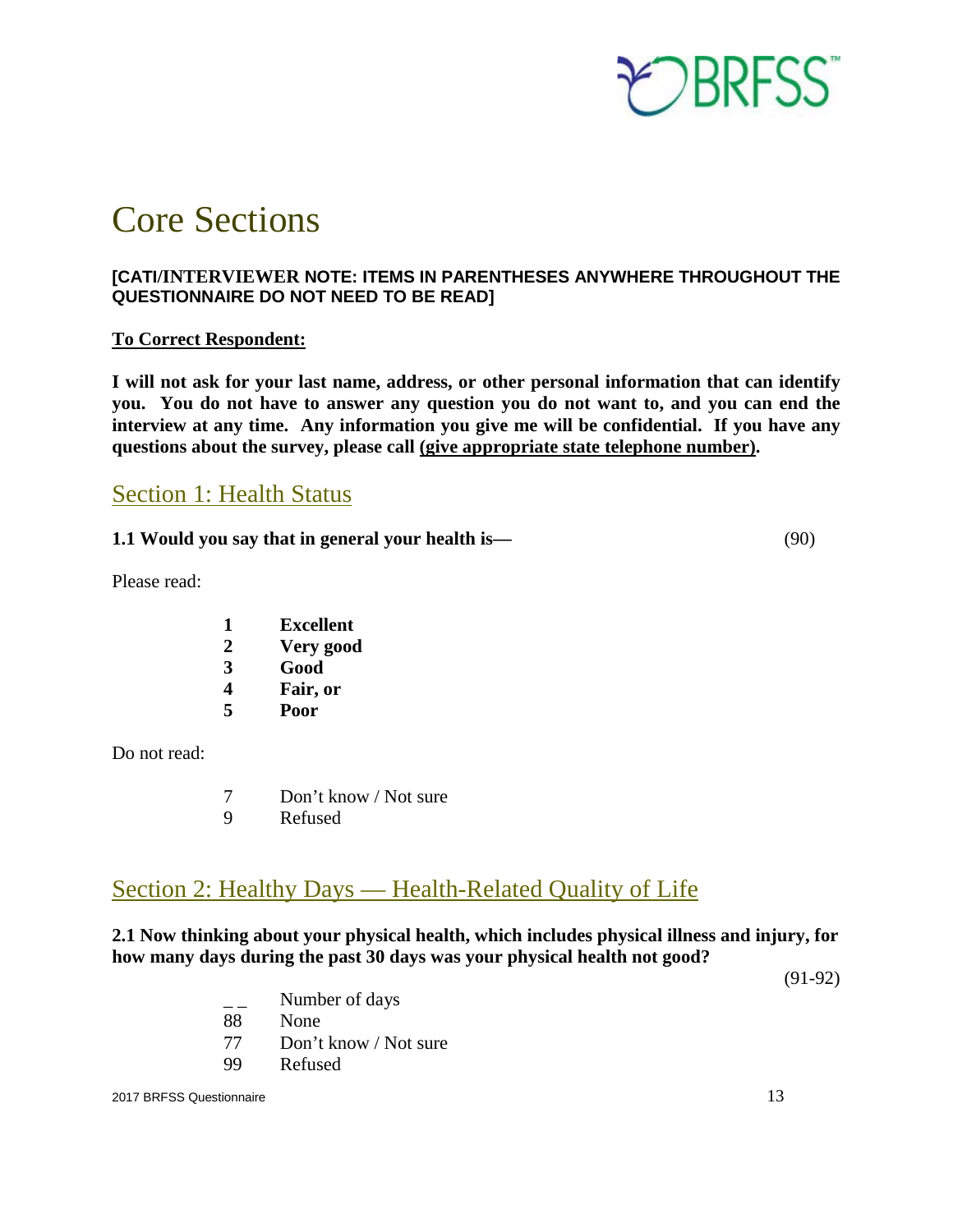

**2.2 Now thinking about your mental health, which includes stress, depression, and problems with emotions, for how many days during the past 30 days was your mental health not good?** (93-94)

| <b>SECTION</b> | 88 | Number of days<br>None [CATI NOTE: IF Q2.1 AND Q2.2 = 88 (NONE), GO TO NEXT |
|----------------|----|-----------------------------------------------------------------------------|
|                | 99 | Don't know / Not sure<br>Refused                                            |

#### **2.3 During the past 30 days, for about how many days did poor physical or mental health keep you from doing your usual activities, such as self-care, work, or recreation**?

(95-96)

- $\mathsf{L}$  Number of days
- 88 None
- 77 Don't know / Not sure
- 99 Refused

### <span id="page-13-0"></span>Section 3: Health Care Access

**3.1 Do you have any kind of health care coverage, including health insurance, prepaid plans such as HMOs, government plans such as Medicare, Native Health Service, or Indian Health Service?** 

(97)

#### **[CATI NOTE: IF USING HEALTH CARE ACCESS MODULE GO TO MODULE 10, QUESTION 1, ELSE CONTINUE]**

- 1 Yes
- 2 No
- 7 Don't know / Not sure
- 9 Refused

**3.2 Do you have one person you think of as your personal doctor or health care provider? If "No" ask: "Is there more than one, or is there no person who you think of as your personal doctor or health care provider?"**

- (98) 1 Yes, only one
- 2 More than one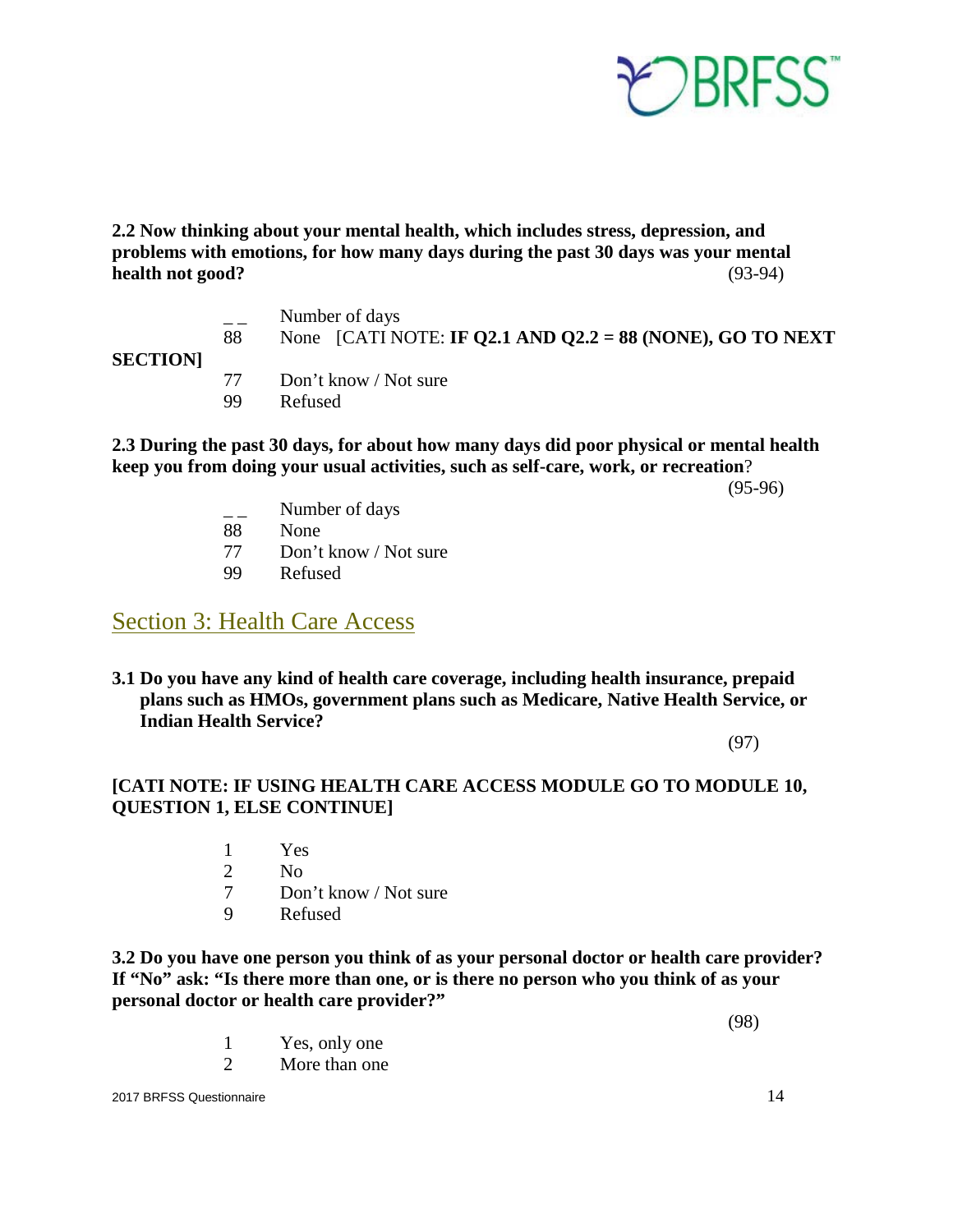

- 3 No
- 7 Don't know / Not sure
- 9 Refused

**3.3 Was there a time in the past 12 months when you needed to see a doctor but could not because of cost?** (99)

- 1 Yes
- 2 No<br>7 Dor
- Don't know / Not sure
- 9 Refused

#### **CATI NOTE: IF USING HEALTH CARE ACCESS MODULE GO TO MODULE 10 QUESTION 3, ELSE CONTINUE**

**3.4 A routine checkup is a general physical exam, not an exam for a specific injury, illness, or condition. About how long has it been since you last visited a doctor for a routine checkup?** 

(100)

Read only if necessary:

1 Within the past year (anytime less than 12 months ago)

- 2 Within the past 2 years (1 year but less than 2 years ago)
- 3 Within the past 5 years (2 years but less than 5 years ago)
- 4 5 or more years ago

Do not read:

- 7 Don't know / Not sure
- 8 Never
- 9 Refused

#### [**CATI INSTRUCTION: IF USING HEALTH CARE ACCESS MODULE 10 AND Q3.1 = 1 GO TO MODULE 10, QUESTION 4A OR IF USING HEALTH CARE ACCESS MODULE 10 AND Q3.1 = 2, 7, OR 9 GO TO MODULE 10, QUESTION 4B, OR IF NOT USING HEALTH CARE ACCESS MODULE GO TO NEXT SECTION.**

### <span id="page-14-0"></span>Section 4: Hypertension Awareness

2017 BRFSS Questionnaire 15 **4.1 Have you EVER been told by a doctor, nurse, or other health professional that you have high blood pressure?** (101)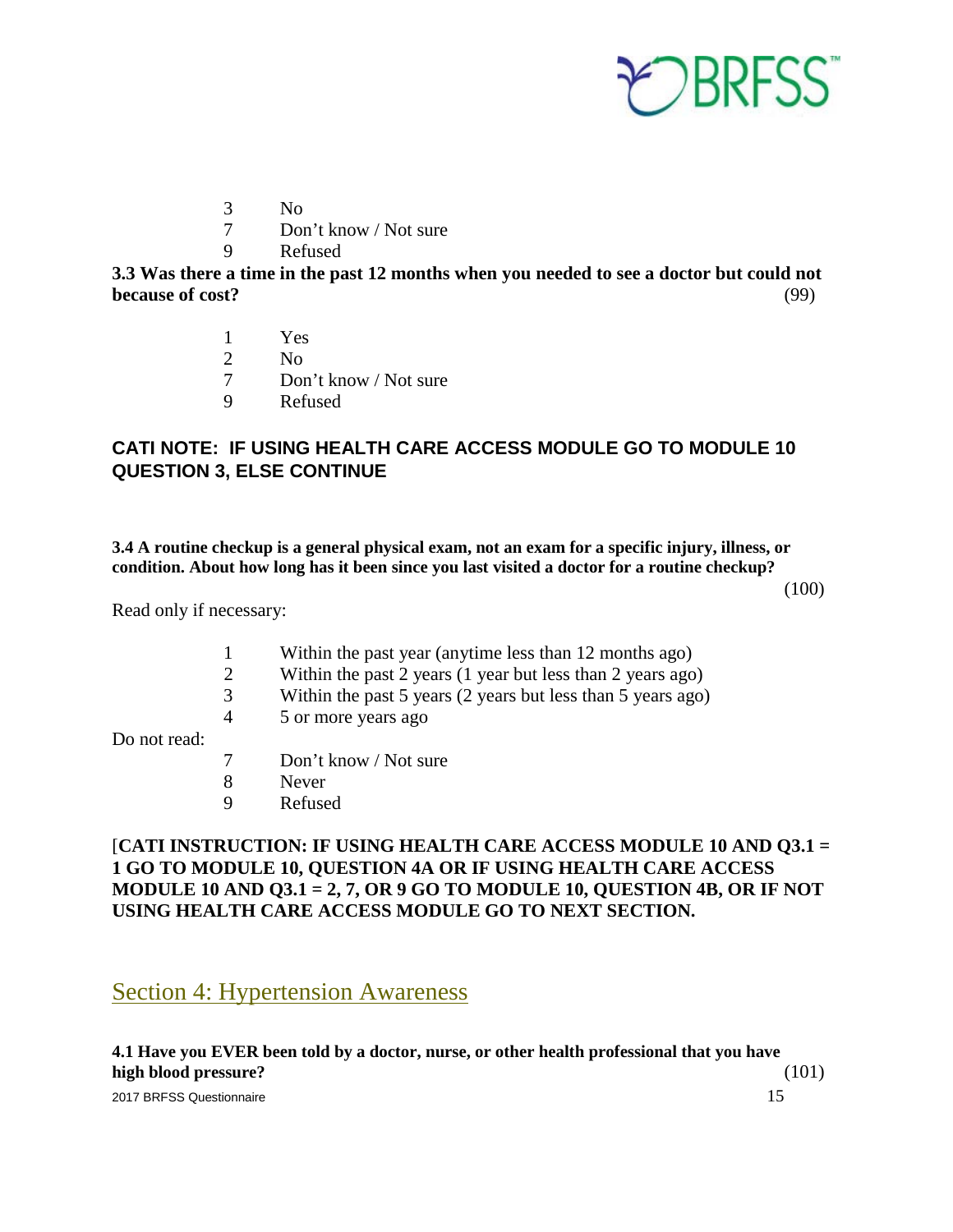

Read only if necessary: **By "other health professional" we mean a nurse practitioner, a physician's assistant, or some other licensed health professional.**

**If "Yes" and respondent is female, ask: "Was this only when you were pregnant?"** 

- 1 Yes<br>2 Yes.
- <sup>2</sup> Yes, but female told only during pregnancy **[GO TO NEXT SECTION]**<br>
<sup>3</sup> No **[GO TO NEXT SECTION]**
- No **[GO TO NEXT SECTION]**
- **1** Told borderline high or pre-hypertensive **[GO TO NEXT SECTION]**<br> **1** Don't know / Not sure **1GO TO NEXT SECTION** 
	- 7 Don't know / Not sure **[GO TO NEXT SECTION]**
- 9 Refused **[GO TO NEXT SECTION]**

#### **4.2 Are you currently taking medicine for your high blood pressure?** (102)

- 1 Yes
- 2 No
- 7 Don't know / Not sure
- 9 Refused

#### <span id="page-15-0"></span>Section 5: Cholesterol Awareness

#### **5.1 Blood cholesterol is a fatty substance found in the blood. About how long has it been since you last had your blood cholesterol checked?**

(103)

Read only if necessary:

- 1 Never **[GO TO NEXT SECTION]**<br>2 Within the past vear (anytime less
- Within the past year (anytime less than 12 months ago)
- 3 Within the past 2 years (1 year but less than 2 years ago)
- 4 Within the past 5 years (2 years but less than 5 years ago)
- 5 5 or more years ago

Do not read:

- 7 Don't know / Not sure
- 9 Refused **[GO TO NEXT SECTION]**

#### **5.2 Have you EVER been told by a doctor, nurse or other health professional that your blood cholesterol is high?**

(104)

1 Yes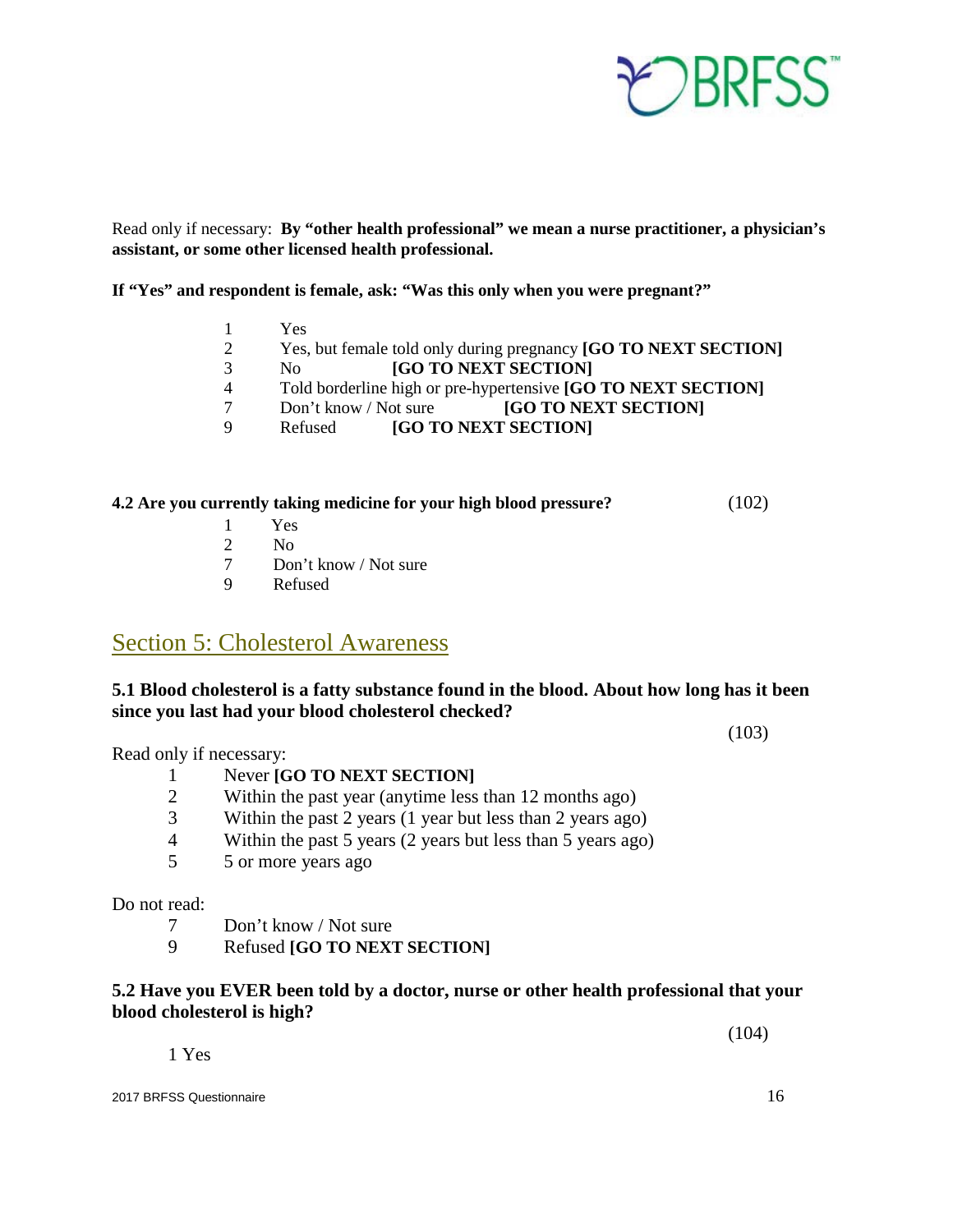

#### 2 No **[GO TO NEXT SECTION]** 7 Don't know / Not sure **[GO TO NEXT SECTION]** 9 Refused **[GO TO NEXT SECTION]**

#### **5.3 Are you currently taking medicine prescribed by a doctor or other health professional for your blood cholesterol?**

 $(105)$ 

1 Yes 2 No 7 Don't know / Not sure 9 Refused

### <span id="page-16-0"></span>Section 6: Chronic Health Conditions

**Has a doctor, nurse, or other health professional EVER told you that you had any of the following? For each, tell me "Yes," "No," or you're "Not sure."** 

#### **6.1 (Ever told) you that you had a heart attack also called a myocardial infarction?** (106)

|                                   |   | <b>Yes</b>                                                |       |
|-----------------------------------|---|-----------------------------------------------------------|-------|
|                                   | 2 | N <sub>0</sub>                                            |       |
|                                   | 7 | Don't know / Not sure                                     |       |
|                                   | 9 | Refused                                                   |       |
|                                   |   | 6.2 (Ever told) you had angina or coronary heart disease? | (107) |
|                                   |   | <b>Yes</b>                                                |       |
|                                   | 2 | N <sub>0</sub>                                            |       |
|                                   | 7 | Don't know / Not sure                                     |       |
|                                   | 9 | Refused                                                   |       |
| 6.3 (Ever told) you had a stroke? |   |                                                           | 08)   |

- 1 Yes
- 2 No
- 7 Don't know / Not sure<br>9 Refused
- **Refused**

#### **6.4 (Ever told) you had asthma?** (109)

|   | Yes                                  |              |
|---|--------------------------------------|--------------|
|   | No.                                  | [GO TO 06.6] |
|   | Don't know / Not sure $[GO TO O6.6]$ |              |
| Q | Refused                              | [GO TO 06.6] |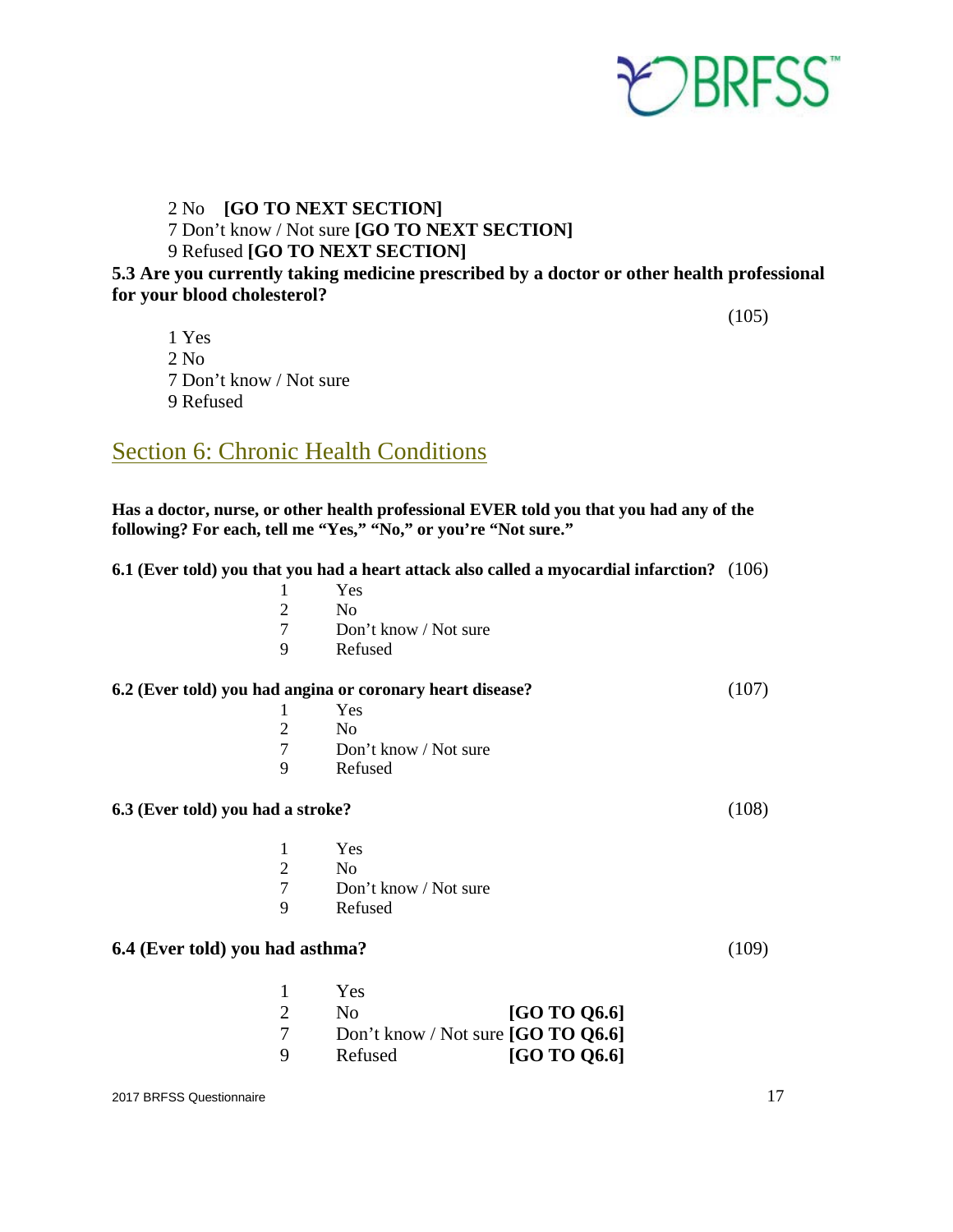

| 6.5 Do you still have asthma?        |                                                                                              | (110) |
|--------------------------------------|----------------------------------------------------------------------------------------------|-------|
| $\mathbf{1}$                         | Yes                                                                                          |       |
| $\overline{c}$                       | N <sub>o</sub>                                                                               |       |
| $\overline{7}$                       | Don't know / Not sure                                                                        |       |
| 9                                    | Refused                                                                                      |       |
| 6.6 (Ever told) you had skin cancer? |                                                                                              | (111) |
| 1                                    | Yes                                                                                          |       |
| $\overline{2}$                       | N <sub>o</sub>                                                                               |       |
| $\overline{7}$                       | Don't know / Not sure                                                                        |       |
| 9                                    | Refused                                                                                      |       |
|                                      | 6.7 (Ever told) you had any other types of cancer?                                           | (112) |
| 1                                    | Yes                                                                                          |       |
| $\sqrt{2}$                           | No                                                                                           |       |
| $\tau$                               | Don't know / Not sure                                                                        |       |
| 9                                    | Refused                                                                                      |       |
| bronchitis?                          | 6.8 (Ever told) you have Chronic Obstructive Pulmonary Disease or COPD, emphysema or chronic | (113) |
| 1                                    | Yes                                                                                          |       |
| $\mathfrak{2}$                       | N <sub>o</sub>                                                                               |       |
| $\boldsymbol{7}$                     | Don't know / Not sure                                                                        |       |
| 9                                    | Refused                                                                                      |       |
| fibromyalgia?                        | 6.9 (Ever told) you have some form of arthritis, rheumatoid arthritis, gout, lupus, or       | (114) |
| 1                                    | Yes                                                                                          |       |
| $\overline{c}$                       | N <sub>o</sub>                                                                               |       |
| $\overline{7}$                       | Don't know / Not sure                                                                        |       |
| 9                                    | Refused                                                                                      |       |
|                                      |                                                                                              |       |

#### **INTERVIEWER NOTE: ARTHRITIS DIAGNOSES INCLUDE:**

- **RHEUMATISM, POLYMYALGIA RHEUMATICA**
- **OSTEOARTHRITIS (NOT OSTEOPOROSIS)**
- **TENDONITIS, BURSITIS, BUNION, TENNIS ELBOW**
- **CARPAL TUNNEL SYNDROME, TARSAL TUNNEL SYNDROME**
- **JOINT INFECTION, REITER'S SYNDROME**
- **ANKYLOSING SPONDYLITIS; SPONDYLOSIS**
- **ROTATOR CUFF SYNDROME**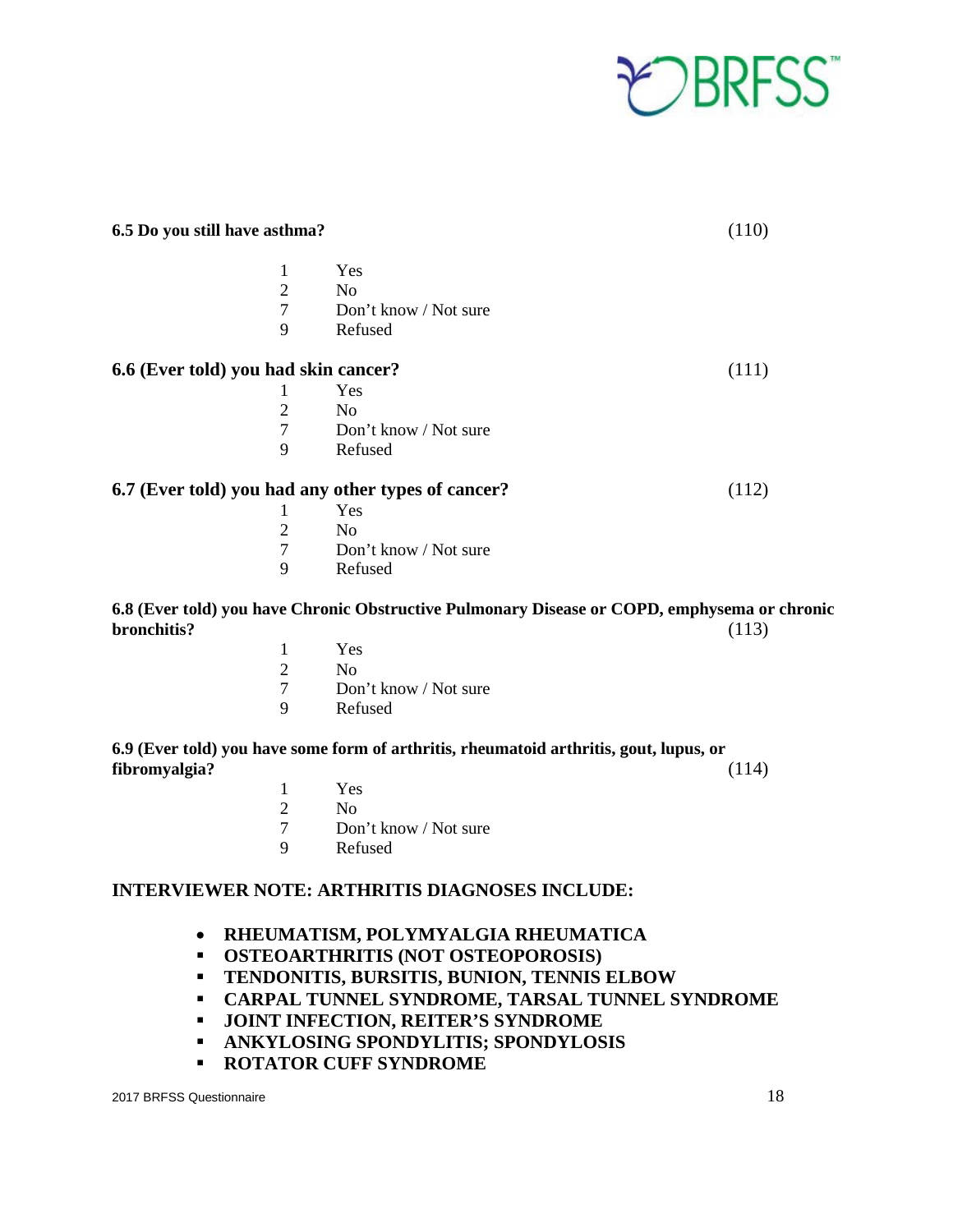

- **CONNECTIVE TISSUE DISEASE, SCLERODERMA, POLYMYOSITIS, RAYNAUD'S SYNDROME**
- **VASCULITIS (GIANT CELL ARTERITIS, HENOCH-SCHONLEIN PURPURA, WEGENER'S GRANULOMATOSIS,**
- **POLYARTERITIS NODOSA)**

**6.10 (Ever told) you have a depressive disorder, (including depression, major depression, dysthymia), or minor depression?** (115)

- 1 Yes
- 2 No
- 7 Don't know / Not sure
- 9 Refused

**6.11 (Ever told) you have kidney disease? Do NOT include kidney stones, bladder infection or incontinence**. (116)

#### **INTERVIEWER NOTE: INCONTINENCE IS NOT BEING ABLE TO CONTROL URINE FLOW.**

1 Yes 2 No 7 Don't know / Not sure 9 Refused

#### **6.12 (Ever told) you have diabetes?** (117)

#### **[INTERVIEWER NOTE: IF "YES" AND RESPONDENT IS FEMALE, ASK: "WAS THIS ONLY WHEN YOU WERE PREGNANT?"]**

#### **[INTERVIEWER NOTE: IF RESPONDENT SAYS PRE-DIABETES OR BORDERLINE DIABETES, USE RESPONSE CODE 4.]**

- 1 Yes
- 2 Yes, but female told only during pregnancy
- 3 No
	- 4 No, pre-diabetes or borderline diabetes
	- 7 Don't know / Not sure
	- 9 Refused

#### **[CATI NOTE: IF Q6.12 = 1 (YES), GO TO NEXT QUESTION. IF ANY OTHER RESPONSE TO Q6.12, GO TO PRE-DIABETES OPTIONAL MODULE (IF USED). OTHERWISE, GO TO NEXT SECTION.]**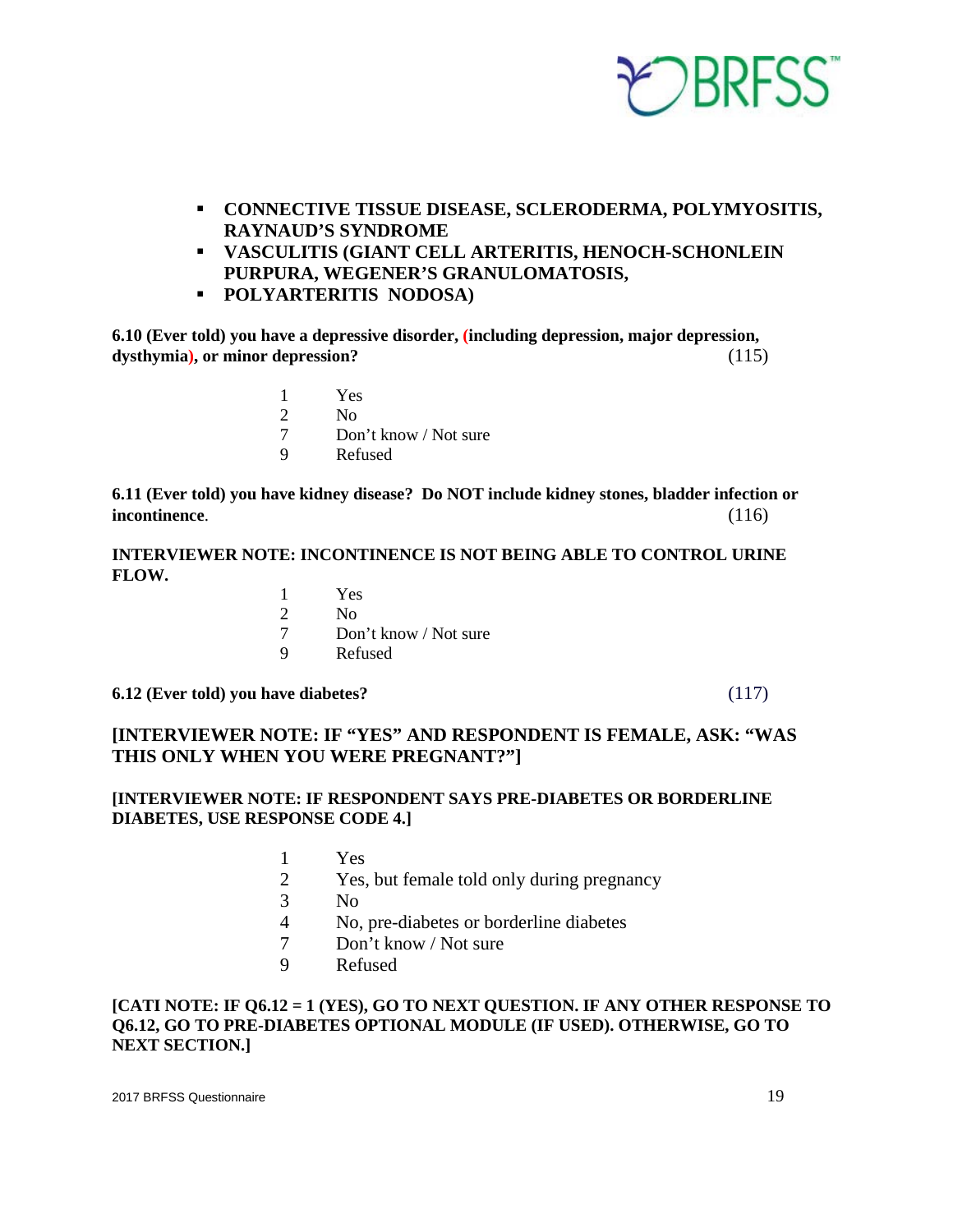

#### **6.13 How old were you when you were told you have diabetes?** (118-119)

- Code age in years  $[97 = 97$  and older]
- 98 Don't know / Not sure
- 99 Refused

#### **[CATI NOTE: GO TO DIABETES OPTIONAL MODULE (IF USED). OTHERWISE, GO TO NEXT SECTION. ]**

### <span id="page-19-0"></span>Section 7: Arthritis Burden

#### **[CATI NOTE: IF Q6.9 = 1 (YES) THEN CONTINUE, ELSE GO TO NEXT SECTION.]**

**Next, I will ask you about your arthritis. Arthritis can cause symptoms like pain, aching, or stiffness in or around a joint.**

**7.1 Are you now limited in any way in any of your usual activities because of arthritis or joint symptoms?** (120)

- 1 Yes
- 2 No
- 7 Don't know / Not sure
- 9 Refused

#### **INTERVIEWER INSTRUCTION: IF A QUESTION ARISES ABOUT MEDICATIONS OR TREATMENT, THEN THE INTERVIEWER SHOULD SAY:** "**PLEASE ANSWER THE QUESTION BASED ON YOUR CURRENT EXPERIENCE, REGARDLESS OF WHETHER YOU ARE TAKING ANY MEDICATION OR TREATMENT.**"

#### **INTERVIEWER NOTE: Q7.2 SHOULD BE ASKED OF ALL RESPONDENTS REGARDLESS OF EMPLOYMENT. STATUS.**

**7.2 In this next question, we are referring to work for pay. Do arthritis or joint symptoms now affect whether you work, the type of work you do, or the amount of work you do?** 

(121)

- 1 Yes
- 2 No
- 7 Don't know / Not sure
- 9 Refused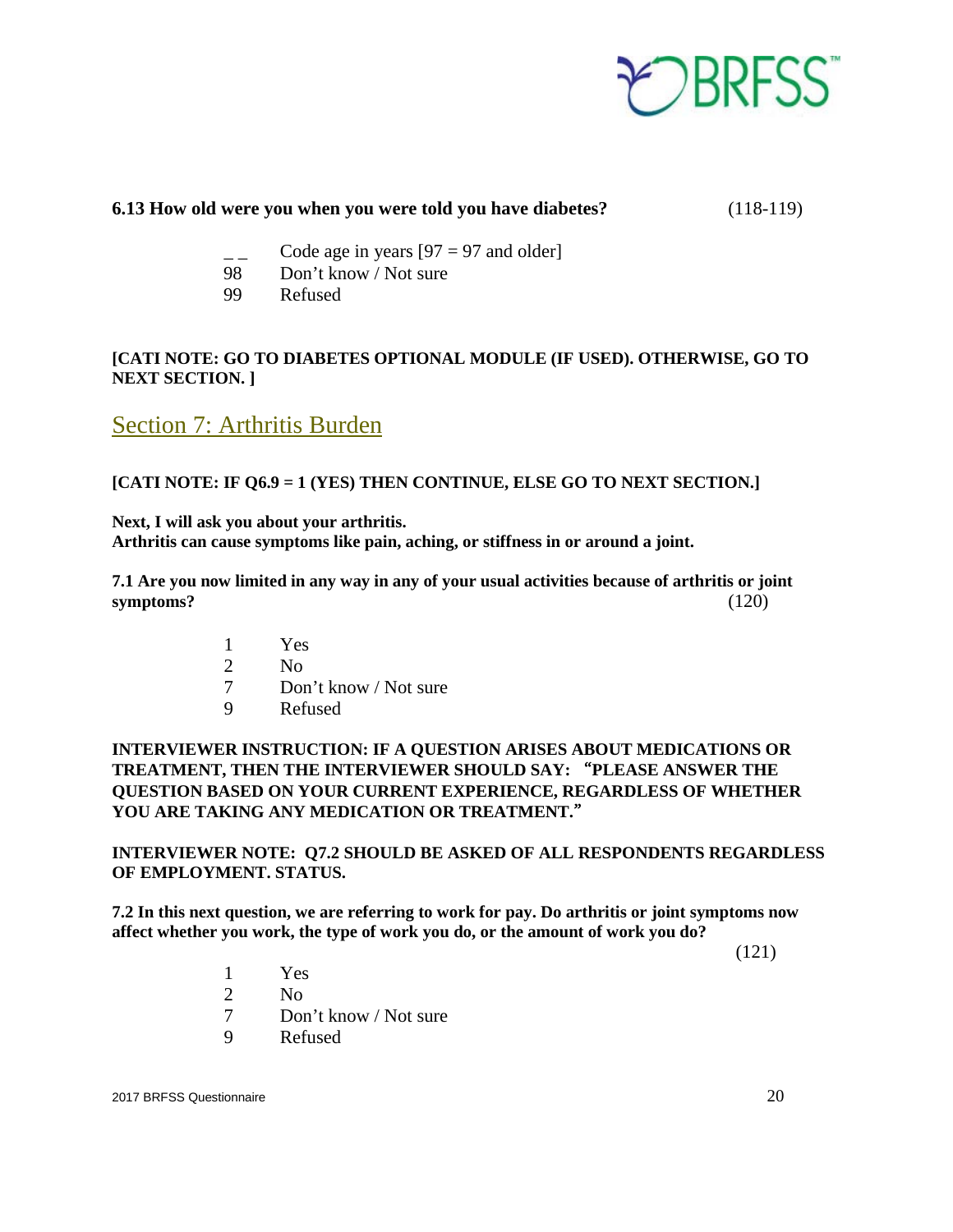

**INTERVIEWER INSTRUCTION: IF RESPONDENT GIVES AN ANSWER TO EACH ISSUE (WHETHER RESPONDENT WORKS, TYPE OF WORK, OR AMOUNT OF WORK), THEN IF ANY ISSUE IS** "**YES**" **MARK THE OVERALL RESPONSE AS** "**YES.**" **IF A QUESTION ARISES ABOUT MEDICATIONS OR TREATMENT, THEN THE INTERVIEWER SHOULD SAY:** "**PLEASE ANSWER THE QUESTION BASED ON YOUR CURRENT EXPERIENCE, REGARDLESS OF WHETHER YOU ARE TAKING ANY MEDICATION OR TREATMENT.**"

**7.3 During the past 30 days, to what extent has your arthritis or joint symptoms interfered with your normal social activities, such as going shopping, to the movies, or to religious or social gatherings?** 

Please read [1-3]:

(122)

- **1 A lot 2 A little**
- **3 Not at all**

Do not read:

- 7 Don't know / Not sure
- 9 Refused

**INTERVIEWER INSTRUCTION: IF A QUESTION ARISES ABOUT MEDICATIONS OR TREATMENT, THEN THE INTERVIEWER SHOULD SAY:** "**PLEASE ANSWER THE QUESTION BASED ON YOUR CURRENT EXPERIENCE, REGARDLESS OF WHETHER YOU ARE TAKING ANY MEDICATION OR TREATMENT.**"

**7.4 Please think about the past 30 days, keeping in mind all of your joint pain or aching and whether or not you have taken medication. On a scale of 0 to 10 where 0 is no pain or aching and 10 is pain or aching as bad as it can be, DURING THE PAST 30 DAYS, how bad was your joint pain ON AVERAGE?** 

Enter number [00-10] (123-124)

- 77 Don't know / Not sure
- 99 Refused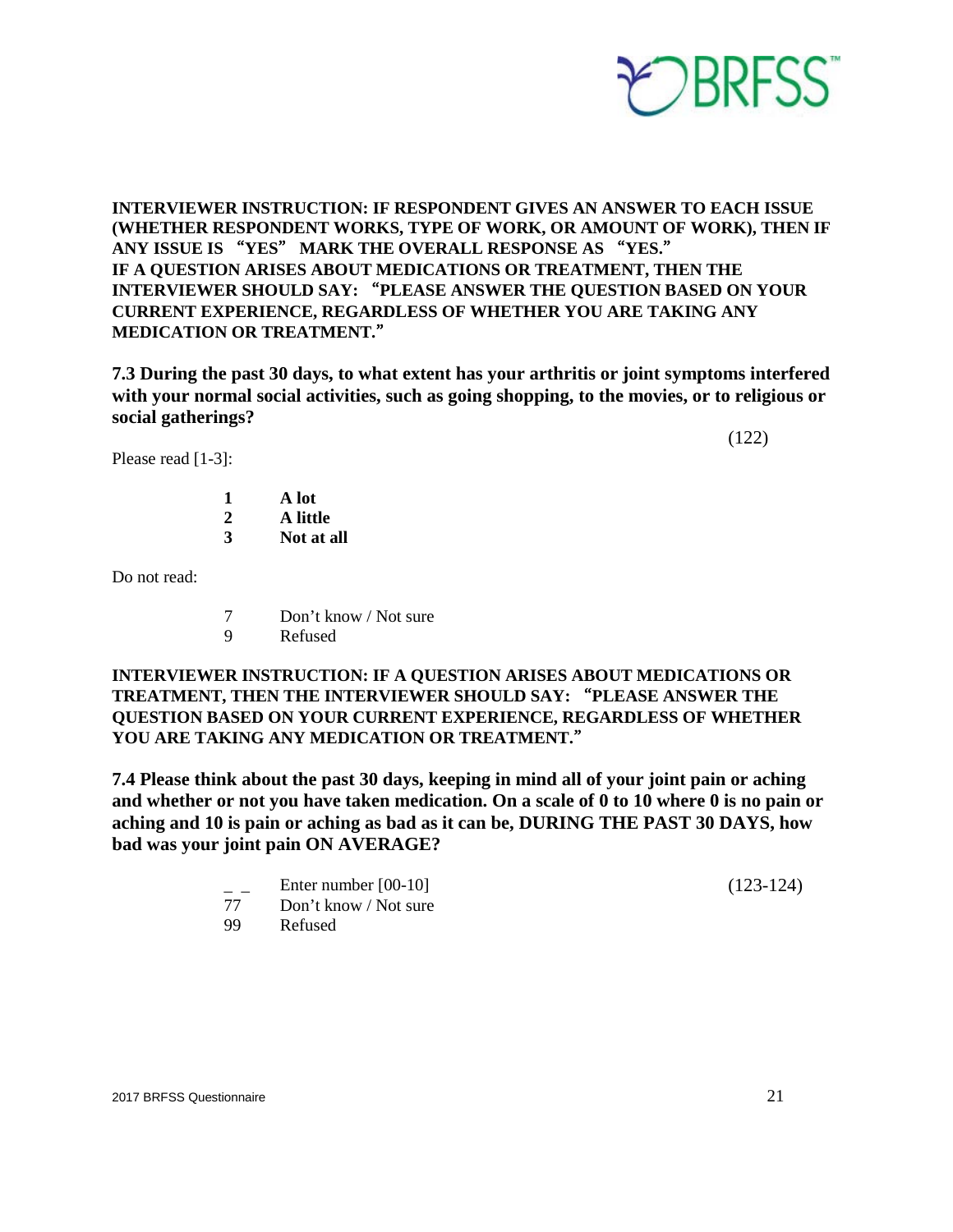

### <span id="page-21-0"></span>Section 8: Demographics

**8.1 Are you …** (125)

- 1 Male
- 2 Female 9 Refused

#### **INTERVIEWER NOTE: ASK THIS QUESTION EVEN IF RESPONDENT'S SEX HAD BEEN IDENTIFIED DURING LANDLINE HOUSEHOLD ENUMERATION OR CELL PHONE SCREENING QUESTIONS**

| 8.2 What is your age? |  |  |
|-----------------------|--|--|
|                       |  |  |

**8.2 What is your age?** (126-127)

- \_ \_ Code age in years
- 07 Don't know / Not sure
- 09 Refused

#### **8.3 Are you Hispanic, Latino/a, or Spanish origin?** (128-131)

**If yes, ask: Are you…**

#### **INTERVIEWER NOTE:** *One Or More Categories May Be Selected.*

- **1 Mexican, Mexican American, Chicano/a**
- **2 Puerto Rican**
- **3 Cuban**
- **4 Another Hispanic, Latino/a, or Spanish origin**

Do not read:

- 5 No
- 7 Don't know / Not sure
- 9 Refused

#### **8.4 Which one or more of the following would you say is your race?** (132-159)

#### **INTERVIEWER NOTE: SELECT ALL THAT APPLY. INTERVIEWER NOTE: IF 40 (ASIAN) OR 50 (PACIFIC ISLANDER) IS SELECTED READ AND CODE SUBCATEGORIES UNDERNEATH MAJOR HEADING.**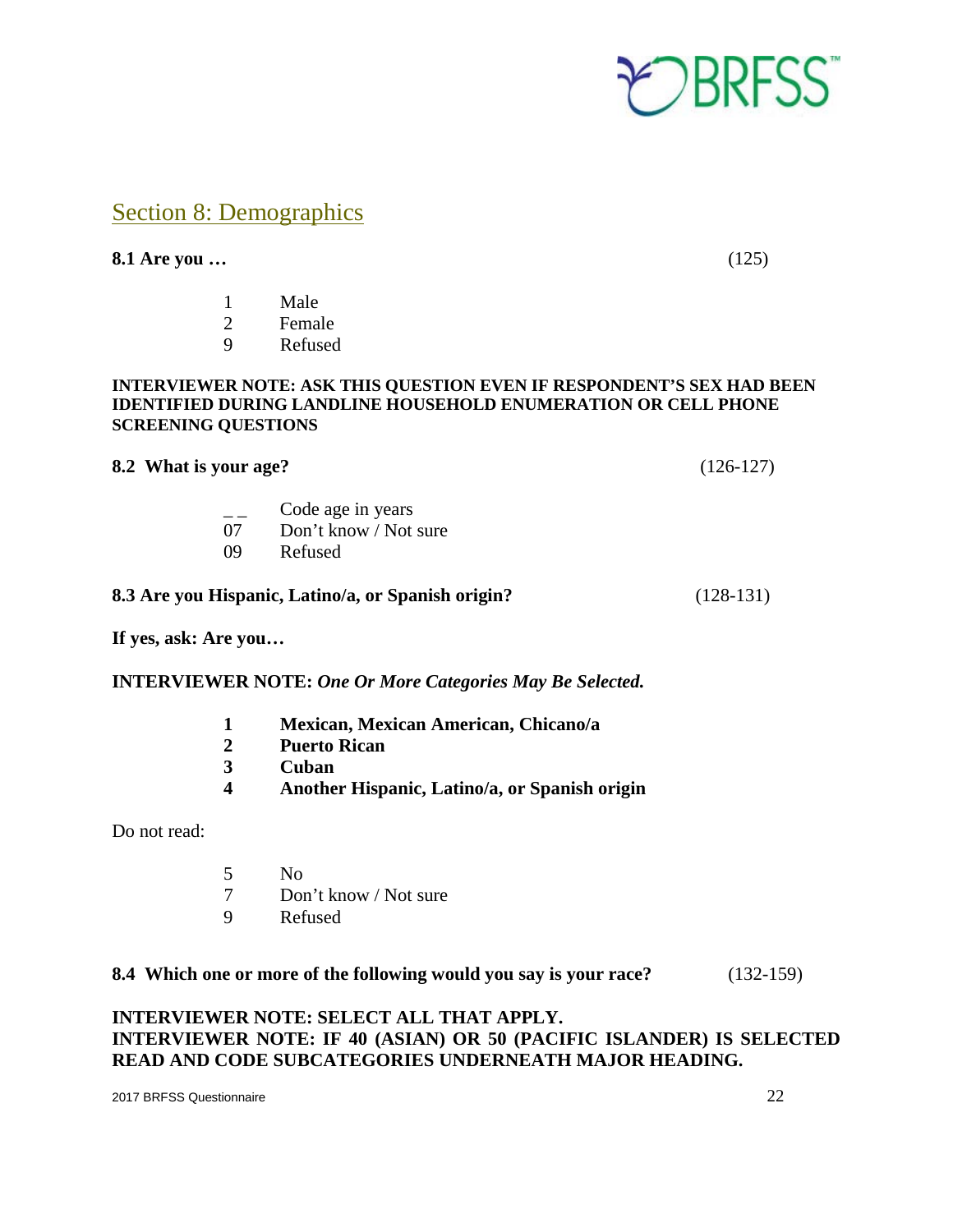

Please read:

- **10 White**
- **20 Black or African American**
- **30 American Indian or Alaska Native**
- **40 Asian**
	- 41 Asian Indian
	- 42 Chinese
	- 43 Filipino
	- 44 Japanese
	- 45 Korean
	- 46 Vietnamese
	- 47 Other Asian

#### **50 Pacific Islander**

- 51 Native Hawaiian
- 52 Guamanian or Chamorro
- 53 Samoan
- 54 Other Pacific Islander

Do not read:

- 60 Other
- 88 No additional choices
- 77 Don't know / Not sure
- 99 Refused

#### **[CATI NOTE: IF MORE THAN ONE RESPONSE TO Q8.4; CONTINUE. OTHERWISE, GO TO Q8.6.]**

**8.5 Which one of these groups would you say best represents your race?**

#### **INTERVIEWER NOTE: IF 40 (ASIAN) OR 50 (PACIFIC ISLANDER) IS SELECTED READ AND CODE SUBCATEGORY UNDERNEATH MAJOR HEADING. IF RESPONDENT HAS SELECTED MULTIPLE RACES IN PREVIOUS AND REFUSES TO SELECT A SINGLE RACE, CODE "REFUSED."**

(160-161)

- **10 White**
- **20 Black or African American**
- **30 American Indian or Alaska Native**
- **40 Asian**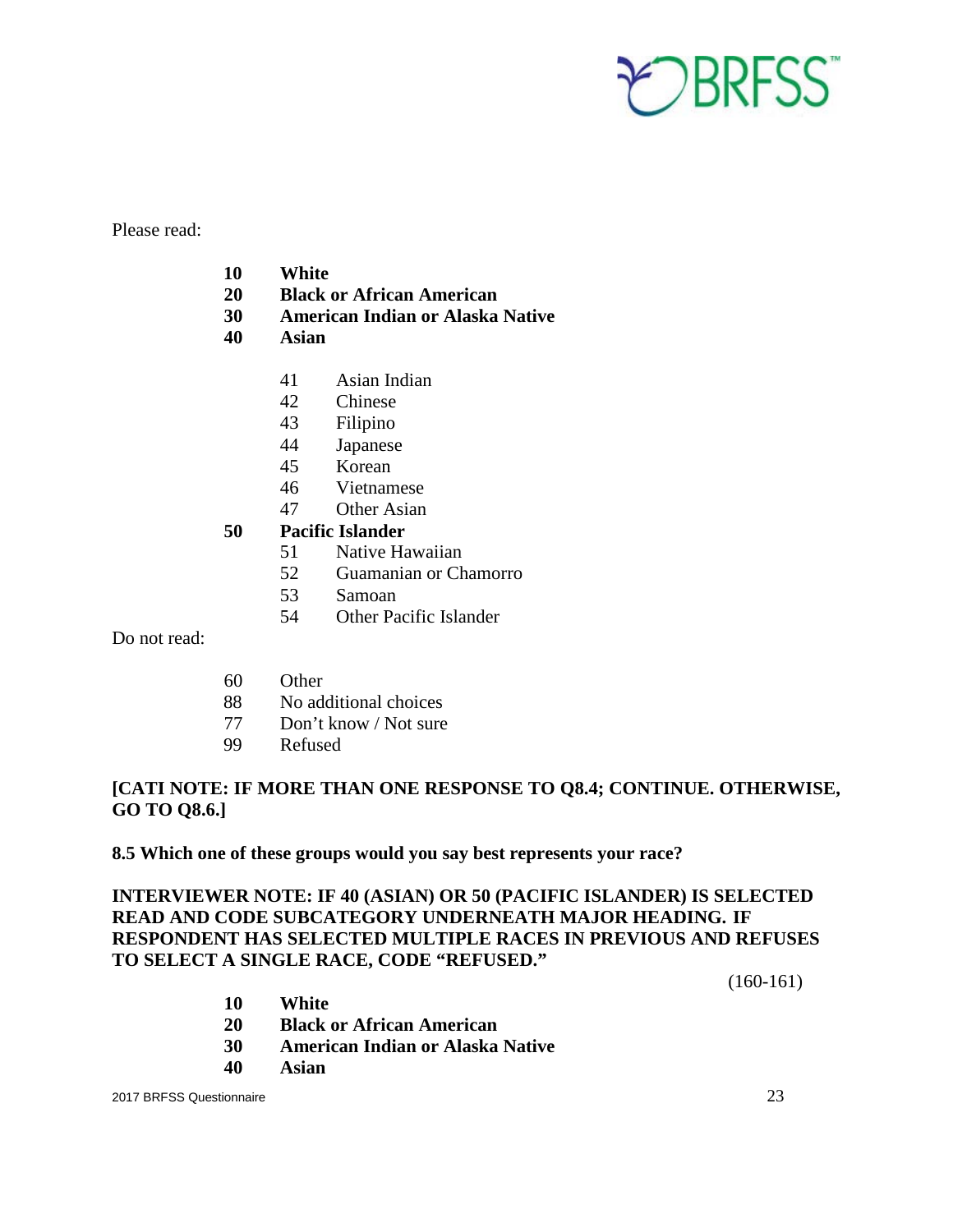

- 41 Asian Indian
- 42 Chinese
- 43 Filipino
- 44 Japanese
- 45 Korean
- 46 Vietnamese
- 47 Other Asian

#### **50 Pacific Islander**

- 51 Native Hawaiian
- 52 Guamanian or Chamorro
- 53 Samoan
- 54 Other Pacific Islander

#### Do not read:

- 60 Other
- 77 Don't know / Not sure
- 99 Refused

#### **8.6 Are you…?** (162)

Please read:

Do not read:

1 **Married 2 Divorced 3 Widowed 4 Separated 5 Never married, or 6 A member of an unmarried couple** 9 Refused

#### **8.7 What is the highest grade or year of school you completed?** (163)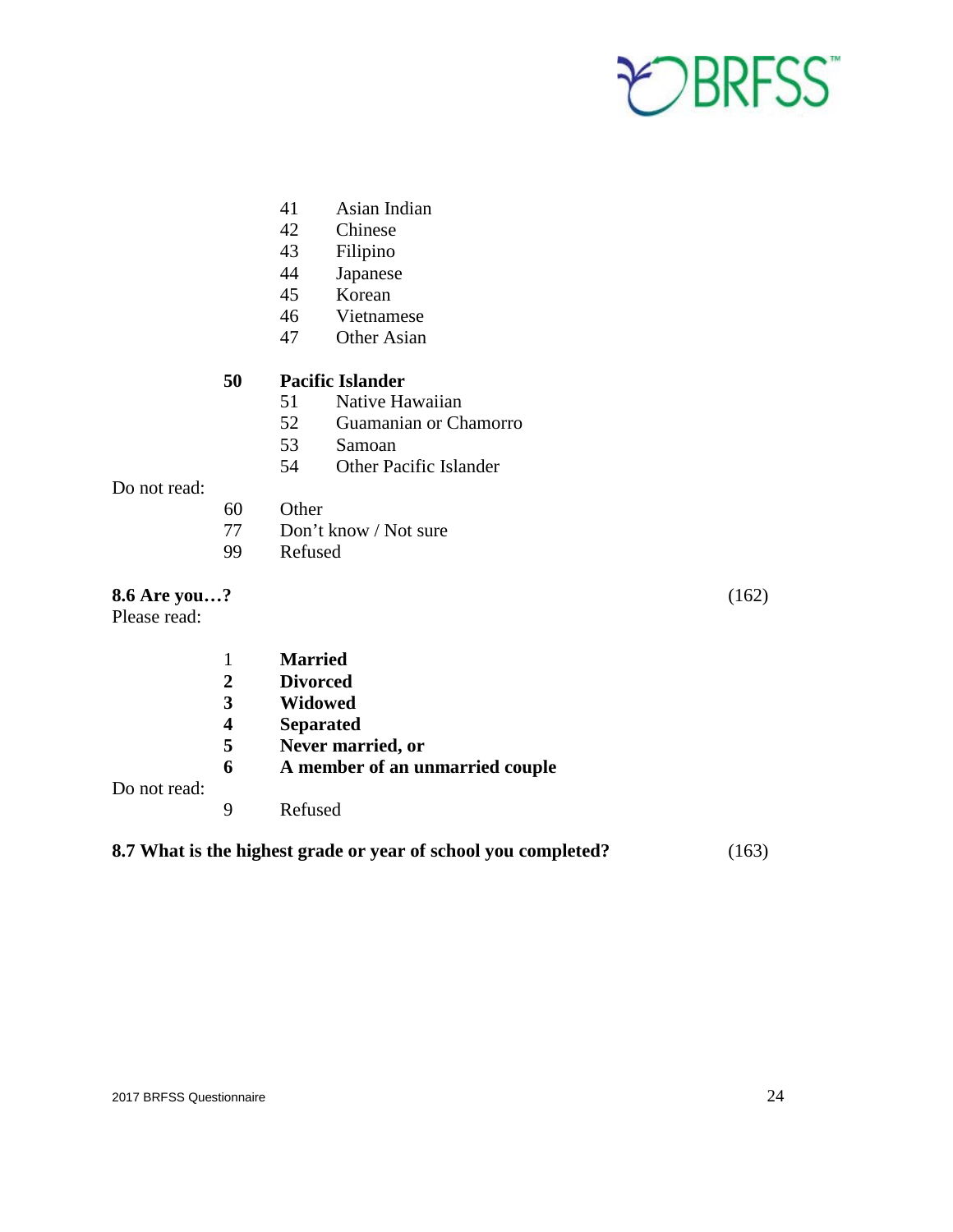

Read only if necessary:

- 1 Never attended school or only attended kindergarten
- 2 Grades 1 through 8 (Elementary)<br>3 Grades 9 through 11 (Some high s
- Grades 9 through 11 (Some high school)
- 4 Grade 12 (High school graduate)
- 5 College 1 year to 3 years (Some college or technical school)
- 6 College 4 years or more (College graduate)

Do not read:

9 Refused

Probe if answer was  $=$  4 ("Grade 12"), or if respondent did not select other answer: Interviewer probe: If respondent says Grade 12: "When you say that you completed 12<sup>th</sup> grade, does that mean you graduated with a diploma from your high school or a correspondence school or home-school, or did you receive a GED?"

- 7 GED (High School equivalence diploma)
- 8 Home-schooled with diploma or correspondence school

NOTE: Items in parentheses at any place in the questions or response DO NOT need to be read.

#### **8.8 Do you own or rent your home?** (164)

Read only if necessary:

- 1 Own
- 2 Rent
- 3 Other arrangement

Do not read:

- 7 Don't know / Not sure
- 9 Refused

#### **INTERVIEWER NOTE: "OTHER ARRANGEMENT" MAY INCLUDE GROUP HOME, STAYING WITH FRIENDS OR FAMILY WITHOUT PAYING RENT.**

#### **INTERVIEWER NOTE: HOME IS DEFINED AS THE PLACE WHERE YOU LIVE MOST OF THE TIME/THE MAJORITY OF THE YEAR.**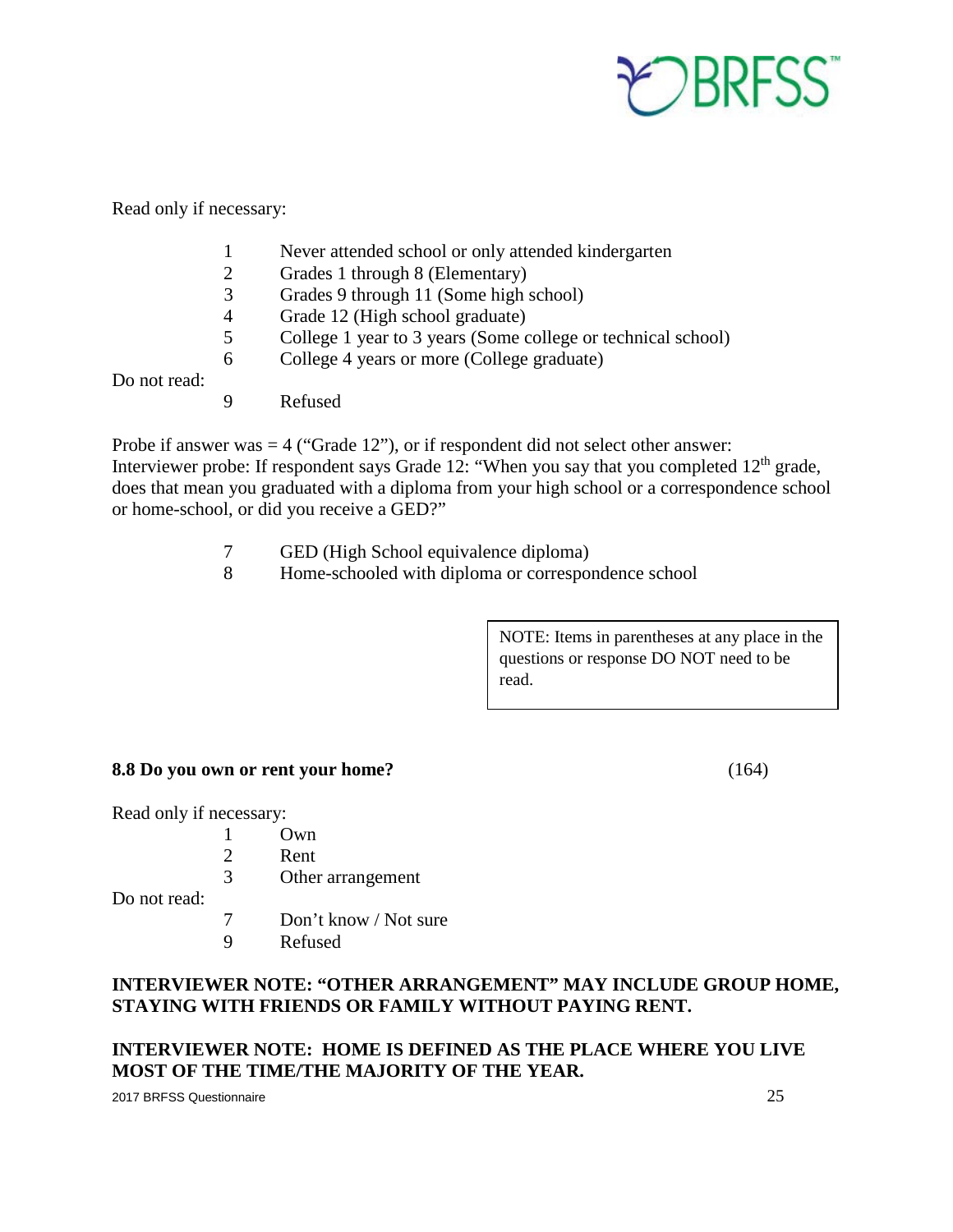

#### **INTERVIEWER NOTE: IF RESPONDENT ASKS ABOUT WHY WE ARE ASKING THIS QUESTION: WE ASK THIS QUESTION IN ORDER TO COMPARE HEALTH INDICATORS AMONG PEOPLE WITH DIFFERENT HOUSING SITUATIONS.**

| 8.10 |                |                                     | What is the ZIP Code where you currently live?                                                                                                 | $(168-172)$ |
|------|----------------|-------------------------------------|------------------------------------------------------------------------------------------------------------------------------------------------|-------------|
|      | 99999          | <b>ZIP</b> Code<br>77777<br>Refused | Don't know / Not sure                                                                                                                          |             |
|      |                |                                     | [CATI NOTE: IF CELL TELEPHONE INTERVIEW SKIP TO 8.14 (QSTVER GE 20)]                                                                           |             |
| 8.11 | machine.       |                                     | Do you have more than one telephone number in your household? Do not<br>include cell phones or numbers that are only used by a computer or fax | (173)       |
|      | 1              | Yes                                 |                                                                                                                                                |             |
|      | $\overline{2}$ | N <sub>0</sub>                      | [GO TO Q8.13]                                                                                                                                  |             |
|      | $\overline{7}$ |                                     | Don't know / Not sure [GO TO Q8.13]                                                                                                            |             |
|      | 9              | Refused                             | [GO TO Q8.13]                                                                                                                                  |             |
|      |                |                                     | 8.12 How many of these telephone numbers are residential numbers?                                                                              | (174)       |
|      |                |                                     | Residential telephone numbers $[6 = 6$ or more]                                                                                                |             |
|      | $\tau$         | Don't know / Not sure               |                                                                                                                                                |             |
|      | 9              | Refused                             |                                                                                                                                                |             |
|      |                |                                     | 8.13 Including phones for business and personal use, do you have a cell phone for personal use?                                                | (175)       |
|      | 1              | Yes                                 |                                                                                                                                                |             |
|      | $\overline{2}$ | N <sub>o</sub>                      |                                                                                                                                                |             |
|      | 7              | Don't know / Not sure               |                                                                                                                                                |             |

9 Refused

#### **8.14 Have you ever served on active duty in the United States Armed Forces, either in the regular military or in a National Guard or military reserve unit?**

**INTERVIEWER NOTE: Active duty does not include training for the Reserves or National Guard, but DOES include activation, for example, for the Persian Gulf War**.

(176)

1 Yes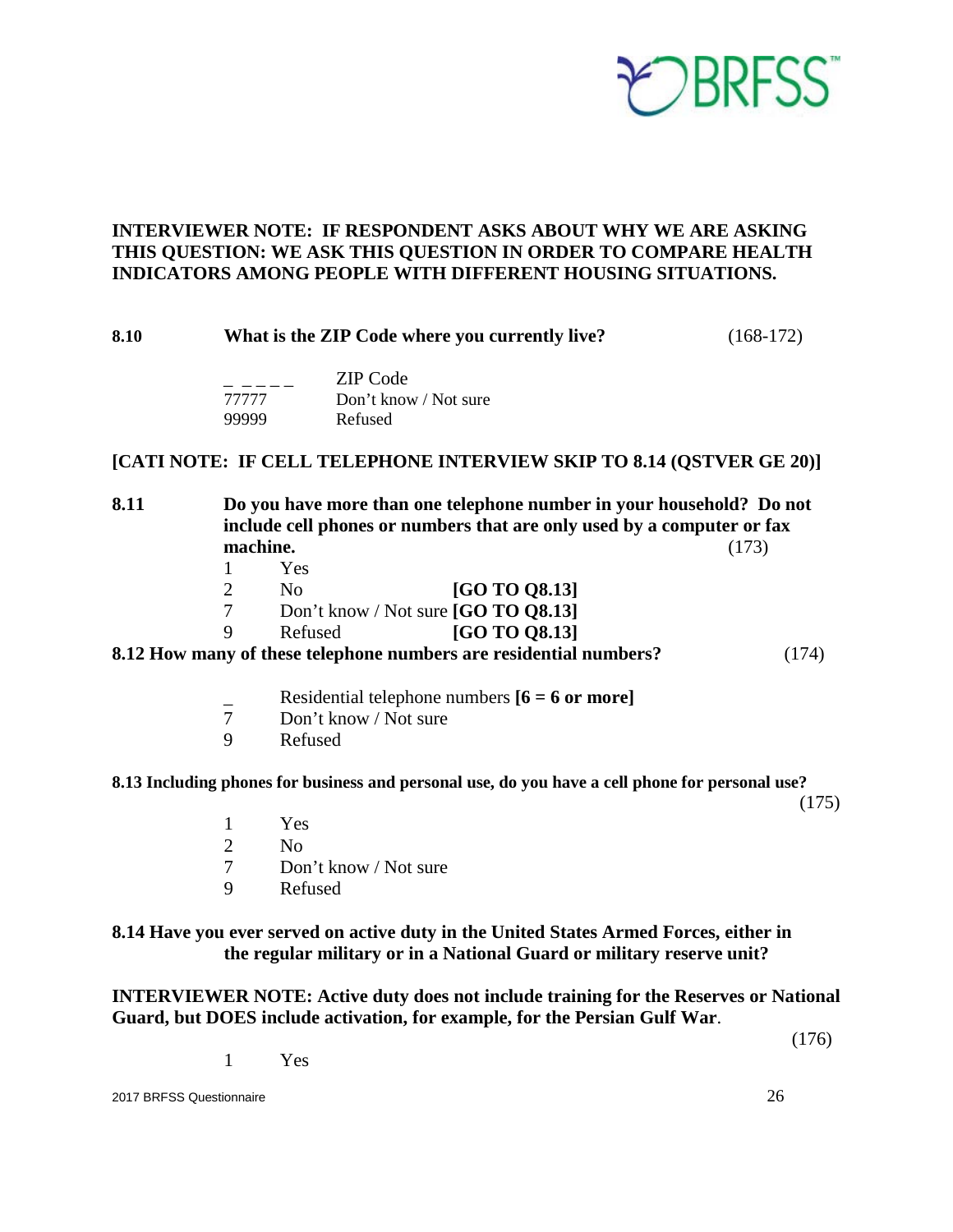

2 No

Do not read:

- 7 Don't know / Not sure
- 9 Refused

**8.15 Are you currently…?**

### **INTERVIEWER NOTE: IF MORE THAN ONE, SAY "SELECT THE CATEGORY WHICH BEST DESCRIBES YOU".**

Please read: (177)

- **1 Employed for wages**
- **2 Self-employed**
- **3 Out of work for 1 year or more**
- **4 Out of work for less than 1 year**
- **5 A Homemaker**
- **6 A Student**
- **7 Retired, or**
- **8 Unable to work**

Do not read:

9 Refused

#### **INTERVIEWER NOTE: DO NOT CODE 7 FOR** "**DON'T KNOW**" **ON THIS QUESTION**.

#### **8.16 How many children less than 18 years of age live in your household?** (178-179)

- Number of children
- 88 None
- 99 Refused

#### **8.17 Is your annual household income from all sources—**

#### **INTERVIEWER NOTE: IF RESPONDENT REFUSES AT ANY INCOME LEVEL, CODE '99' (REFUSED)** (180-181)

04 Less than \$25,000 **If "no," ask 05; if "yes," ask 03** (\$20,000 to less than \$25,000)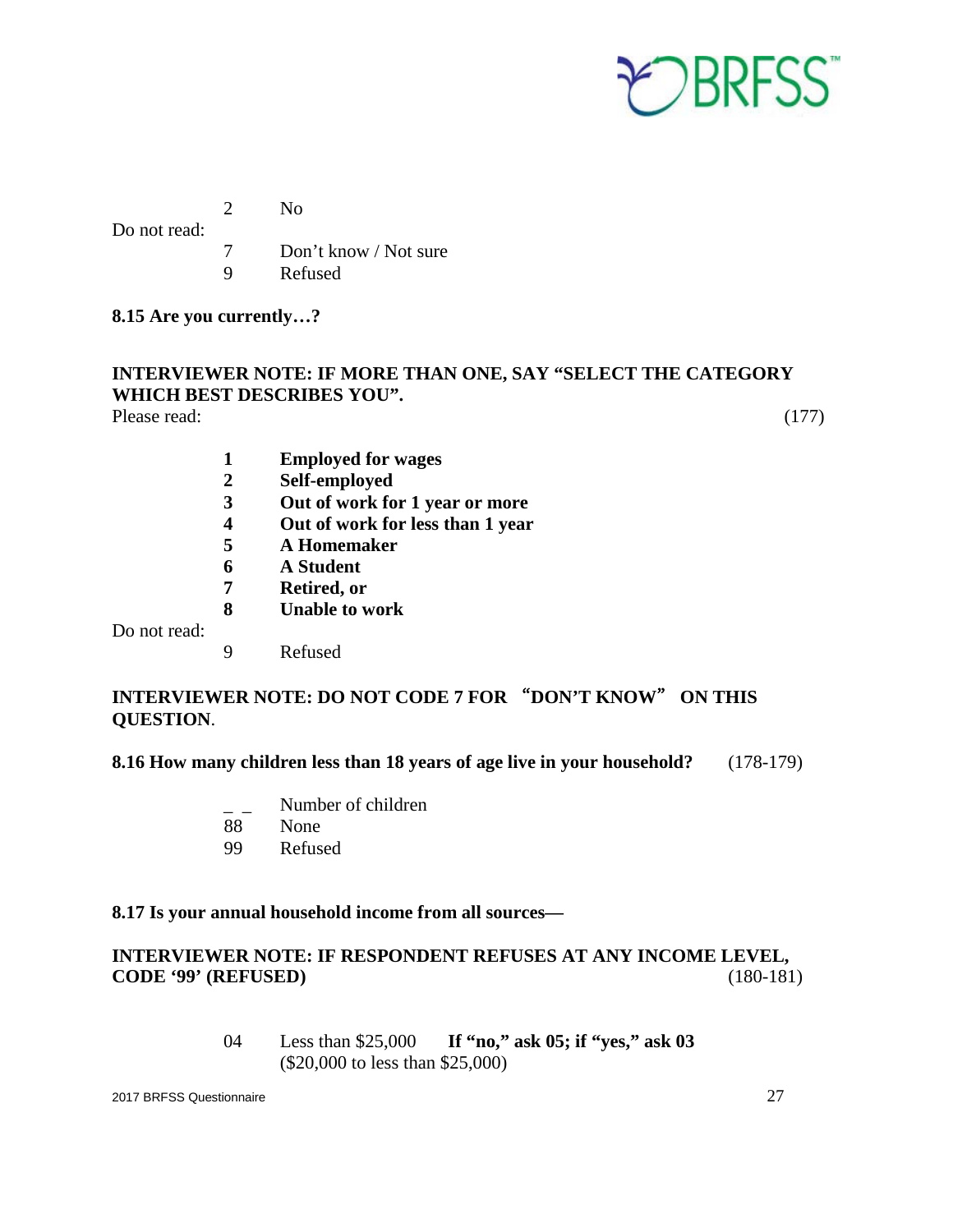

- 03 Less than \$20,000 **If "no," code 04; if "yes," ask 02** (\$15,000 to less than \$20,000)
- 02 Less than \$15,000 **If "no," code 03; if "yes," ask 01** (\$10,000 to less than \$15,000)
- 01 Less than \$10,000 **If "no," code 02**
- 05 Less than \$35,000 **If "no," ask 06** (\$25,000 to less than \$35,000)
- 06 Less than \$50,000 **If "no," ask 07** (\$35,000 to less than \$50,000)
- 07 Less than \$75,000 **If "no," code 08** (\$50,000 to less than \$75,000)
- 08 Less than \$85,000 **If "no," code 09** (\$75,000 to less than \$85,000)
- 09 Less than \$100,000 **If "no," code 10** (\$85,000 to less than \$100,000)
- 10 \$100,000 or more

- 77 Don't know / Not sure
- 99 Refused

#### **8.18 Have you used the internet in the past 30 days?** (182)

- 1 Yes
- 2 No
- 7 Don't know / Not sure
- 9 Refused

#### **8.19 About how much do you weigh without shoes? INTERVIEWER NOTE: IF RESPONDENT ANSWERS IN METRICS, PUT "9" IN COLUMN 183. ROUND FRACTIONS UP**

(183-186)

 **\_ \_ \_ \_** Weight  *(pounds/kilograms)* 7777 Don't know / Not sure 9999 Refused

#### **8.20 About how tall are you without shoes?**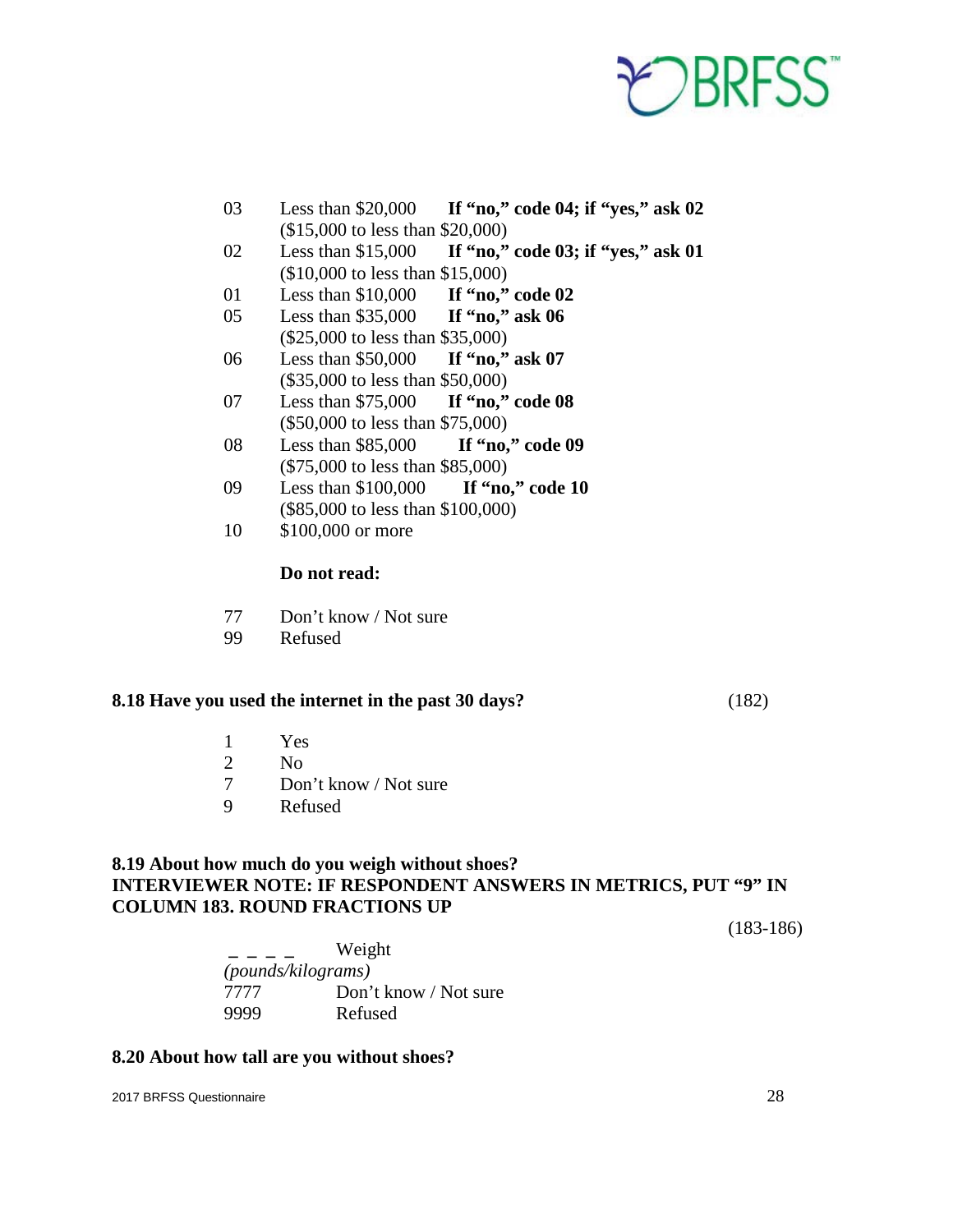

#### **INTERVIEWER NOTE: IF RESPONDENT ANSWERS IN METRICS, PUT "9" IN COLUMN 187. ROUND FRACTIONS DOWN** (187-190)

| $\overline{1}$ | Height                            |
|----------------|-----------------------------------|
|                | (f t / inches/meters/centimeters) |
| 77/77          | Don't know / Not sure             |
| 99/99          | Refused                           |

#### **[CATI NOTE: IF MALE, GO TO 8.22, IF FEMALE RESPONDENT IS 50 YEARS OLD OR OLDER, GO TO Q8.22] 8.21 To your knowledge, are you now pregnant?** (191)

- 1 Yes 2 No<br>7 Dor Don't know / Not sure
- 9 Refused

**The following questions are about health problems or impairments you may have.** 

**Some people who are deaf or have serious difficulty hearing may or may not use equipment to communicate by phone.**

| 8.22 Are you deaf or do you have serious difficulty hearing? | (192) |
|--------------------------------------------------------------|-------|
|--------------------------------------------------------------|-------|

|   | Yes                   |
|---|-----------------------|
|   | N <sub>0</sub>        |
|   | Don't know / Not Sure |
| Q | Refused               |

**8.23 Are you blind or do you have serious difficulty seeing, even when wearing glasses?** (193)

- 1 Yes
- 2 No
- 7 Don't know / Not Sure
- 9 Refused

**8.24 Because of a physical, mental, or emotional condition, do you have serious difficulty concentrating, remembering, or making decisions?** (194)

- 1 Yes
- 2 No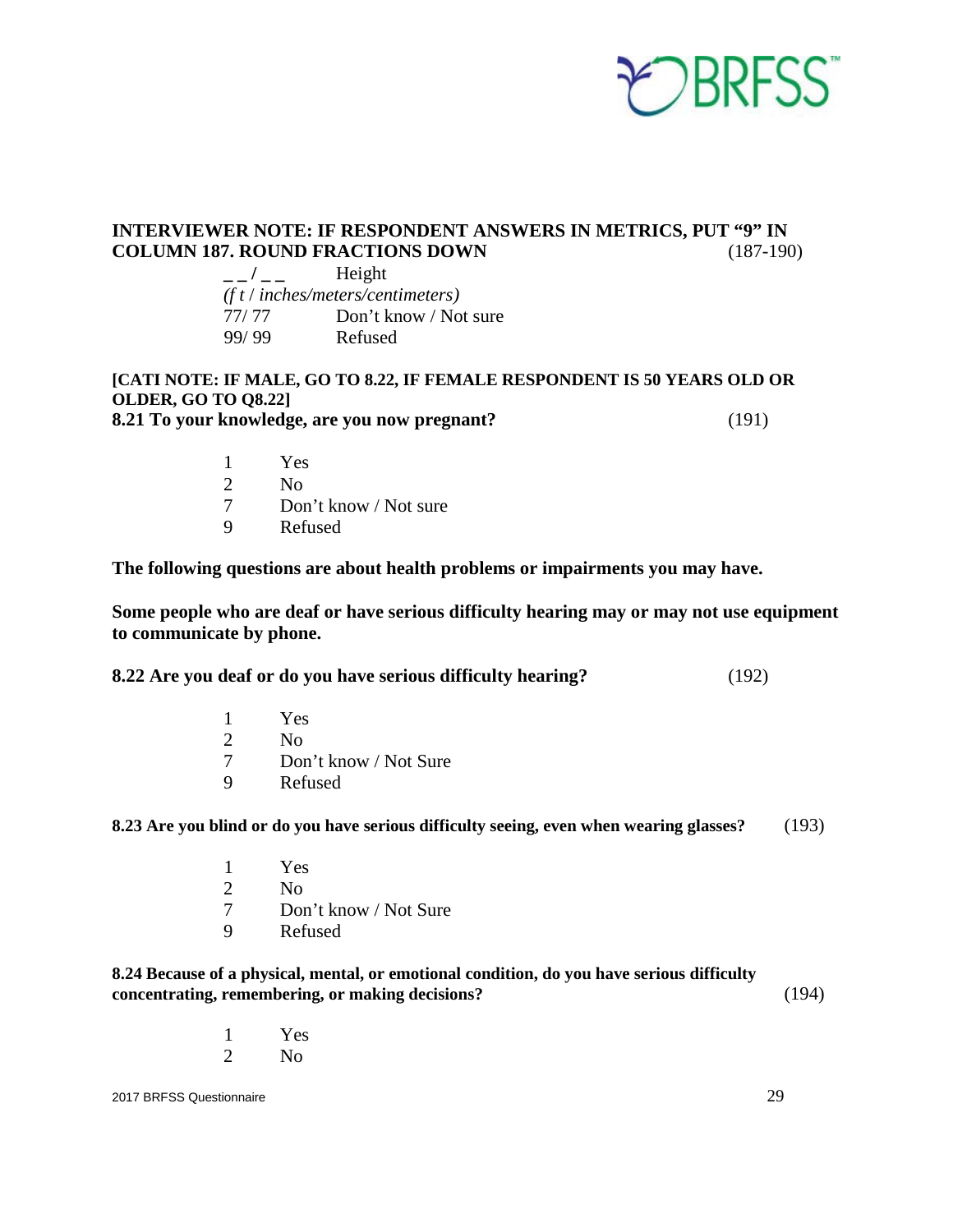

| -7 | Don't know / Not sure |
|----|-----------------------|
|----|-----------------------|

9 Refused

| 8.25 Do you have serious difficulty walking or climbing stairs? |                                                                                                  | (195) |
|-----------------------------------------------------------------|--------------------------------------------------------------------------------------------------|-------|
| 1                                                               | Yes                                                                                              |       |
| $\overline{2}$                                                  | N <sub>0</sub>                                                                                   |       |
| 7                                                               | Don't know / Not sure                                                                            |       |
| 9                                                               | Refused                                                                                          |       |
|                                                                 | 8.26 Do you have difficulty dressing or bathing?                                                 | (196) |
| 1                                                               | Yes                                                                                              |       |
| $\overline{2}$                                                  | N <sub>0</sub>                                                                                   |       |
| 7                                                               | Don't know / Not sure                                                                            |       |
| 9                                                               | Refused                                                                                          |       |
|                                                                 | 8.27 Because of a physical, mental, or emotional condition, do you have difficulty doing errands |       |

#### **8.27 Because of a physical, mental, or emotional condition, do you have difficulty doing errands alone such as visiting a doctor's office or shopping?** (197)

- 1 Yes
- 2 No
- 7 Don't know / Not sure<br>9 Refused
- **Refused**

### <span id="page-29-0"></span>Section 9: Tobacco Use

| 9.1 Have you smoked at least 100 cigarettes in your entire life? | (198) |
|------------------------------------------------------------------|-------|
|                                                                  |       |

#### **INTERVIEWER NOTE: 5 PACKS = 100 CIGARETTES**

|                             | Yes                                  |                     |
|-----------------------------|--------------------------------------|---------------------|
| $\mathcal{D}_{\mathcal{L}}$ | No.                                  | <b>[GO TO 09.5]</b> |
| 7                           | Don't know / Not sure $[GO TO O9.5]$ |                     |
| Q                           | Refused                              | <b>[GO TO 09.5]</b> |

#### **INTERVIEWER NOTE:** "**FOR CIGARETTES, DO NOT INCLUDE: ELECTRONIC CIGARETTES (E-CIGARETTES, NJOY, BLUETIP), HERBAL CIGARETTES, CIGARS, CIGARILLOS, LITTLE CIGARS, PIPES, BIDIS, KRETEKS, WATER PIPES (HOOKAHS), OR MARIJUANA.**"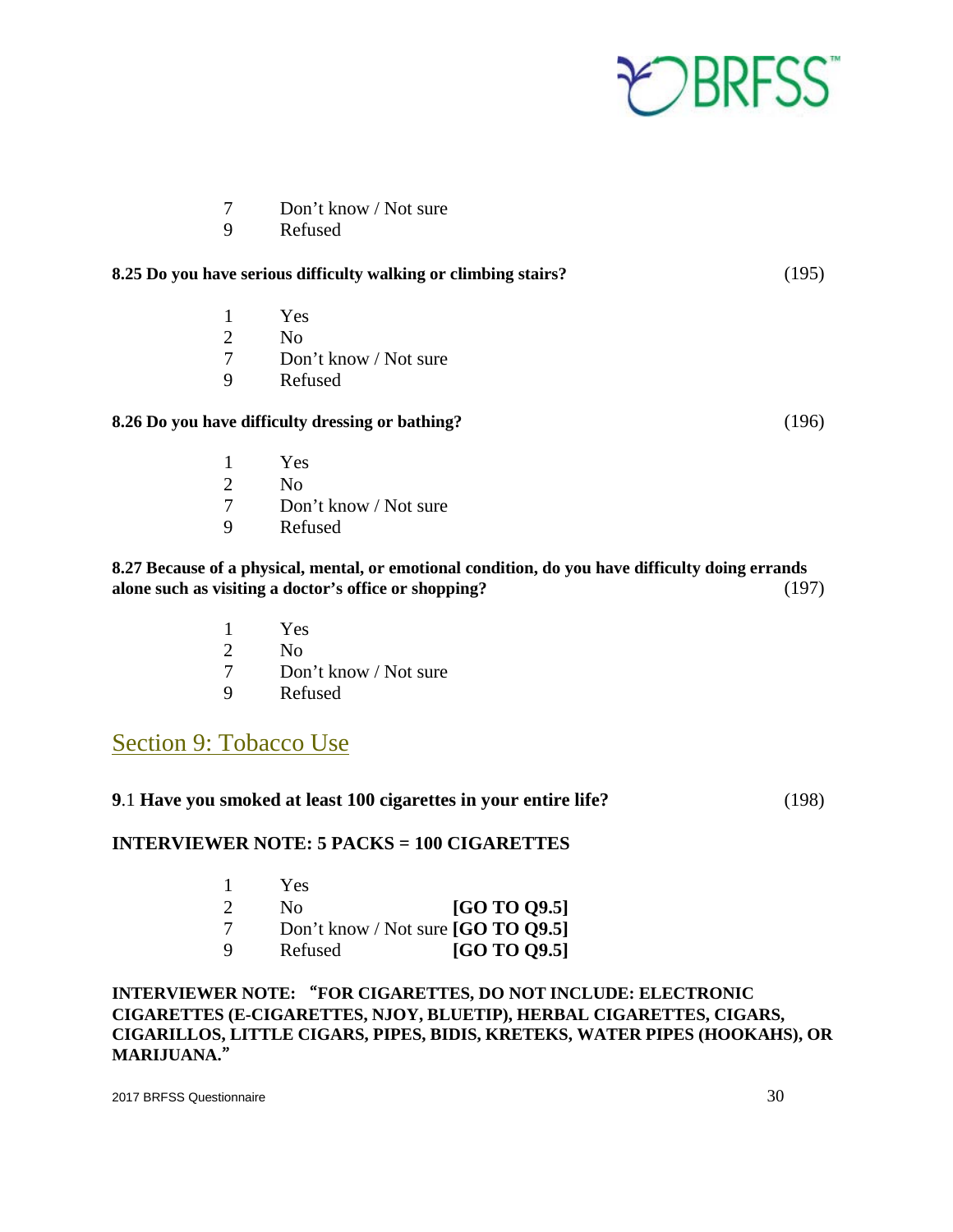

#### **9.2 Do you now smoke cigarettes every day, some days, or not at all?** (199) Do not read:

| 1 | Every day  |                                    |
|---|------------|------------------------------------|
| 2 | Some days  |                                    |
| 3 | Not at all | <b>[GO TO 09.4]</b>                |
| 7 |            | Don't know / Not sure [GO TO 09.5] |
| q | Refused    | [GO TO Q9.5]                       |

**9.3 During the past 12 months, have you stopped smoking for one day or longer because you were trying to quit smoking?** (200)

|               | Yes     | <b>[GO TO 09.5]</b>                  |
|---------------|---------|--------------------------------------|
| $\mathcal{D}$ | Nο      | <b>[GO TO 09.5]</b>                  |
| 7             |         | Don't know / Not sure $[GO TO Q9.5]$ |
| Q             | Refused | <b>[GO TO 09.5]</b>                  |

#### **9.4 How long has it been since you last smoked a cigarette, even one or two puffs?**

(201-202)

Read only if necessary:

- 01 Within the past month (less than 1 month ago)
- 02 Within the past 3 months (1 month but less than 3 months ago)
- 03 Within the past 6 months (3 months but less than 6 months ago)
- 04 Within the past year (6 months but less than 1 year ago)
- 05 Within the past 5 years (1 year but less than 5 years ago)
- 06 Within the past 10 years (5 years but less than 10 years ago)
- 07 10 years or more
- 08 Never smoked regularly

Do not read:

- 77 Don't know / Not sure
- 99 Refused

**9.5 Do you currently use chewing tobacco, snuff, snus, or Iq'mik every day, some days, or not at all?** (203) **INTERVIEWER NOTE: SNUS (RHYMES WITH 'GOOSE')/ SNUS (SWEDISH FOR SNUFF) IS A MOIST SMOKELESS TOBACCO, USUALLY SOLD IN SMALL POUCHES THAT ARE PLACED UNDER THE LIP AGAINST THE GUM. IQ'MIK (ALSO KNOWN AS BLACKBULL) IS A FORM OF SMOKELESS TOBACCO THAT IS CHEWED. IT IS MADE BY MIXING**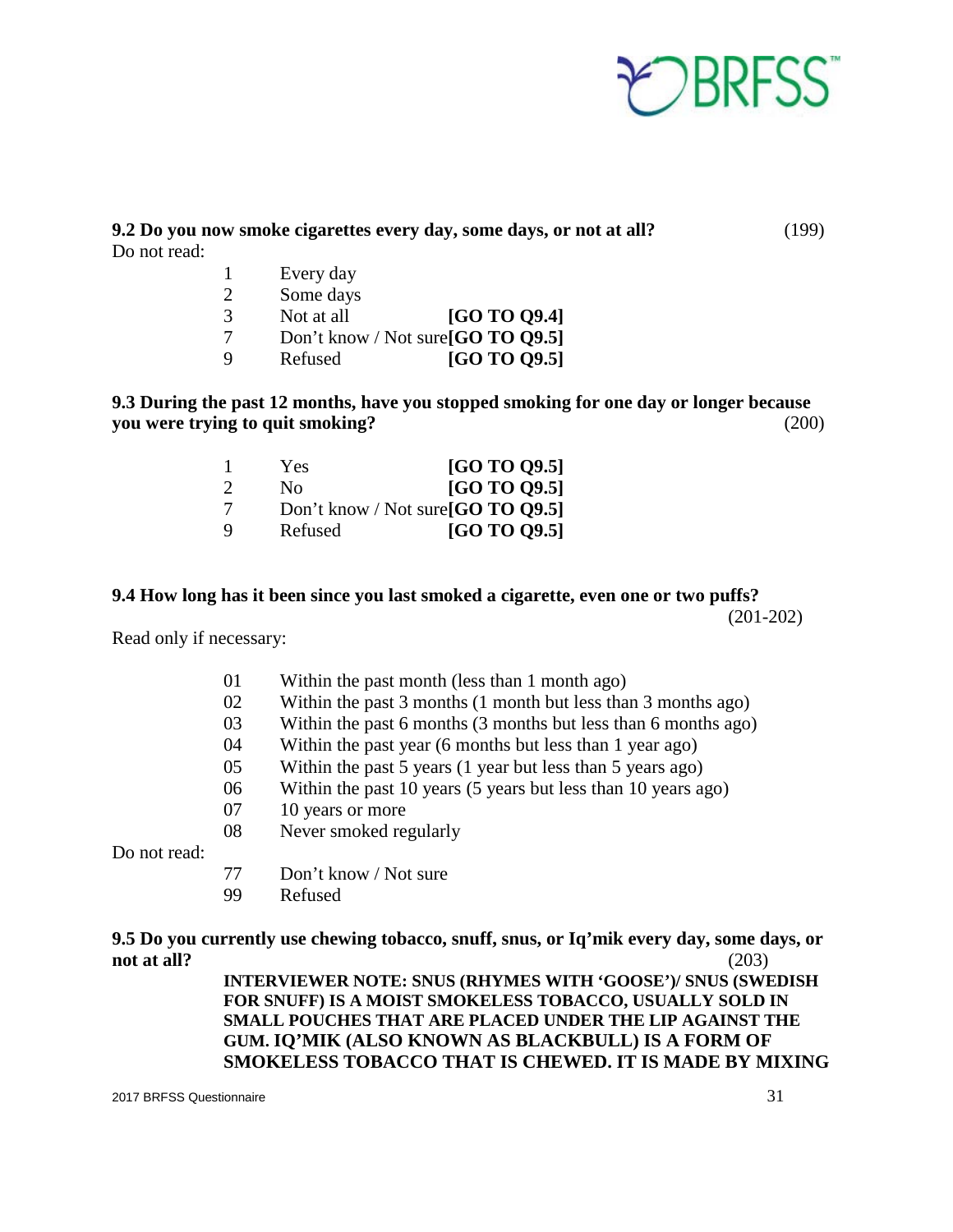

#### **FIRE-CURED TOBACCO LEAVES AND "PUNK ASH", WHICH IS THE ASH GENERATED BY BURNING A FUNGUS THAT GROWS ON BIRCH TREES.**

Do not read:

- 1 Every day **[CATI: GO TO AKC.1]**
- 2 Some days **[CATI: GO TO AKC.1]**
- 3 Not at all

Do not read:

- 7 Don't know / Not sure
- 9 Refused

### <span id="page-31-0"></span>Section 10: E-Cigarettes

**"The next 2 questions are about electronic cigarettes and other electronic "vaping" products. These products typically contain nicotine, flavors, and other ingredients. Do not include products used only for marijuana."**

**INTERVIEWER NOTE: THESE QUESTIONS CONCERN ELECTRONIC VAPING PRODUCTS FOR NICOTINE USE. THE USE OF ELECTRONIC VAPING PRODUCTS FOR MARIJUANA USE IS NOT INCLUDED IN THESE QUESTIONS.** 

**10.1 Have you ever used an e-cigarette or other electronic "vaping" product, even just one time, in your entire life?** (204)

Read if necessary: **Electronic cigarettes (e-cigarettes) and other electronic "vaping" products include electronic hookahs (e-hookahs), vape pens, e-cigars, and others. These products are battery-powered and usually contain nicotine and flavors such as fruit, mint, or candy.** 

> 1 Yes 7 Don't know / Not Sure **[GO TO NEXT SECTION]**

**10.2 Do you now use e-cigarettes or other electronic "vaping" products every day, some days, or not at all?** (205)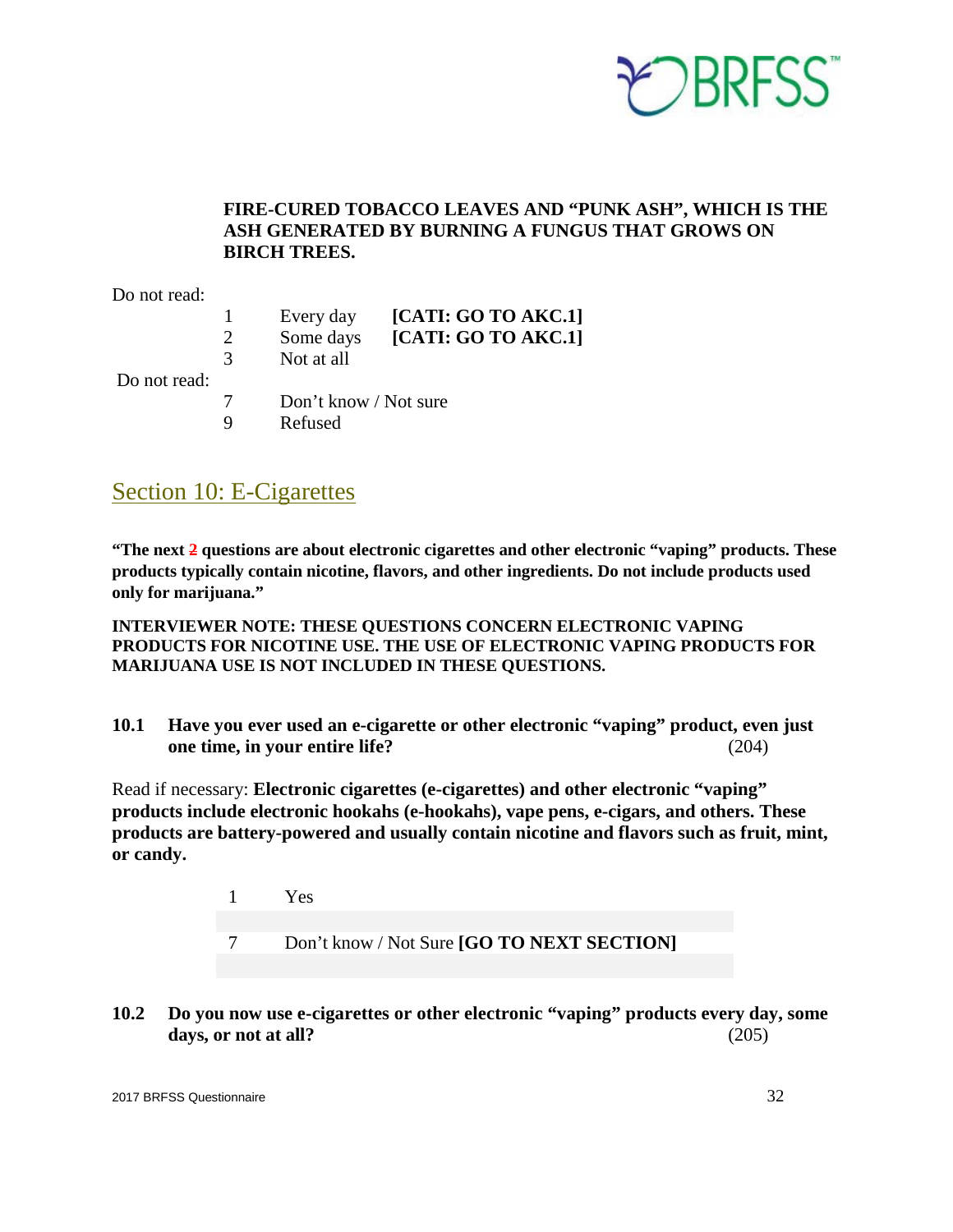

- 1 Every day
- 
- 2 Some days<br>3 Not at all
- 3 Not at all<br>7 Don't kno 7 Don't know / Not<br>9 Refused
- Refused

### <span id="page-32-0"></span>Section 11: Alcohol Consumption

**11.1 During the past 30 days, how many days per week or per month did you have at least one drink of any alcoholic beverage such as beer, wine, a malt beverage or liquor?** 

(206-208)

|                             | Days per week             |
|-----------------------------|---------------------------|
| $\mathcal{D}_{\mathcal{L}}$ | Days in past 30 days      |
| 888                         | No drinks in past 30 days |
| 777                         | Don't know / Not sure     |
|                             |                           |

**[GO TO NEXT SECTION]** [GO TO NEXT SECTION] 999 Refused **[GO TO NEXT SECTION]**

**11.2 One drink is equivalent to a 12-ounce beer, a 5-ounce glass of wine, or a drink with one shot of liquor. During the past 30 days, on the days when you drank, about how many drinks did you drink on the average?**

### **INTERVIEWER NOTE: A 40 OUNCE BEER WOULD COUNT AS 3 DRINKS, OR A COCKTAIL DRINK WITH 2 SHOTS WOULD COUNT AS 2 DRINKS.**

(209-210)

- Number of drinks
- 77 Don't know / Not sure
- 99 Refused

**11.3 Considering all types of alcoholic beverages, how many times during the past 30 days**  did you have X [CATI NOTE:  $X = 5$  FOR MEN,  $X = 4$  FOR WOMEN] or more drinks on **an occasion?** (211-212)

- Number of times
- 88 None
- 77 Don't know / Not sure
- 99 Refused

#### **11.4 During the past 30 days, what is the largest number of drinks you had on any occasion?** (213-214)

- $\frac{1}{77}$  Number of drinks<br>77 Don't know / Not
- Don't know / Not sure
- 99 Refused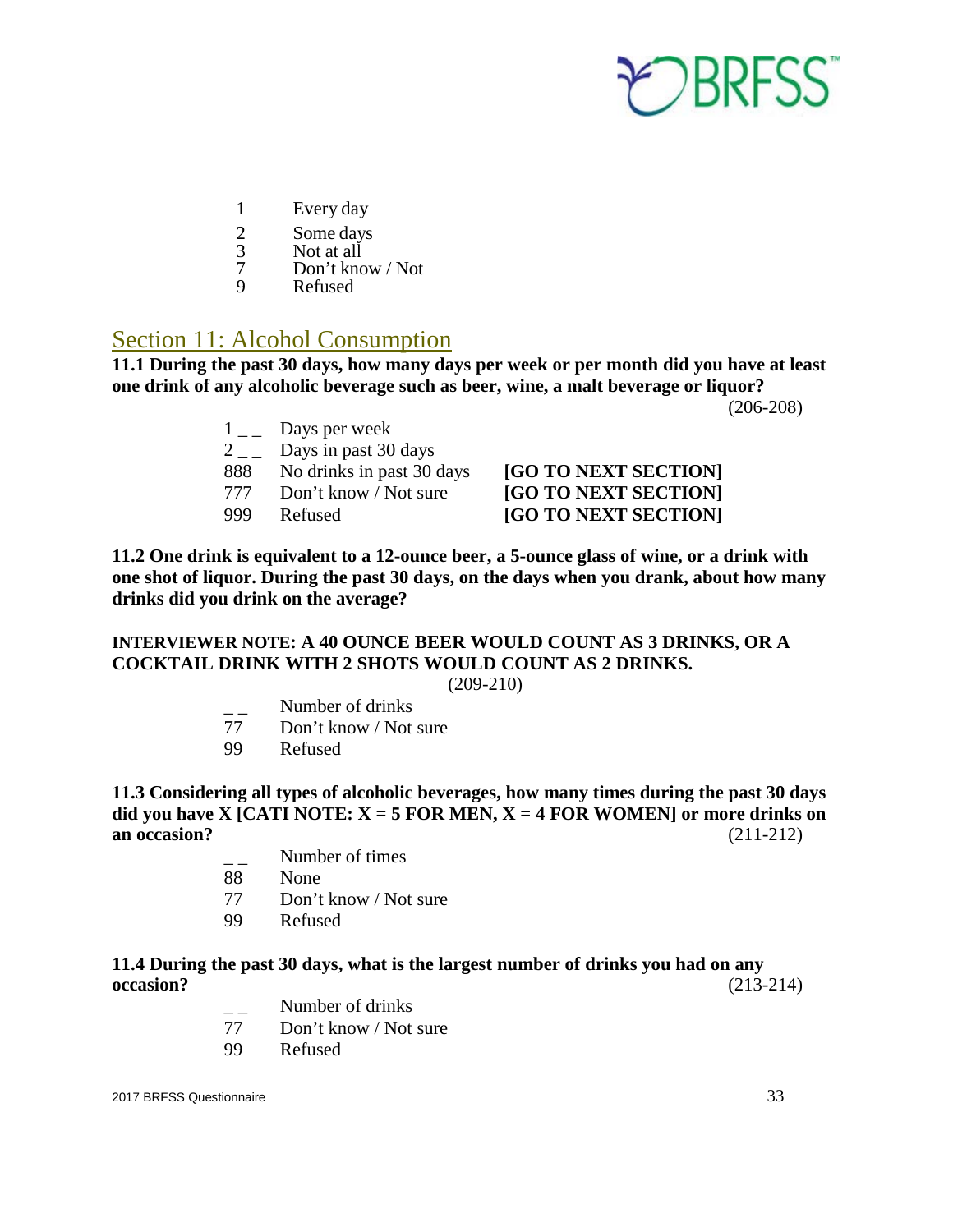

### <span id="page-33-0"></span>Section 12: Fruits and Vegetables

**Now think about the foods you ate or drank during the past month, that is, the past 30 days, including meals and snacks.** 

**INTERVIEWER INSTRUCTIONS: IF A RESPONDENT INDICATES THAT THEY CONSUME A FOOD ITEM EVERY DAY THEN ENTER THE NUMBER OF TIMES PER DAY. IF THE RESPONDENT INDICATES THAT THEY EAT A FOOD LESS THAN DAILY, THEN ENTER TIMES PER WEEK OR TIME PER MONTH. DO NOT ENTER TIME PER DAY UNLESS THE RESPONDENT REPORTS THAT HE/SHE CONSUMED THAT FOOD ITEM EACH DAY DURING THE PAST MONTH.** 

**12.1 Not including juices, how often did you eat fruit? You can tell me times per day, times per week or times per month.**  $(215-217)$ 

**INTERVIEWER NOTE: ENTER QUANTITY IN TIMES PER DAY, WEEK, OR MONTH.**  IF RESPONDENT GIVES A NUMBER WITHOUT A TIME FRAME, ASK "WAS THAT PER DAY, WEEK, OR MONTH?"

#### **READ IF RESPONDENT ASKS WHAT TO INCLUDE OR SAYS 'I DON'T KNOW': INCLUDE FRESH, FROZEN OR CANNED FRUIT. DO NOT INCLUDE DRIED FRUITS.**

- $1_{--}$  Day
- 2<sub>\_\_</sub> Week
- 3<sub>\_\_</sub> Month
- 300 Less than once a month
- 555 Never
- 777 Don't Know
- 999 Refused

**12.2 Not including fruit-flavored drinks or fruit juices with added sugar, how often did you drink 100% fruit juice such as apple or orange juice?** (218-220)

#### **INTERVIEWER NOTE: ENTER QUANTITY IN TIMES PER DAY, WEEK, OR MONTH.**

**INTERVIEWER NOTE:** IF RESPONDENT GIVES A NUMBER WITHOUT A TIME FRAME, ASK "WAS THAT PER DAY, WEEK, OR MONTH?"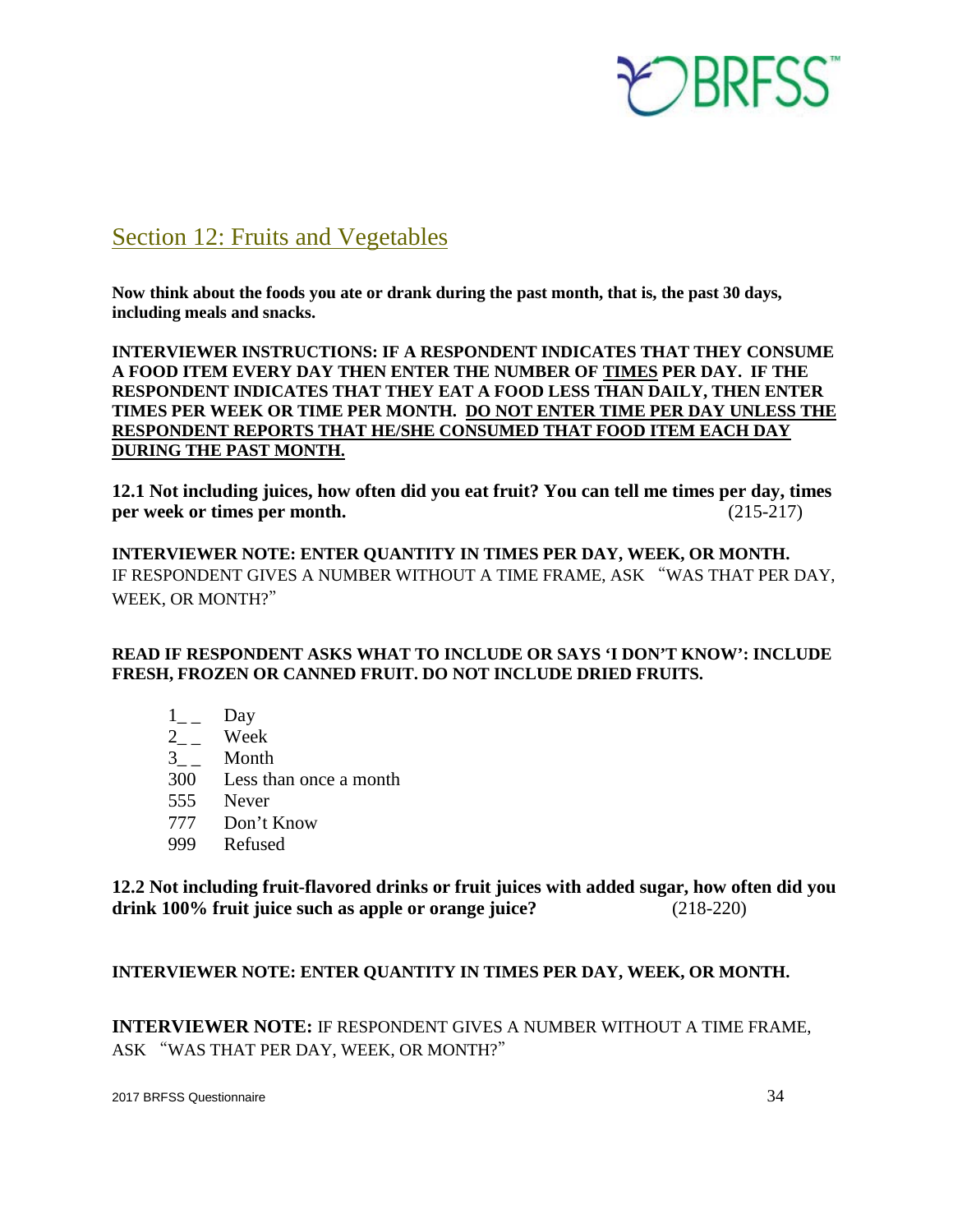

READ IF RESPONDENT ASKS ABOUT EXAMPLES OF FRUIT-FLAVORED DRINKS: "DO NOT INCLUDE FRUIT-FLAVORED DRINKS WITH ADDED SUGAR LIKE CRANBERRY COCKTAIL, HI-C, LEMONADE, KOOL-AID, GATORADE, TAMPICO, AND SUNNY DELIGHT. INCLUDE ONLY 100% PURE JUICES OR 100% JUICE BLENDS."

- $1_{--}$  Day
- $2_{-}$  Week
- $3_{-}$  Month
- 300 Less than once a month
- 555 Never
- 777 Don't Know
- 999 Refused

**12.3 How often did you eat a green leafy or lettuce salad, with or without other vegetables?**  (221-223)

**INTERVIEWER NOTE: ENTER QUANTITY IN IN TIMES PER DAY, WEEK, OR MONTH.**

**INTERVIEWER NOTE:** IF RESPONDENT GIVES A NUMBER WITHOUT A TIME FRAME, ASK "WAS THAT PER DAY, WEEK, OR MONTH?

READ IF RESPONDENT ASKS ABOUT SPINACH: "INCLUDE SPINACH SALADS."

- $1_{--}$  Day
- $2_{-}$  Week
- $3_{-}$  Month
- 300 Less than once a month
- 555 Never
- 777 Don't Know
- 999 Refused

**12.4 How often did you eat any kind of fried potatoes, including french fries, home fries, or hash browns? ?** (224-226)

#### **INTERVIEWER NOTE: ENTER QUANTITY IN TIMES PER DAY, WEEK, OR MONTH.**

**INTERVIEWER NOTE:** IF RESPONDENT GIVES A NUMBER WITHOUT A TIME FRAME, ASK "WAS THAT PER DAY, WEEK, OR MONTH?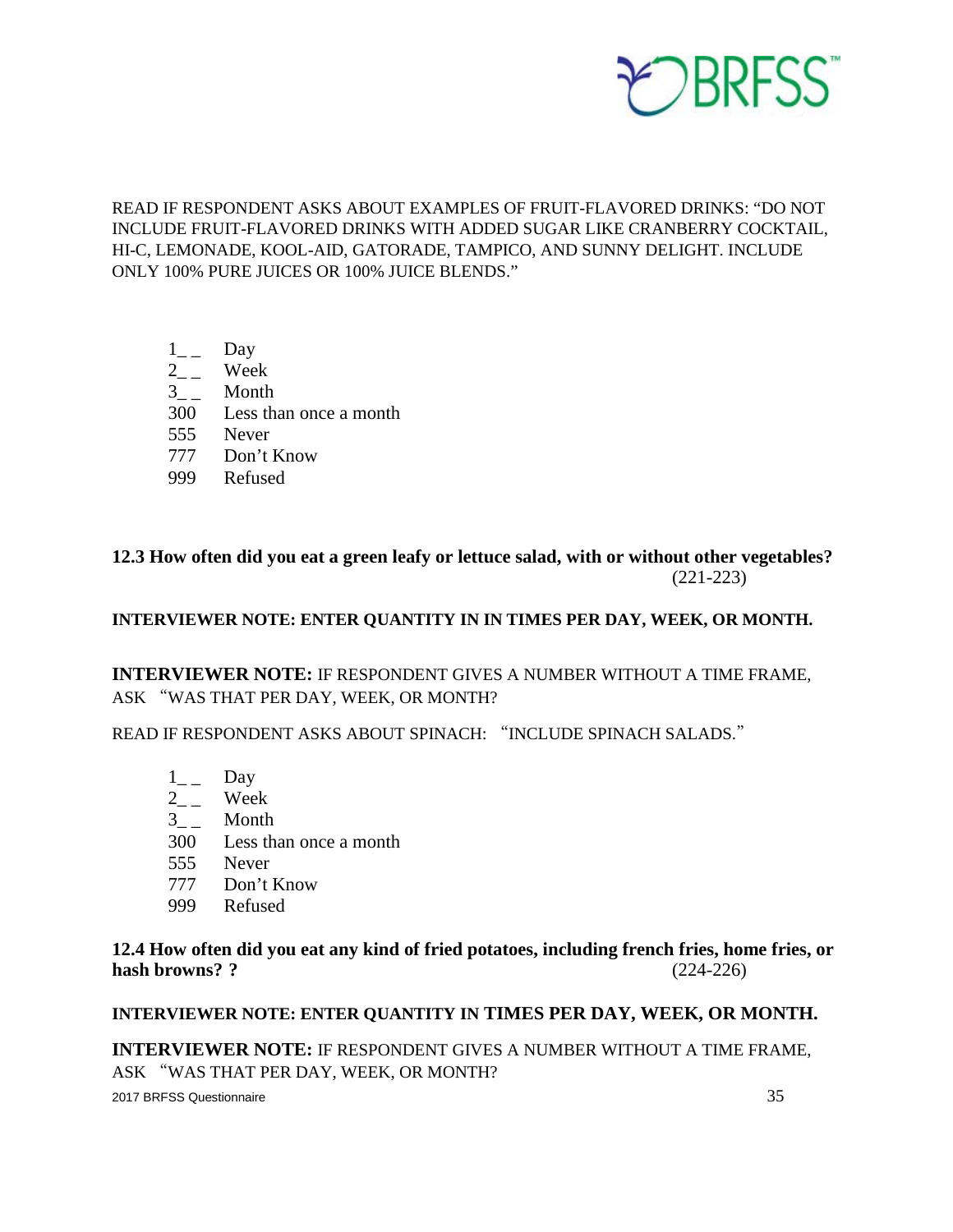

READ IF RESPONDENT ASKS ABOUT POTATO CHIPS: "DO NOT INCLUDE POTATO CHIPS."

- $1_{--}$  Day
- $2_{-}$  Week
- $3_{--}$  Month
- 300 Less than once a month
- 555 Never
- 777 Don't Know
- 999 Refused

**12.5 How often did you eat any other kind of potatoes, or sweet potatoes, such as baked, boiled, mashed potatoes, or potato salad?** (227-229)

#### **INTERVIEWER NOTE: ENTER QUANTITY IN TIMES PER DAY, WEEK, OR MONTH.**

**INTERVIEWER NOTE:** IF RESPONDENT GIVES A NUMBER WITHOUT A TIME FRAME, ASK "WAS THAT PER DAY, WEEK, OR MONTH?"

#### **READ IF RESPONDENT ASKS ABOUT WHAT TYPES OF POTATOES TO INCLUDE: "INCLUDE ALL TYPES OF POTATOES EXCEPT FRIED. INCLUDE POTATOES AU GRATIN, SCALLOPED POTATOES."**

- $1_{--}$  Day
- $2_{-}$  Week
- $3_{-}$  Month
- 300 Less than once a month
- 555 Never
- 777 Don't Know
- 999 Refused

### **12.6 Not including lettuce salads and potatoes, how often did you eat other vegetables?**  (230-232)

#### **INTERVIEWER NOTE: ENTER QUANTITY IN TIMES PER DAY, WEEK, OR MONTH.**

**INTERVIEWER NOTE:** IF RESPONDENT GIVES A NUMBER WITHOUT A TIME FRAME, ASK "WAS THAT PER DAY, WEEK, OR MONTH?"

#### **READ IF RESPONDENT ASKS ABOUT WHAT TO INCLUDE: "INCLUDE TOMATOES, GREEN BEANS, CARROTS, CORN, CABBAGE, BEAN SPROUTS, COLLARD GREENS, AND**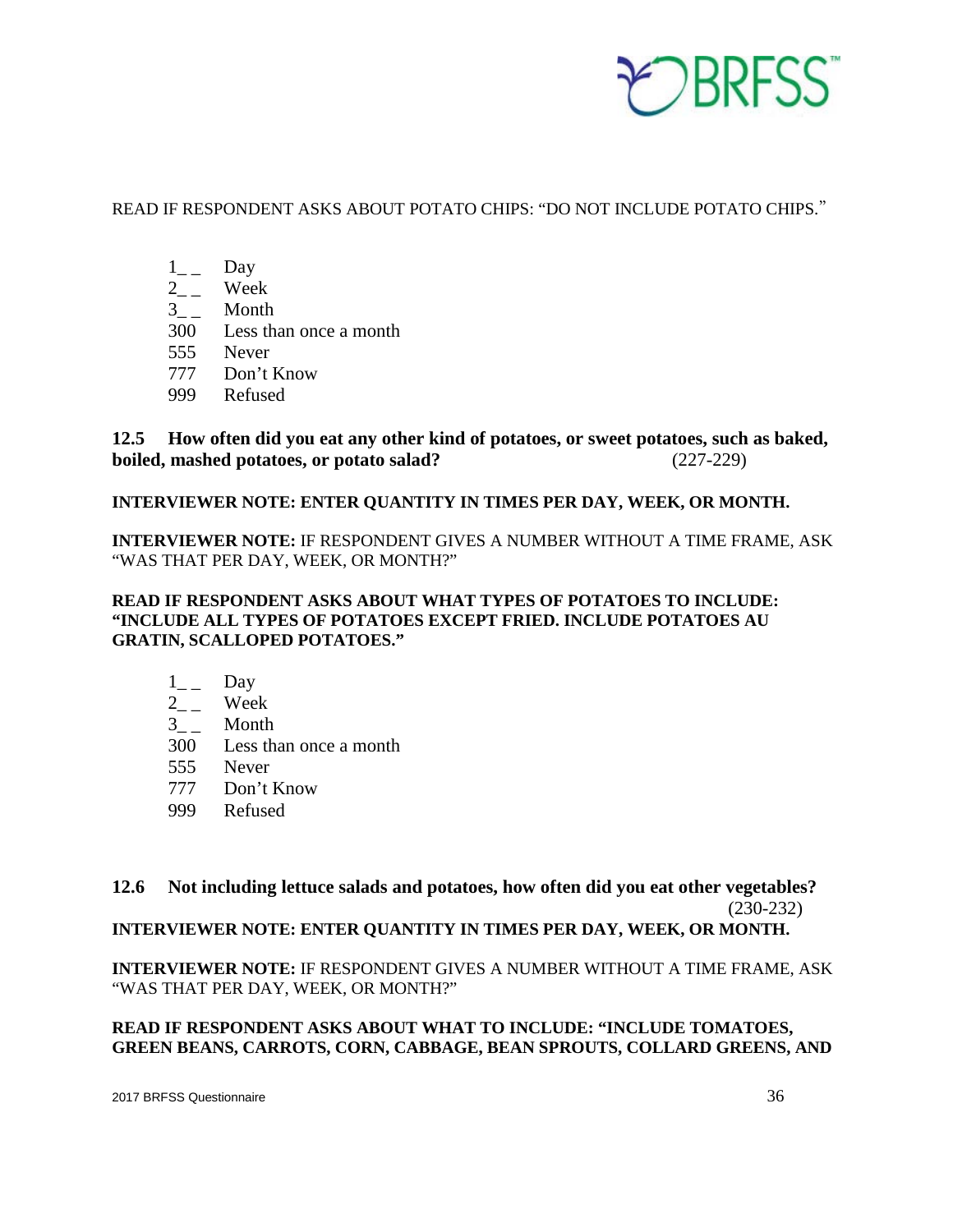

#### **BROCCOLI. INCLUDE RAW, COOKED, CANNED, OR FROZEN VEGETABLES. DO NOT INCLUDE RICE."**

- $1_{--}$  Day
- $2_{--}$  Week
- $3_{-}$  Month
- 300 Less than once a month
- 555 Never
- 777 Don't Know
- 999 Refused

### <span id="page-36-0"></span>Section 13: Exercise (Physical Activity)

**The next few questions are about exercise, recreation, or physical activities other than your regular job duties.**

**INTERVIEWER INSTRUCTION: If respondent does not have a "regular job duty" or is retired, they may count the physical activity or exercise they spend the most time doing in a regular month.**

**13.1 During the past month, other than your regular job, did you participate in any physical activities or exercises such as running, calisthenics, golf, gardening, or walking for exercise?** (233)

|          | Yes.    |                                     |
|----------|---------|-------------------------------------|
| $\gamma$ | Nο      | <b>[GO TO 013.8]</b>                |
| -7       |         | Don't know / Not sure [GO TO Q13.8] |
| 9        | Refused | [GO TO 013.8]                       |

#### **13.2 What type of physical activity or exercise did you spend the most time doing during the past month?** (234-235)

| $- -$ | (Specify)                             | [See Physical Activity Coding List] |
|-------|---------------------------------------|-------------------------------------|
|       | Don't know / Not Sure $[GO TO O13.8]$ |                                     |
| QQ.   | Refused                               | <b>[GO TO 013.8]</b>                |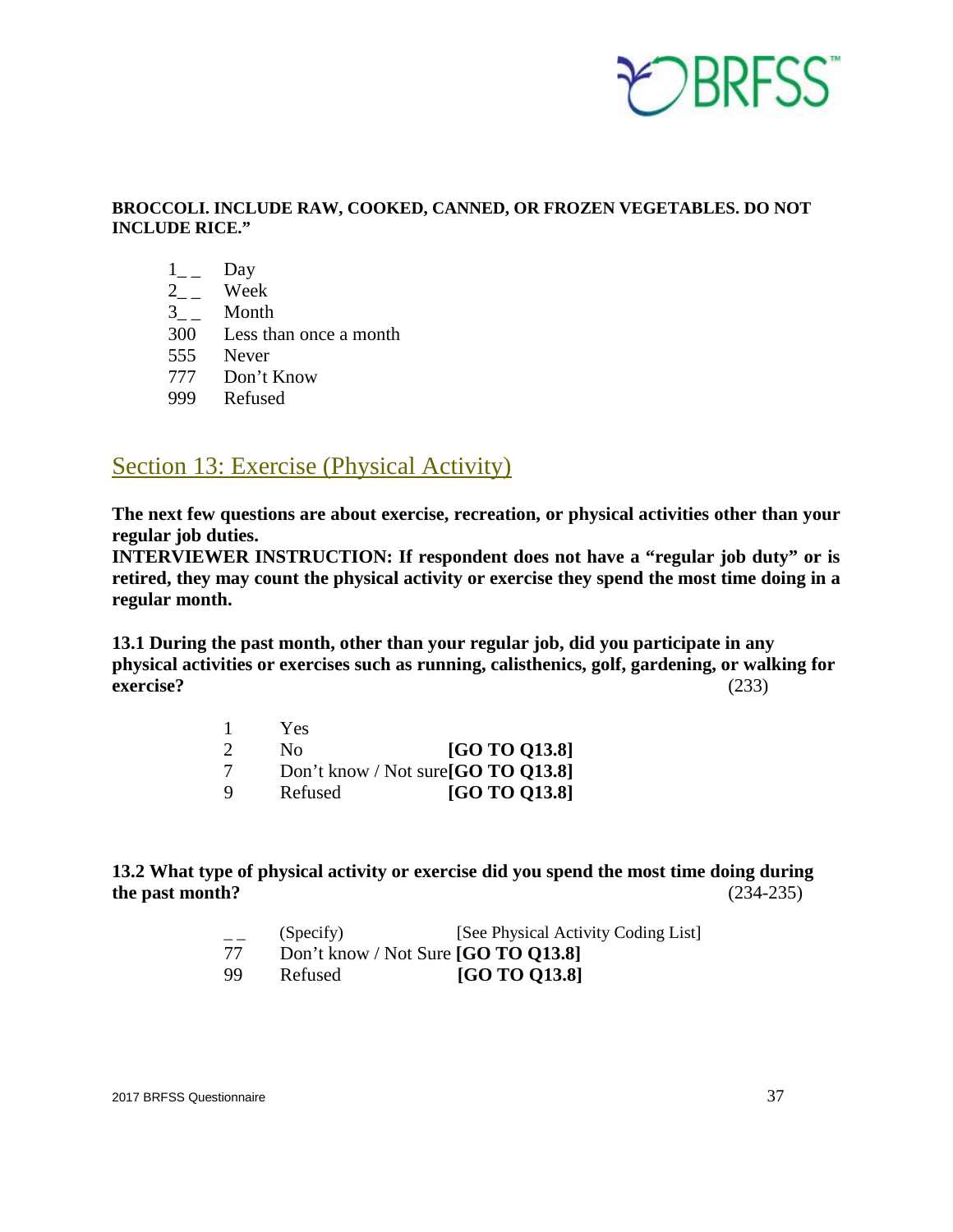

#### **INTERVIEWER INSTRUCTION: IF THE RESPONDENT'S ACTIVITY IS NOT INCLUDED IN THE PHYSICAL ACTIVITY CODING LIST, CHOOSE THE OPTION LISTED AS "OTHER".**

**13.3 How many times per week or per month did you take part in this activity during the past month?** (236-238)

- $1_{-}$  Times per week
- 2\_ \_ Times per month
- 777 Don't know / Not sure
- 999 Refused

#### **13.4 And when you took part in this activity, for how many minutes or hours did you usually keep at it?** (239-241)

- $\frac{1}{2}$  Hours and minutes
- 777 Don't know / Not sure
- 999 Refused

**13.5 What other type of physical activity gave you the next most exercise during the past month?**

(242-243)

- (Specify) [See Physical Activity Coding List]
- 88 No other activity **[GO TO Q13.8]**
- 77 Don't know / Not Sure **[GO TO Q13.8]**
- 

99 Refused **[GO TO Q13.8]** 

#### **INTERVIEWER INSTRUCTION: IF THE RESPONDENT'S ACTIVITY IS NOT INCLUDED IN THE CODING PHYSICAL ACTIVITY LIST, CHOOSE THE OPTION LISTED AS "OTHER".**

#### **13.6 How many times per week or per month did you take part in this activity during the past month?**  $(244-246)$

- 1<sub>-1</sub> Times per week<br>2<sup>7</sup> Times per month
- Times per month
- 777 Don't know / Not sure
- 999 Refused

#### **13.7 And when you took part in this activity, for how many minutes or hours did you usually keep at it?** (247-249)

 $\frac{1}{2}$  Hours and minutes

777 Don't know / Not sure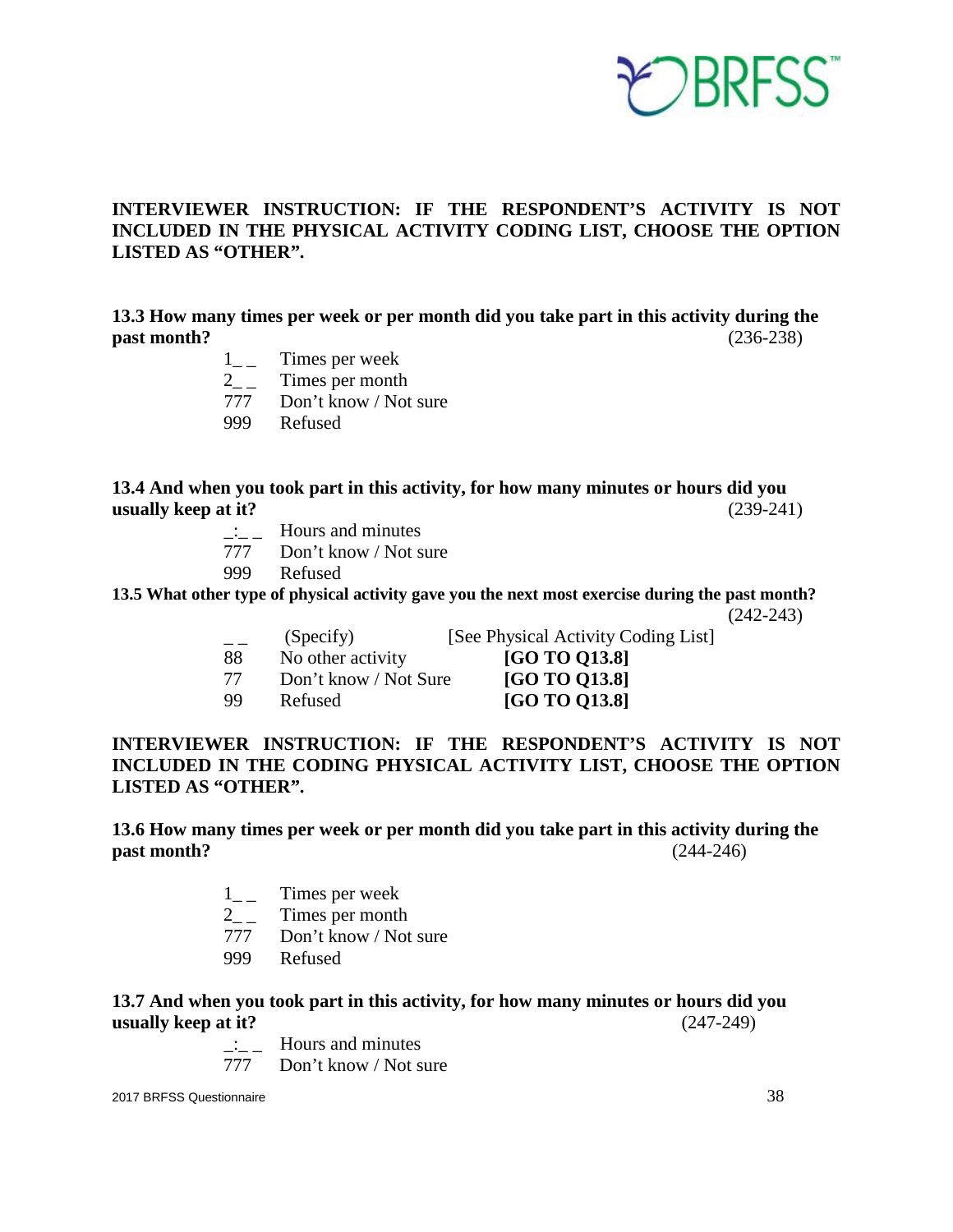

999 Refused

**13.8 During the past month, how many times per week or per month did you do physical activities or exercises to STRENGTHEN your muscles? Do NOT count aerobic activities like walking, running, or bicycling. Count activities using your own body weight like yoga, sit-ups or push-ups and those using weight machines, free weights, or elastic bands.**

(250-252)

- 1<sup>-1</sup> Times per week
- 2<sub>-1</sub> Times per month
- 888 Never
- 777 Don't know / Not sure
- 999 Refused

### <span id="page-38-0"></span>Section 14: Seatbelt Use

| 14.1<br>say — |                                                       | How often do you use seat belts when you drive or ride in a car? Would you<br>(253) |
|---------------|-------------------------------------------------------|-------------------------------------------------------------------------------------|
| Please read:  | 1<br>$\boldsymbol{2}$<br>3<br>$\overline{\mathbf{4}}$ | <b>Always</b><br><b>Nearly always</b><br><b>Sometimes</b><br><b>Seldom</b>          |
|               | 5                                                     | <b>Never</b>                                                                        |
| Do not read:  |                                                       |                                                                                     |
|               | $\tau$                                                | Don't know / Not sure                                                               |
|               | 8                                                     | Never drive or ride in a car                                                        |
|               | 9                                                     | Refused                                                                             |
|               |                                                       |                                                                                     |
|               |                                                       |                                                                                     |
|               |                                                       |                                                                                     |

### <span id="page-38-1"></span>Section 15: Immunization

**Now I will ask you questions about the flu vaccine. There are two ways to get the flu vaccine, one is a shot in the arm and the other is a spray, mist, or drop in the nose called FluMist™.** 

**15.1 During the past 12 months, have you had either a flu shot or a flu vaccine that was sprayed in your nose?** (254)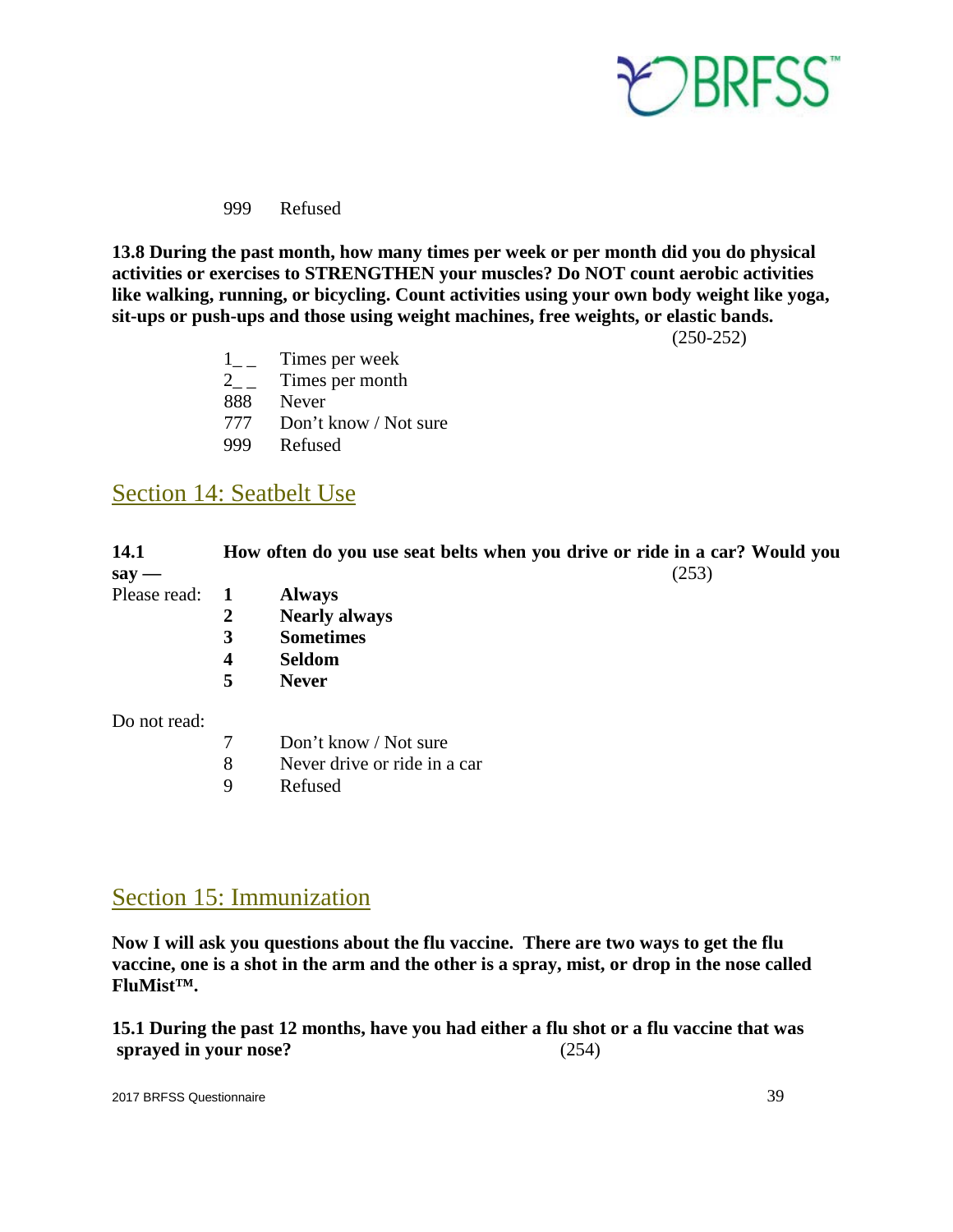

Read only if necessary: **A new flu shot came out in 2011 that injects vaccine into the skin with a very small needle. It is called Fluzone Intradermal vaccine. This is also considered a flu shot.**

|               | Yes.    |                                     |
|---------------|---------|-------------------------------------|
| $\mathcal{D}$ | No.     | [GO TO 015.3]                       |
| 7             |         | Don't know / Not sure [GO TO Q15.3] |
| Q             | Refused | [GO TO 015.3]                       |

**15.2 During what month and year did you receive your most recent flu shot injected into your arm or flu vaccine that was sprayed in your nose?** 

(255-260)

|           | Month / Year          |
|-----------|-----------------------|
| 77 / 7777 | Don't know / Not sure |
| 99 / 9999 | Refused               |

**15.3 A pneumonia shot or pneumococcal vaccine is usually given only once or twice in a person's lifetime and is different from the flu shot. Have you ever had a pneumonia shot?** 

 $(261)$ 

- 1 Yes
- 2 No
- 7 Don't know / Not sure
- 9 Refused

#### **[CATI NOTE: IF RESPONDENT IS LESS THAN 50 YEARS OF AGE, GO TO NEXT SECTION.]**

**15.4. Have you ever had the shingles or zoster vaccine?** (262)

- 1 Yes
- 2 No
- 7 Don't know / Not sure
- 9 Refused

**INTERVIEWER NOTE (READ IF NECESSARY): SHINGLES IS CAUSED BY THE CHICKEN POX VIRUS. IT IS AN OUTBREAK OF RASH OR BLISTERS ON THE SKIN THAT MAY BE ASSOCIATED WITH SEVERE PAIN. A VACCINE FOR SHINGLES HAS BEEN AVAILABLE SINCE MAY 2006; IT IS CALLED ZOSTAVAX®, THE ZOSTER VACCINE, OR THE SHINGLES VACCINE.** 

<span id="page-39-0"></span>Section 16: HIV/AIDS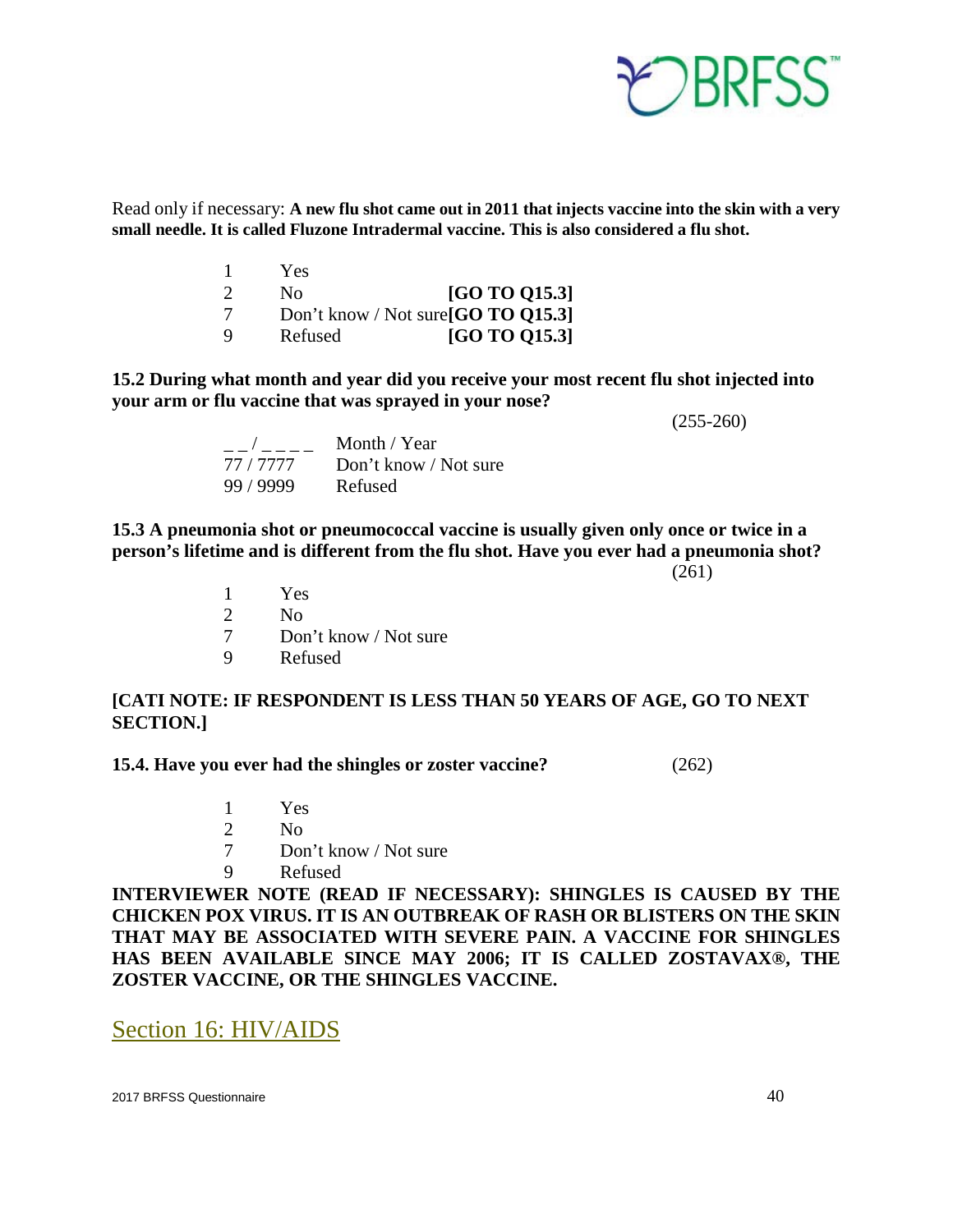

**The next few questions are about the national health problem of HIV, the virus that causes AIDS. Please remember that your answers are strictly confidential and that you don't have to answer every question if you do not want to. Although we will ask you about testing, we will not ask you about the results of any test you may have had**.

**16.1 Have you ever been tested for HIV? Do not count tests you may have had as part of a blood donation. Include testing fluid from your mouth.** (263)

|               | Yes.           |                                    |
|---------------|----------------|------------------------------------|
| $\mathcal{D}$ | N <sub>0</sub> | [GO TO 016.3]                      |
| 7             |                | Don't know /Not sure [GO TO 016.3] |
| Q             | Refused        | [GO TO 016.3]                      |

**16.2 Not including blood donations, in what month and year was your last HIV test?** 

#### **INTERVIEWER INSTRUCTIONS: IF RESPONSE IS BEFORE JANUARY 1985, CODE "DON'T KNOW." IF THE RESPONDENT REMEMBERS THE YEAR BUT CANNOT REMEMBER THE MONTH, CODE THE FIRST TWO DIGITS 77 AND THE LAST FOUR DIGITS FOR THE YEAR.**

 $(264-269)$ 

|         | Code month and year   |
|---------|-----------------------|
| 77/7777 | Don't know / Not sure |
| 99/9999 | Refused / Not sure    |

**16.3 I am going to read you a list. When I am done, please tell me if any of the situations apply to you. You do not need to tell me which one.** 

(270)

**You have injected any drug other than those prescribed for you in the past year. You have been treated for a sexually transmitted disease or STD in the past year. You have given or received money or drugs in exchange for sex in the past year. You had anal sex without a condom in the past year. You had four or more sex partners in the past year. Do any of these situations apply to you?** 

- 1 Yes
- 2  $N<sub>0</sub>$
- 7 Don't know / Not sure
- 9 Refused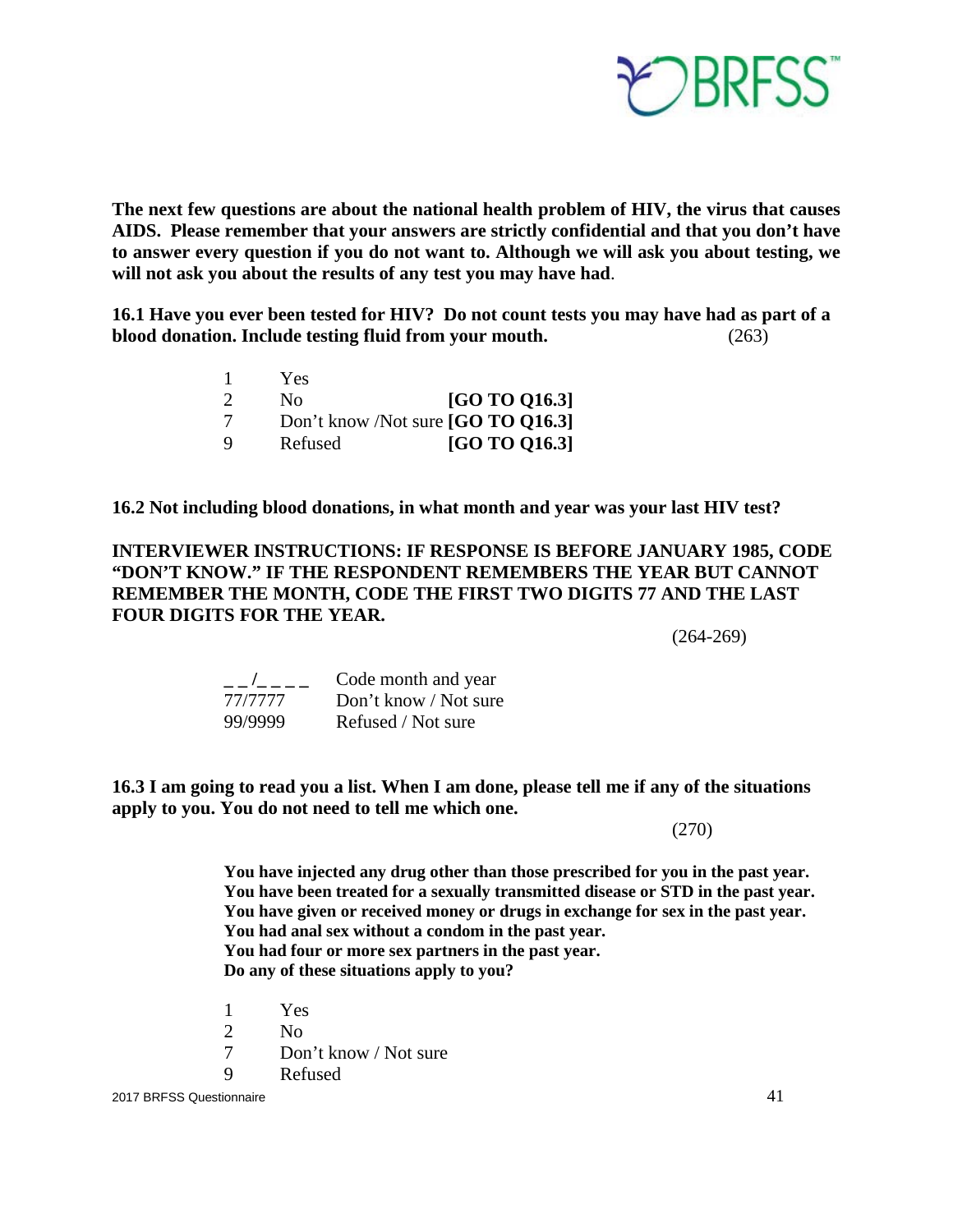

### <span id="page-41-0"></span>Closing Statement

#### **INTERVIEWER NOTE: IF THERE ARE NO MODULES/STATE ADDED QUESTIONS OR THIS IS AN OUT-OF-STATE CELL PHONE INTERVIEW, PLEASE READ:**

**That was my last question. Everyone's answers will be combined to help us provide information about the health practices of people in this state. Thank you very much for your time and cooperation.** 

Or

Continue to module(s) and/or state-added questions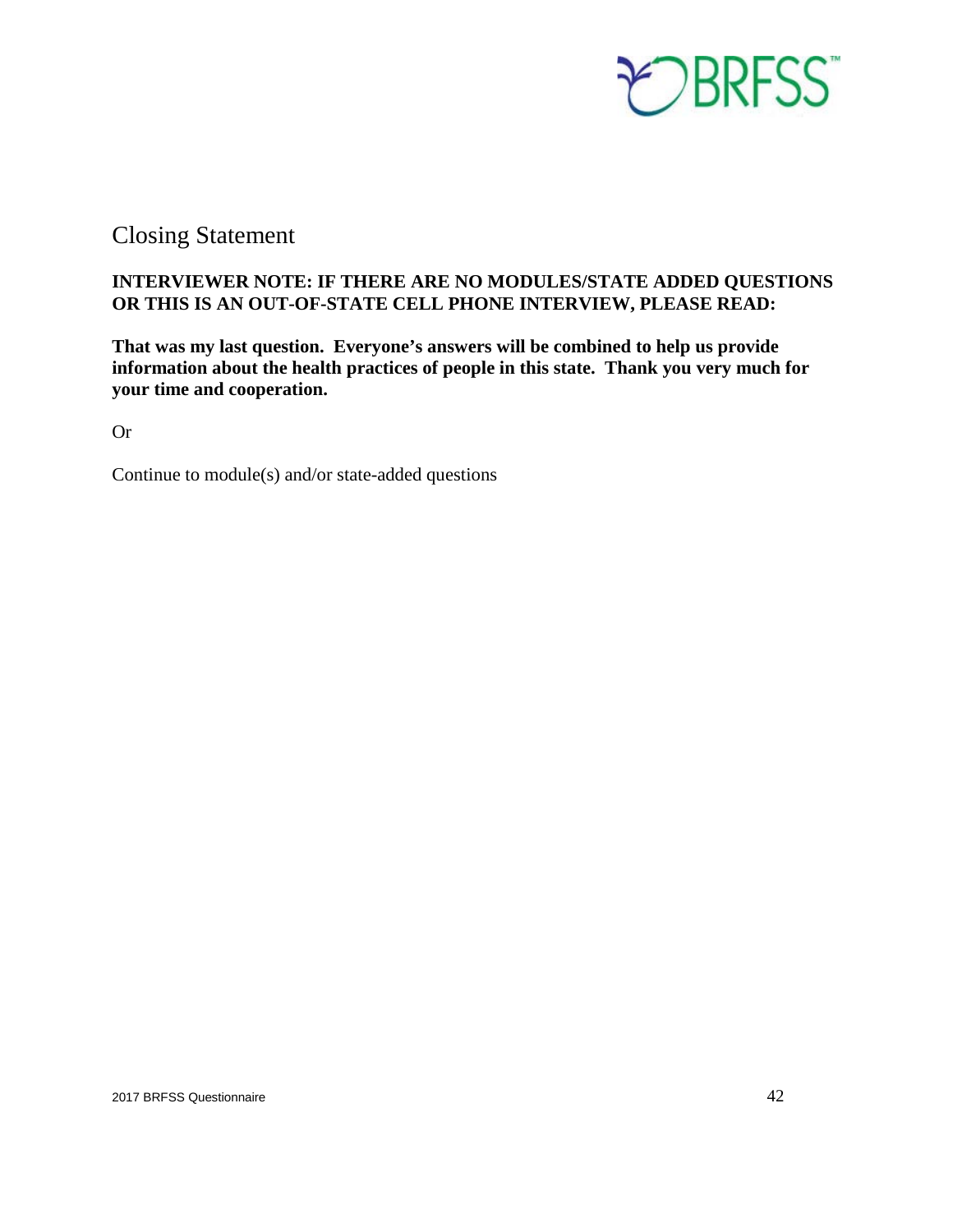

## <span id="page-42-0"></span>Optional Modules

### <span id="page-42-1"></span>Module 1: Pre-Diabetes

#### **[CATI NOTE: ONLY ASKED OF THOSE NOT RESPONDING "YES" (CODE = 1) TO CORE Q6.12 (DIABETES AWARENESS QUESTION).]**

**1. Have you had a test for high blood sugar or diabetes within the past three years?** (290)

- 1 Yes
- 2 No
- 7 Don't know / Not sure
- 9 Refused

#### **[CATI NOTE: IF CORE Q6.12 = 4 (NO, PRE-DIABETES OR BORDERLINE DIABETES); ANSWER Q2 "YES" (CODE = 1).]**

**2. Have you ever been told by a doctor or other health professional that you have prediabetes or borderline diabetes?** 

#### **INTERVIEWER INSTRUCTIONS: IF "YES" AND RESPONDENT IS FEMALE, ASK: "WAS THIS ONLY WHEN YOU WERE PREGNANT?"** (291)

- 1 Yes
- 2 Yes, during pregnancy
- 3 No<br>7 Dor
- Don't know / Not sure
- 9 Refused

### <span id="page-42-2"></span>Module 2: Diabetes

#### **[CATI NOTE: TO BE ASKED FOLLOWING CORE Q6.13; IF RESPONSE TO Q6.12 IS "YES" (CODE = 1).]**

| 1. Are you now taking insulin? | (292) |
|--------------------------------|-------|
|--------------------------------|-------|

1 Yes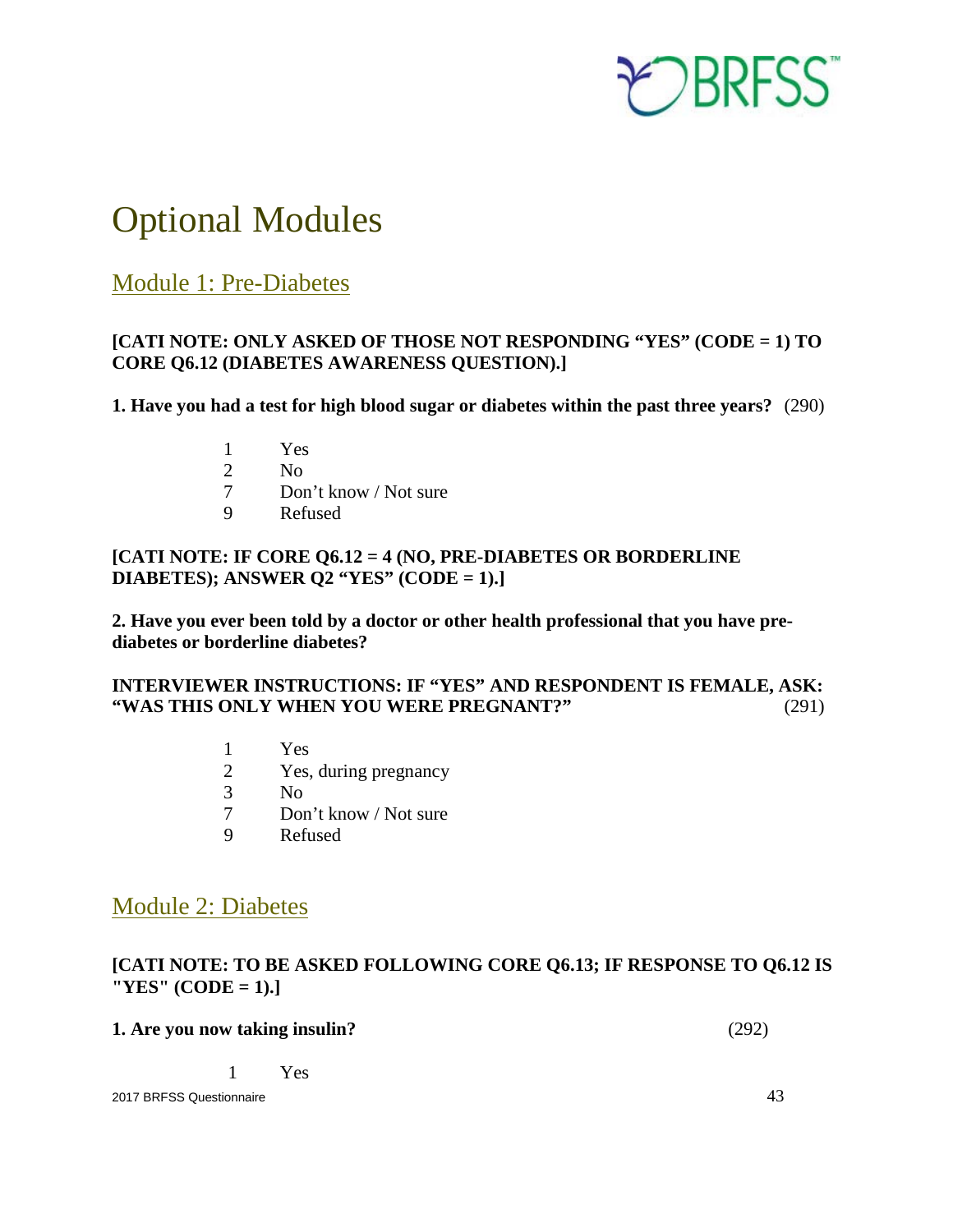

2 No

9 Refused

**2. About how often do you check your blood for glucose or sugar? Include times when checked by a family member or friend, but do NOT include times when checked by a health professional.** (293-295)

#### **INTERVIEWER NOTE: ENTER QUANTITY PER DAY, WEEK, OR MONTH**

|     | Times per day         |
|-----|-----------------------|
|     | Times per week        |
|     | Times per month       |
|     | Times per year        |
| 888 | <b>Never</b>          |
| 777 | Don't know / Not sure |
|     | Refused               |

#### **INTERVIEWER NOTE: IF THE RESPONDENT USES A CONTINUOUS GLUCOSE MONITORING SYSTEM (A SENSOR INSERTED UNDER THE SKIN TO CHECK GLUCOSE LEVELS CONTINUOUSLY), FILL IN '98 TIMES PER DAY.**'

**3. About how often do you check your feet for any sores or irritations? Include times when checked by a family member or friend, but do NOT include times when checked by a health professional.**

(296-298)

#### **INTERVIEWER NOTE: ENTER QUANTITY PER DAY, WEEK, OR MONTH**

| Times per day         |
|-----------------------|
| Times per week        |
| Times per month       |
| Times per year        |
| No feet               |
| Never                 |
| Don't know / Not sure |
| Refused               |
|                       |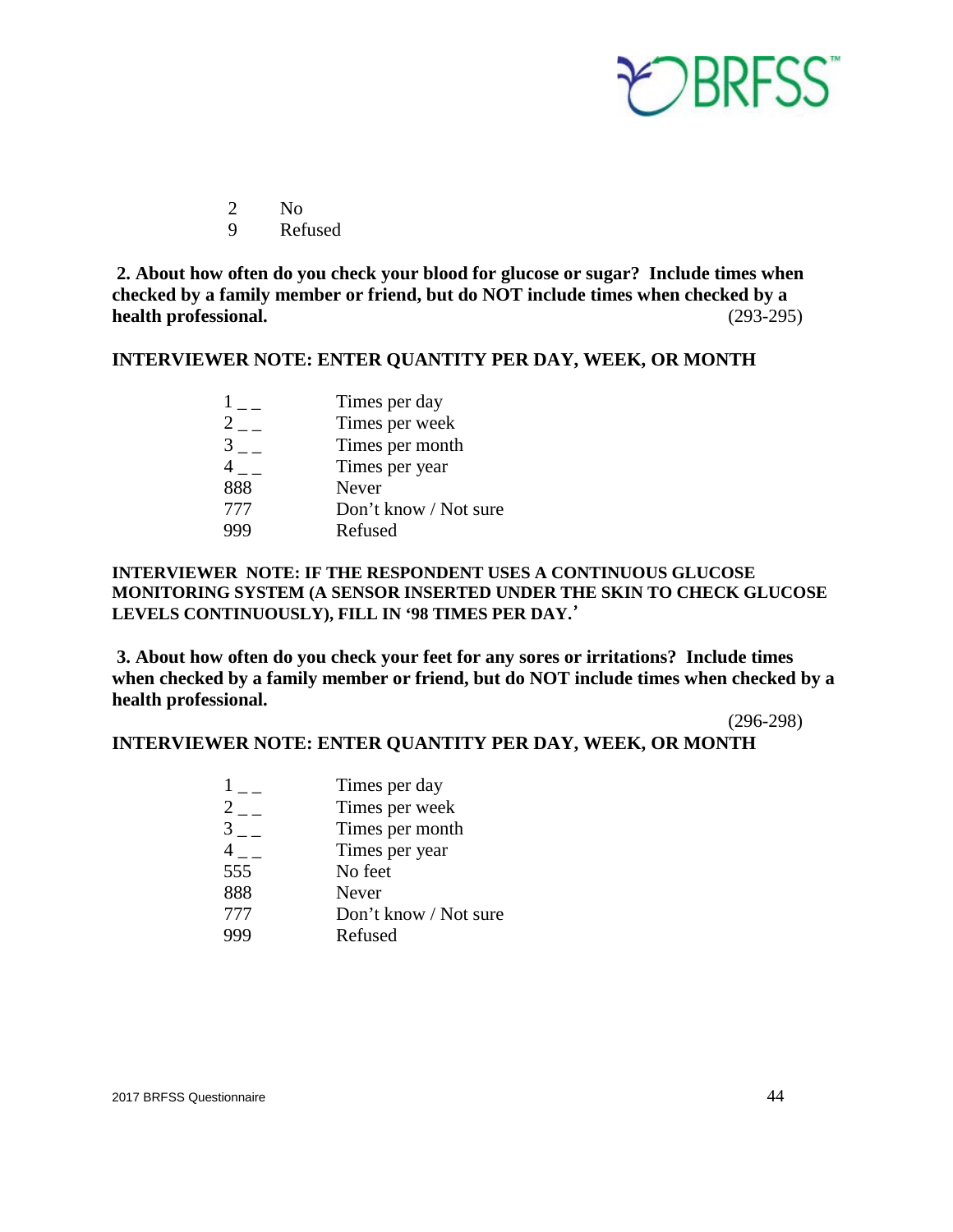

**4. About how many times in the past 12 months have you seen a doctor, nurse, or other health professional for your diabetes?** (299-300)

- Number of times  $[76 = 76$  or more]
- 88 None
- 77 Don't know / Not sure
- 99 Refused

 **5. A test for "A one C" measures the average level of blood sugar over the past three months. About how many times in the past 12 months has a doctor, nurse, or other health professional checked you for "A one C"?** (301-302)

- Number of times  $[76 = 76$  or more]
- 88 None
- 98 Never heard of "A one C" test
- 77 Don't know / Not sure
- 99 Refused

#### **[CATI NOTE: IF Q3 = 555 (NO FEET), GO TO Q7.]**

#### **6. About how many times in the past 12 months has a health professional checked your feet for any sores or irritations?** (303-304)

- $\frac{1}{2}$  Number of times  $[76 = 76 \text{ or more}]$
- 88 None
- 77 Don't know / Not sure
- 99 Refused

#### **7. When was the last time you had an eye exam in which the pupils were dilated? This would have made you temporarily sensitive to bright light.** (305)

Read only if necessary:

- 1 Within the past month (anytime less than 1 month ago)
- 2 Within the past year (1 month but less than 12 months ago)
- 3 Within the past 2 years (1 year but less than 2 years ago)
- 4 2 or more years ago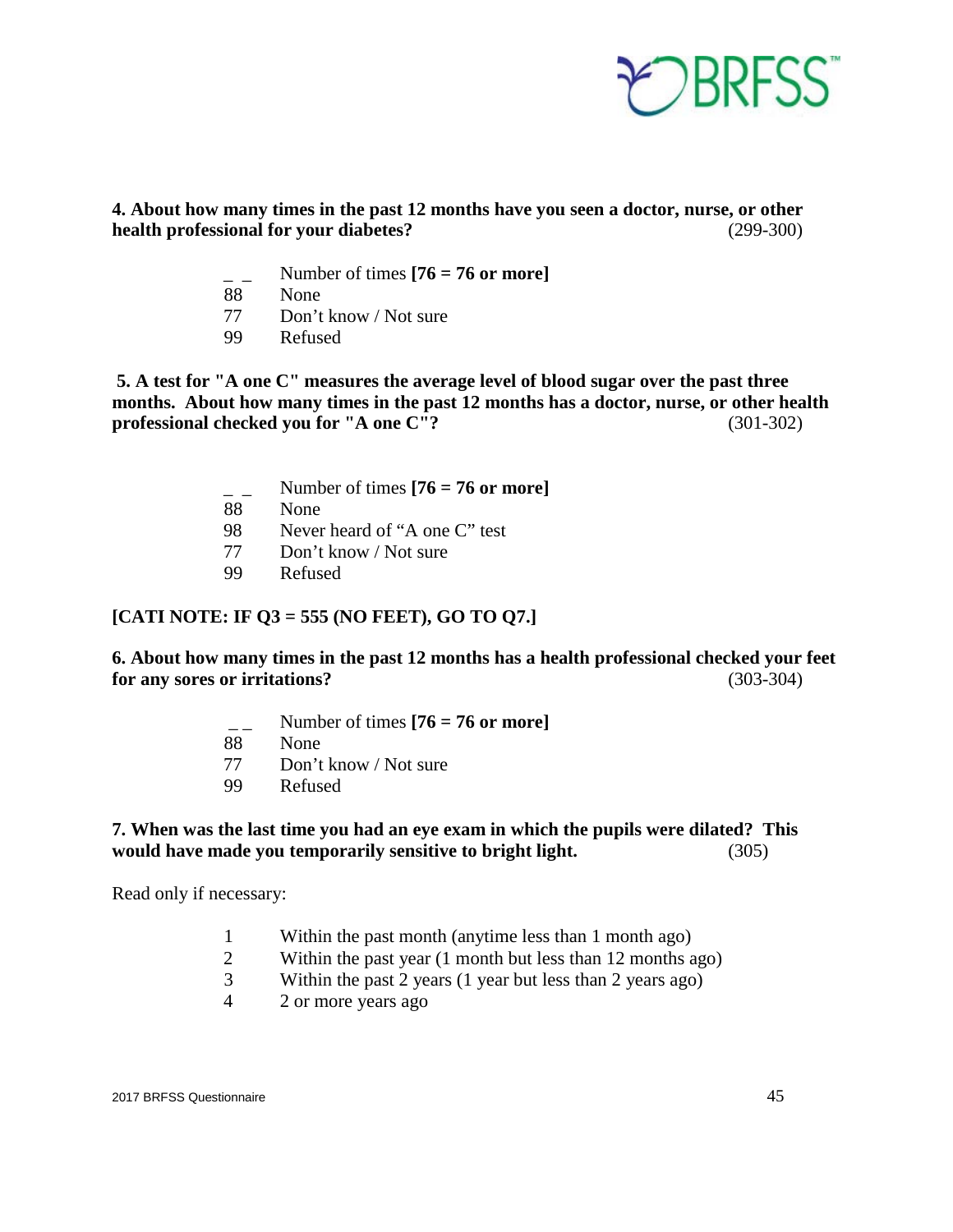

- 7 Don't know / Not sure
- 8 Never
- 9 Refused

#### **8. Has a doctor ever told you that diabetes has affected your eyes or that you had retinopathy?** (306)

- 1 Yes
- 2  $N<sub>0</sub>$
- 7 Don't know / Not sure
- 9 Refused

#### **9. Have you ever taken a course or class in how to manage your diabetes yourself?**

- (307)
- 1 Yes
- 2 No
- 7 Don't know / Not sure<br>9 Refused
- **Refused**

### <span id="page-45-0"></span>Module 11: Alcohol Screening & Brief Intervention (ASBI)

#### **CATI NOTE: IF CORE Q3.4 = 1, OR 2 (HAD A CHECKUP WITHIN THE PAST 2 YEARS) CONTINUE, ELSE GO TO NEXT MODULE.**

**Healthcare providers may ask during routine checkups about behaviors like alcohol use, whether you drink or not. We want to know about their questions.**

**1. You told me earlier that your last routine checkup was [within the past year/within the past 2 years]. At that checkup, were you asked in person or on a form if you drink alcohol**?

(403)

- $\frac{1}{2}$  Yes
- 2 No
	- 7 Don't know / Not sure
	- 9 Refused

#### **2. Did the health care provider ask you in person or on a form how much you drink?**

(404)

1 Yes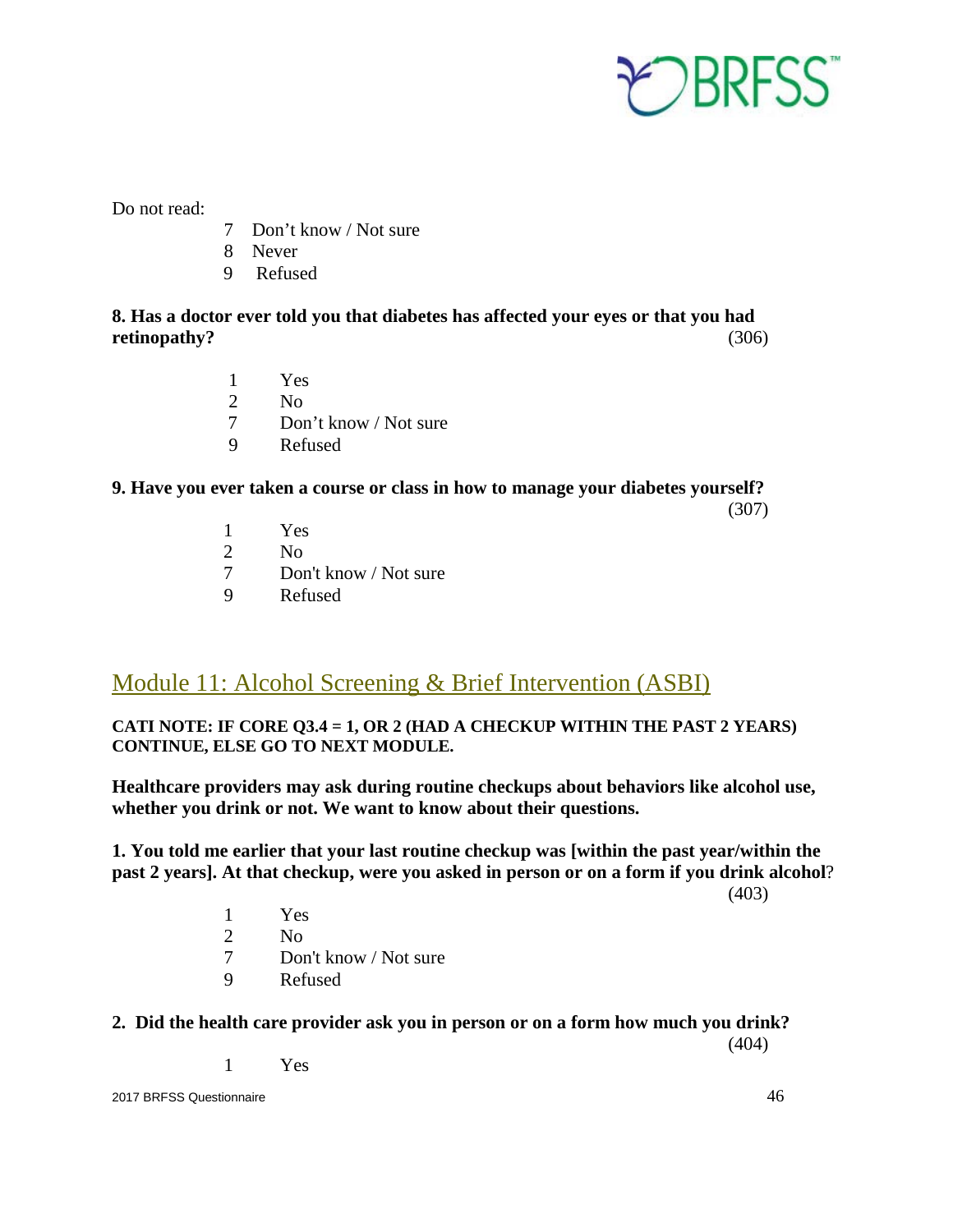

- 2. No
- 7 Don't know / Not sure
- 9 Refused

#### 3. **Did the healthcare provider specifically ask whether you drank [5 FOR MEN /4 FOR WOMEN] or more alcoholic drinks on an occasion?** (405)

- 1 Yes
- 2 No
	- 7 Don't know / Not sure
	- 9 Refused

#### **4. Were you offered advice about what level of drinking is harmful or risky for your health?** (406)

- 1 Yes
- 2 No
	- 7 Don't know / Not sure
	- 9 Refused

**[CATI NOTE: IF QUESTION 1, 2, OR 3 = 1 (YES) CONTINUE, ELSE GO TO NEXT MODULE.] 5. Healthcare providers may also advise patients to drink less for various reasons. At your last routine checkup, were you advised to reduce or quit your drinking?** (407)

- 1 Yes
- $\frac{2}{7}$  No<br>7 Dot
- Don't know / Not sure
- 9 Refused

### <span id="page-46-0"></span>Module 13: Sugar Sweetened Beverages

1**. During the past 30 days, how often did you drink regular soda or pop that contains sugar? Do not include diet soda or diet pop.** (424-426)

Please read: **You can answer times per day, week, or month: for example, twice a day, once a week, and so forth.** 

> $1 \quad \text{times per day}$  $2 \quad - \quad$  Times per week  $3 \quad - \quad$  Times per month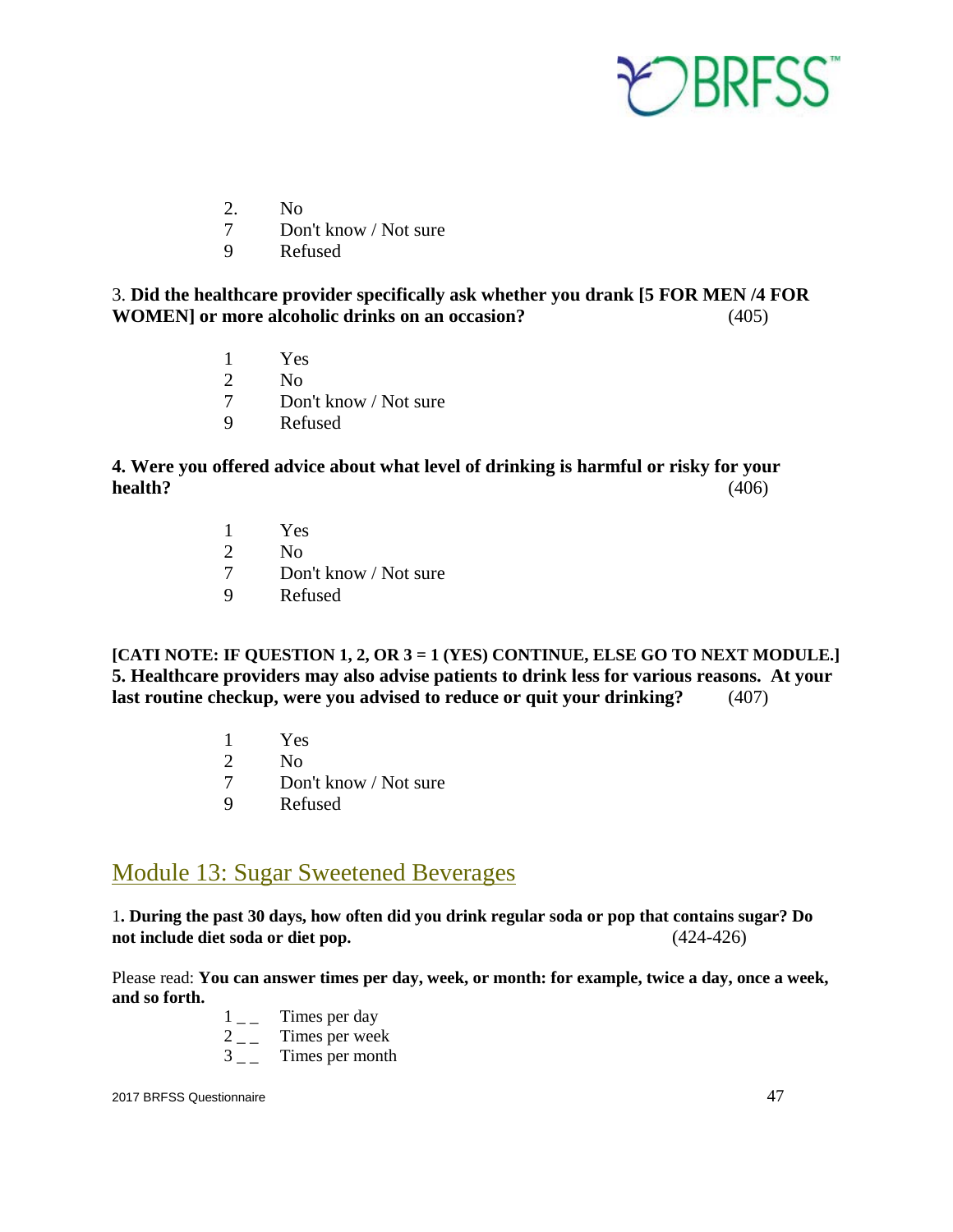

888 None 777 Don't know / Not sure 999 Refused

**2. During the past 30 days, how often did you drink sugar-sweetened fruit drinks (such as Koolaid™ and lemonade), sweet tea, and sports or energy drinks (such as Gatorade™ and Red Bull™)? Do not include 100% fruit juice, diet drinks, or artificially sweetened drinks.** 

(427-429)

Please read: **You can answer times per day, week, or month: for example, twice a day, once a week, and so forth.**

- $1\qquad$  Times per day
- $2 -$  Times per week<br>3 Times per month
- Times per month

Do not read:

888 None 777 Don't know / Not sure 999 Refused

### <span id="page-47-0"></span>Module 15: Marijuana

#### **1. During the past 30 days, on how many days did you use marijuana or hashish?**

(432-433)

- $(1-30)$  Number of Days
- 88 None (0 days) **[GO TO NEXT MODULE]**
- 77 Don't know/not sure **[GO TO NEXT MODULE]**
- 99 Refused **[GO TO NEXT MODULE]**

#### **2. [CATI NOTE: ASKED ONLY OF CURRENT MARIJUANA USERS]. During the past 30 days, what was the primary mode you used marijuana? Please select one. Did you…**

(434) Please read:

- **1** Smoke it (for example, in a joint, bong, pipe, or blunt).<br> **2** Eat it (for example, in brownies, cakes, cookies, or cand
- Eat it (for example, in brownies, cakes, cookies, or candy)
- **3 Drink it (for example, in tea, cola, or alcohol)**
- **4 Vaporize it (for example, in an e-cigarette-like vaporizer or another vaporizing device)**
- **5 Dab it (for example, using waxes or concentrates).**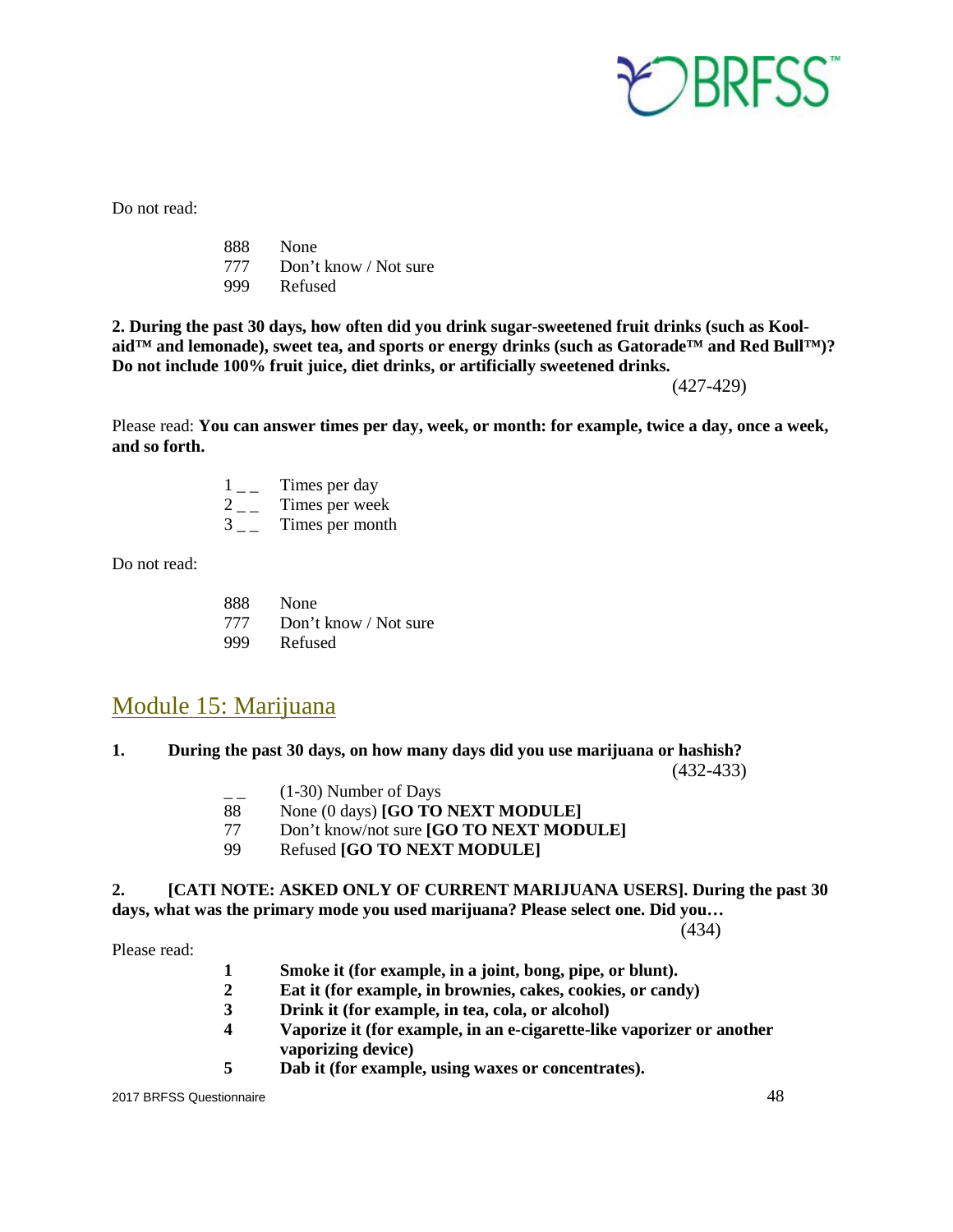

 **6 Use it some other way.**

Do not read:

- 7 Don't know/not sure
- 9 Refused

**3. [CATI NOTE: ASKED ONLY OF CURRENT MARIJUANA USERS]. When you used marijuana or hashish during the past 30 days, was it for medical reasons to treat or decrease symptoms of a health condition, or was it for non-medical reasons to get pleasure or satisfaction (such as: excitement, to "fit in" with a group, increased awareness, to forget worries, for fun at a social gathering).** (435)

Read if necessary:

- 1 Only for medical reasons to treat or decrease symptoms of a health condition
- 2 Only for non-medical purposes to get pleasure or satisfaction
- 3 Both medical and non-medical reasons

Do not read:

- 7 Don't know/Not sure
- 9 Refused

### <span id="page-48-0"></span>Module 16: Preconception Health/Family Planning

#### **[CATI NOTE: IF RESPONDENT IS FEMALE AND GREATER THAN 49 YEARS OF AGE, HAS HAD A HYSTERECTOMY, IS PREGNANT, OR IF RESPONDENT IS MALE GO TO THE NEXT MODULE.]**

**The next set of questions asks you about your thoughts and experiences with family planning. Please remember that all of your answers will be kept confidential.**

#### **1. Did you or your partner do anything the last time you had sex to keep you from getting pregnant?** (436)

- 1 Yes<br>2 No I
	- 2 No **[GO TO Q3]**
- 3 No partner/not sexually active **[GO TO NEXT MODULE]**
- 4 Same sex partner **[GO TO NEXT MODULE]**
- 5 **Has had a Hysterectomy <b>[GO TO NEXT MODULE]**<br>
7 Don't know/Not sure **[GO TO 03]**
- 7 Don't know/Not sure **[GO TO Q3]**
- 9 Refused **[GO TO Q3].**

#### **2. What did you or your partner do the last time you had sex to keep you from getting pregnant?**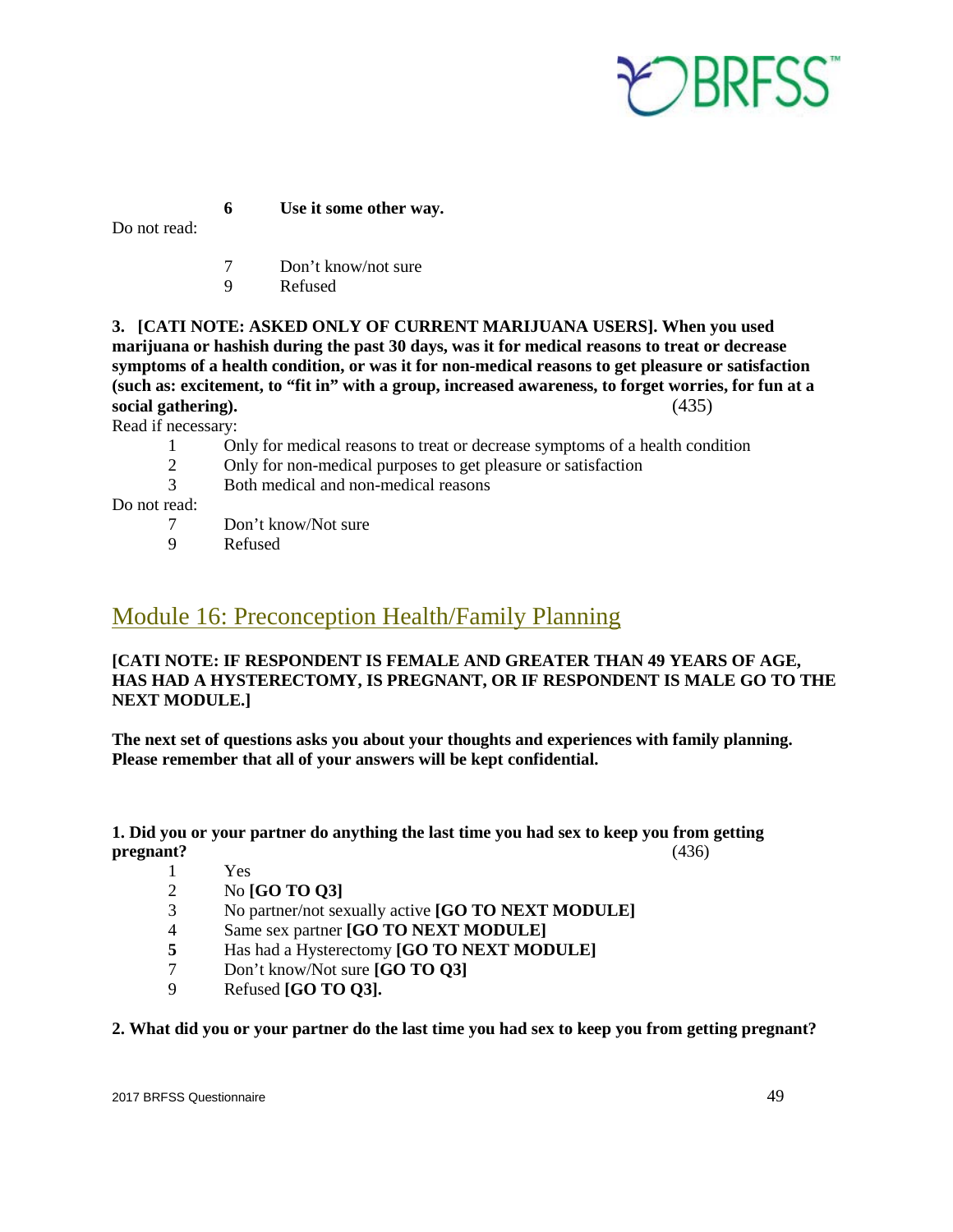

#### **INTERVIEWER NOTE: IF RESPONDENT REPORTS USING MORE THAN ONE METHOD, PLEASE CODE THE METHOD THAT OCCURS FIRST ON THE LIST.**

**INTERVIEWER NOTE: IF RESPONDENT REPORTS USING** "**CONDOMS,**" **PROBE TO DETERMINE IF** "**FEMALE CONDOMS**" **OR MALE CONDOMS.**"

**INTERVIEWER NOTE: IF RESPONDENT REPORTS USING AN** "**IUD**" **PROBE TO DETERMINE IF** "**LEVONORGESTREL IUD**" **OR** "**COPPER-BEARING IUD.**"

#### **INTERVIEWER NOTE: IF RESPONDENT REPORTS** "**OTHER METHOD,**" **ASK RESPONDENT TO** "**PLEASE BE SPECIFIC**" **AND ENSURE THAT THEIR RESPONSE DOES NOT FIT INTO ANOTHER CATEGORY. IF RESPONSE DOES FIT INTO ANOTHER CATEGORY, PLEASE MARK APPROPRIATELY.**

Read only if necessary: (437-438)

- 01 Female sterilization (ex. Tubal ligation, Essure, Adiana) **[GO TO NEXT MODULE]**
- 02 Male sterilization (vasectomy) **[GO TO NEXT MODULE]**
- 03 Contraceptive implant (ex. Implanon) **[GO TO NEXT MODULE]**
- 04 Levonorgestrel (LEE-voe-nor-JES-trel) (LNG) or hormonal IUD (ex. Mirena) **[GO TO NEXT MODULE]**
- 05 Copper-bearing IUD (ex. ParaGard) **[GO TO NEXT MODULE]**
- 06 IUD, type unknown **[GO TO NEXT MODULE]**
- 07 Shots (ex. Depo-Provera) **[GO TO NEXT MODULE]**
- 08 Birth control pills, any kind **[GO TO NEXT MODULE]**
- 09 Contraceptive patch (ex. Ortho Evra) **[GO TO NEXT MODULE]**
- 10 Contraceptive ring (ex. NuvaRing) **[GO TO NEXT MODULE]**
- 11 Male condoms **[GO TO NEXT MODULE]**
- 12 Diaphragm, cervical cap, sponge **[GO TO NEXT MODULE]**
- 13 Female condoms **[GO TO NEXT MODULE]**<br>14 Not having sex at certain times (rhythm or nature
	- Not having sex at certain times (rhythm or natural family planning) **[GO TO NEXT MODULE]**
- 15 Withdrawal (or pulling out) **[GO TO NEXT MODULE]**
- 16 Foam, jelly, film, or cream **[GO TO NEXT MODULE]**
- 17 Emergency contraception (morning after pill) **[GO TO NEXT MODULE]**
- 18 Other method **[GO TO NEXT MODULE]**

Do not read:

- 77 Don't know/Not sure
- 99 Refused

**Some reasons for not doing anything to keep you from getting pregnant the last time you had sex might include wanting a pregnancy, not being able to pay for birth control, or not thinking that you can get pregnant.**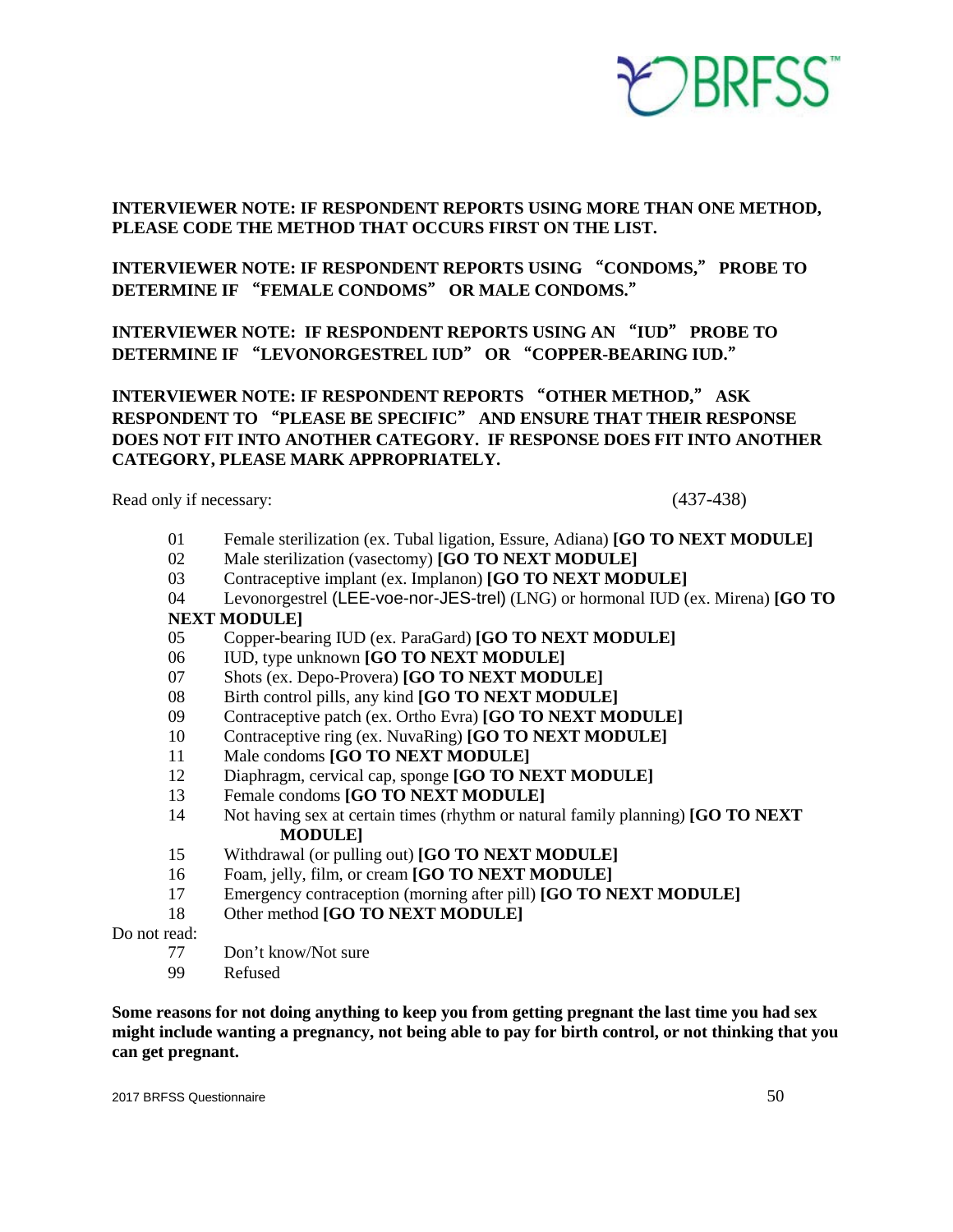

#### **3. What was your main reason for not doing anything the last time you had sex to keep you from getting pregnant?** (439-440)

#### **INTERVIEWER NOTE: IF RESPONDENT REPORTS** "**OTHER REASON,**" **ASK RESPONDENT TO** "**PLEASE SPECIFY**" **AND ENSURE THAT THEIR RESPONSE DOES NOT FIT INTO ANOTHER CATEGORY. IF RESPONSE DOES FIT INTO ANOTHER CATEGORY, PLEASE MARK APPROPRIATELY.**

Read only if necessary:

- 01 You didn't think you were going to have sex/no regular partner
- 02 You just didn't think about it
- 03 Don't care if you get pregnant
- 04 You want a pregnancy
- 05 You or your partner don't want to use birth control
- 06 You or your partner don't like birth control/side effects
- 07 You couldn't pay for birth control
- 08 You had a problem getting birth control when you needed it
- 09 Religious reasons
- 10 Lapse in use of a method
- 11 Don't think you or your partner can get pregnant (infertile or too old)
- 12 You had tubes tied (sterilization)
- 13 You had a hysterectomy
- 14 Your partner had a vasectomy (sterilization)
- 15 You are currently breast-feeding
- 16 You just had a baby/postpartum
- 17 You are pregnant now
- 18 Same sex partner
- 19 Other reasons
- 77 Don't know/Not sure
- 99 Refused

### <span id="page-50-0"></span>Module 21: Caregiving

**People may provide regular care or assistance to a friend or family member who has a health problem or disability.**

**1. During the past 30 days, did you provide regular care or assistance to a friend or family member who has a health problem or disability?** (457)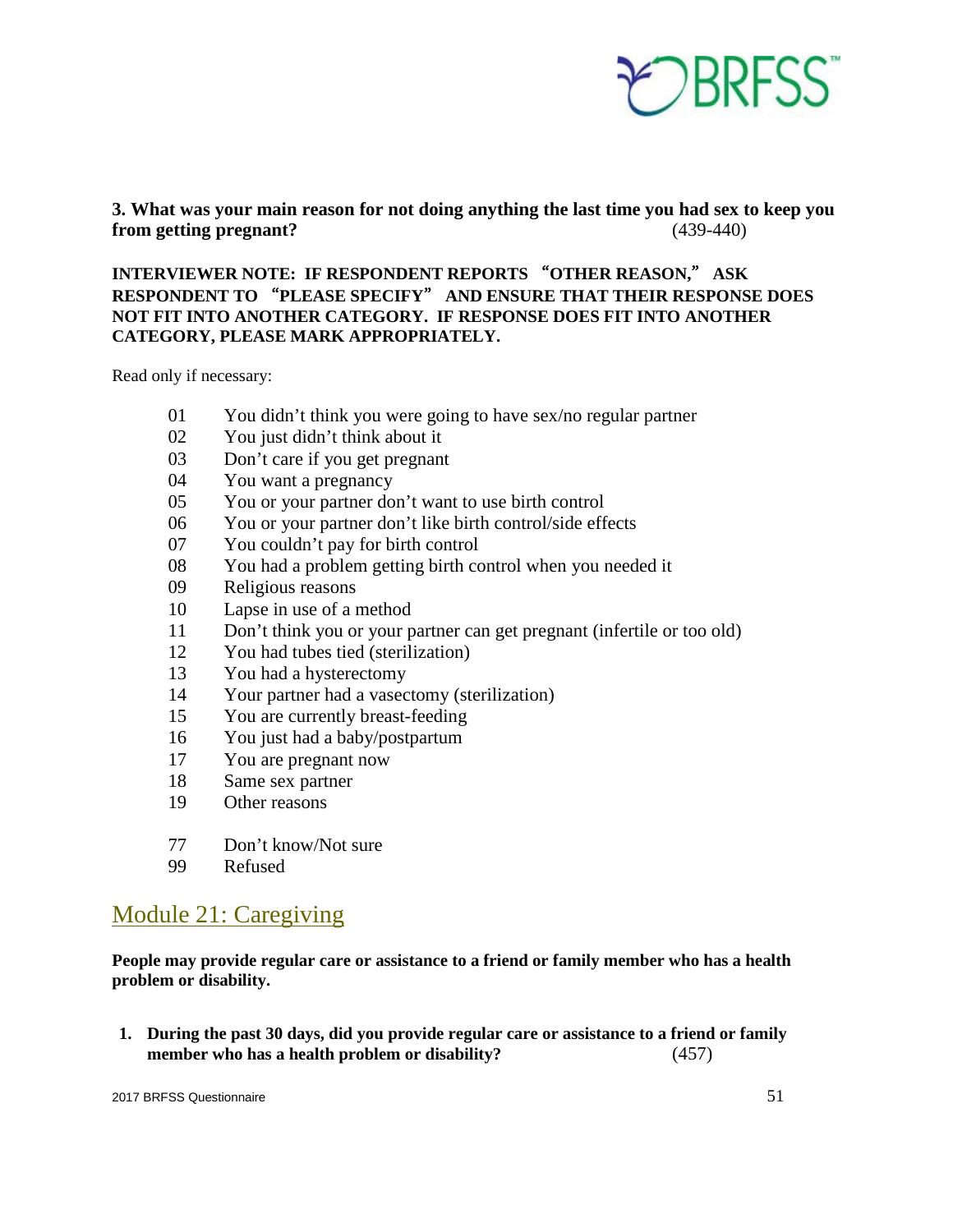

**INTERVIEWER INSTRUCTIONS: If caregiving recipient has died in the past 30 days, say "I'm so sorry to hear of your loss." and code 8.** 

- 1. Yes
- 

2. No **[GO TO QUESTION 9]**

- 8 Caregiving recipient died in past 30 days<br>9 Refused
- 

7 Don't know/Not sure **[GO TO QUESTION 9]**<br>8 Caregiving recipient died in past 30 days **[GO TO NEXT MODULE]** [GO TO QUESTION 9]

#### **2. What is his or her relationship to you? For example is he or she your mother or daughter or father or son?** (458-459)

#### **INTERVIEWER NOTE: IF MORE THAN ONE PERSON, SAY: "PLEASE REFER TO THE PERSON TO WHOM YOU ARE GIVING THE MOST CARE."**

#### **INTERVIEWER INSTRUCTION: DO NOT READ; CODE RESPONSE USING THESE CATEGORIES.**

- 01 Mother
- 02 Father
- 03 Mother-in-law
- 04 Father-in-law
- 05 Child
- 06 Husband
- 07 Wife
- 08 Same-sex partner
- 09 Brother or brother-in-law
- 10 Sister or sister-in-law
- 11 Grandmother
- 12 Grandfather
- 13 Grandchild
- 14 Other relative
- 15 Non-relative/Family friend
- 16 Unmarried partner
- 77 Don't know/Not sure
- 99 Refused

#### **3. For how long have you provided care for that person? Would you say…**

(460)

Please read: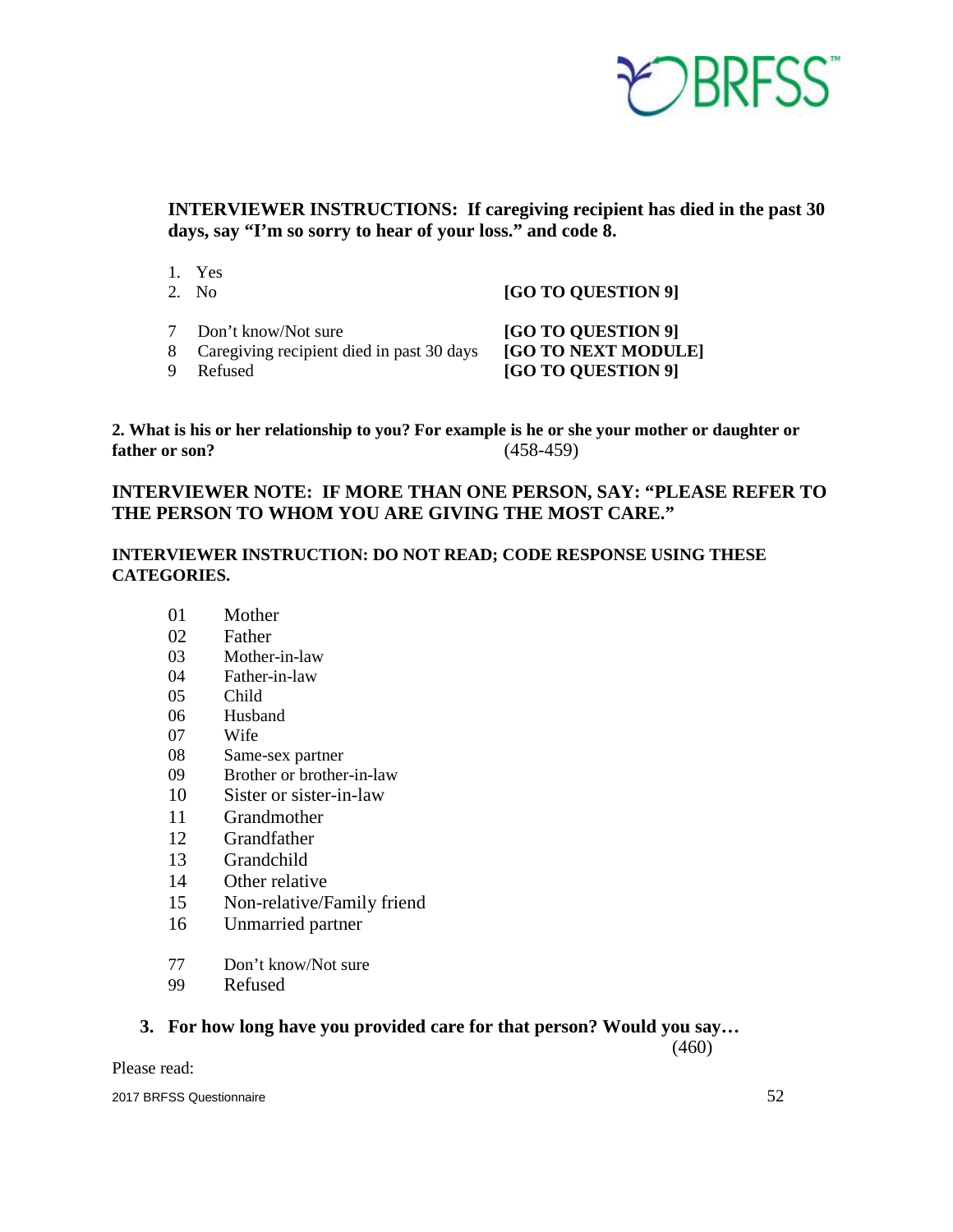

- **1 Less than 30 days**
- **2 1 month to less than 6 months**
- **3 6 months to less than 2 years**
- **4 2 years to less than 5 years**
- **5 5 years or more**

- 7 Don't Know/ Not Sure
- 9 Refused
- **4. In an average week, how many hours do you provide care or assistance? Would you say…** (461)

Please read:

- **1 Up to 8 hours per week**
- **2 9 to 19 hours per week**
- **3 20 to 39 hours per week**
- **4 40 hours or more**

Do not read:

- 7 Don't know/Not sure
- 9 Refused

#### **5. What is the main health problem, long-term illness, or disability that the person you care for has?** (462-463)

Read if necessary: **Please tell me which one of these conditions would you say is the major problem?**

#### **[DO NOT READ: RECORD ONE RESPONSE]**

- 1 Arthritis/Rheumatism
- 2 Asthma
- 3 Cancer
- 4 Chronic respiratory conditions such as Emphysema or COPD
- 5 Dementia and other Cognitive Impairment Disorders such as Alzheimer's disease
- 6 Developmental Disabilities such as Autism, Down's Syndrome, and Spina Bifida
- 7 Diabetes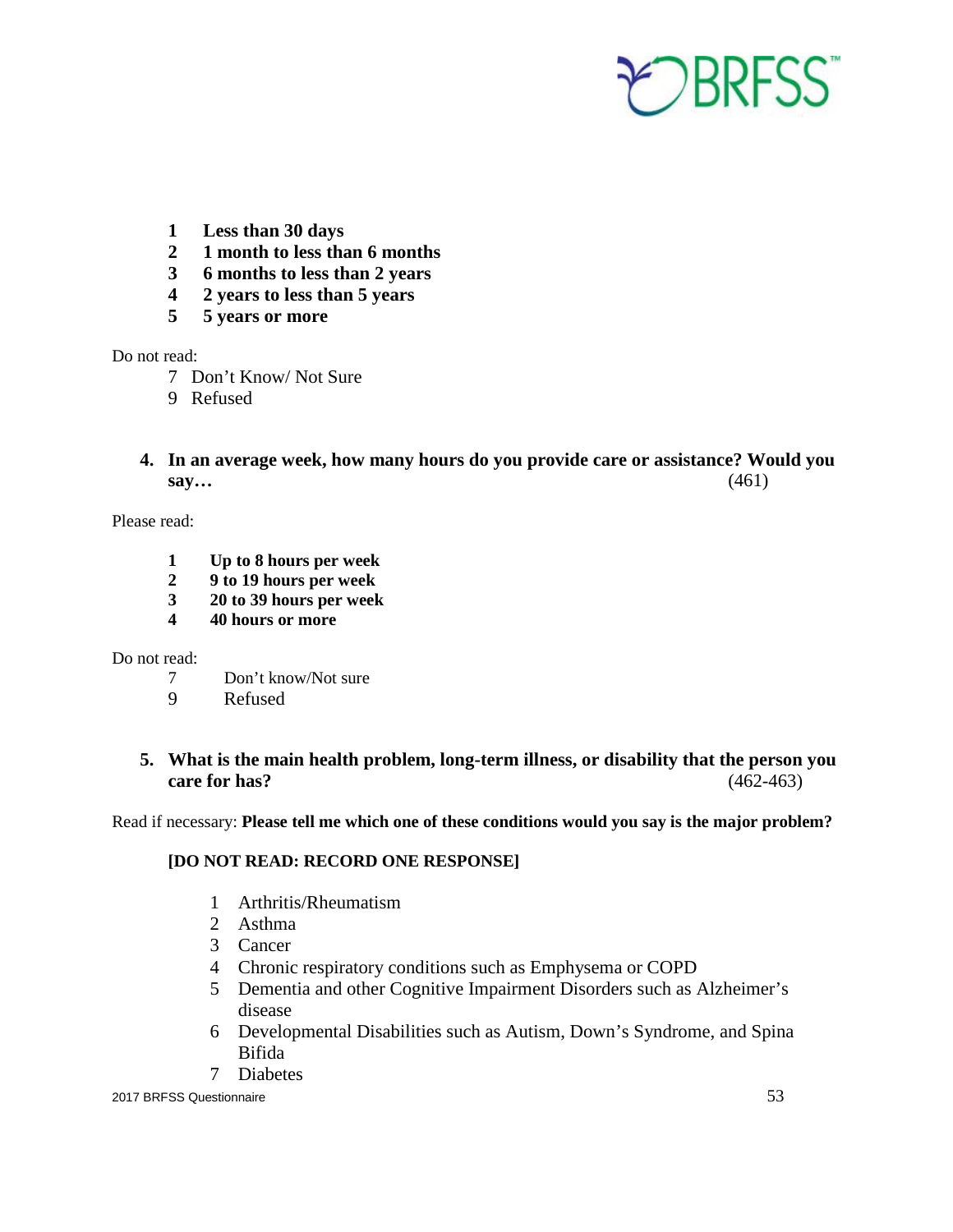

- 8 Heart Disease, Hypertension
- 9 Human Immunodeficiency Virus Infection (HIV)
- 10 Mental Illnesses, such as Anxiety, Depression, or Schizophrenia
- 11 Other organ failure or diseases such as kidney or liver problems
- 12 Substance Abuse or Addiction Disorders
- 13 Injuries, including broken bones
- 14 Old age/infirmity/frailty
- 15 Other

- 77 Don't know/Not sure 99 Refused
- **6. In the past 30 days, did you provide care for this person by…**

**Managing personal care such as giving medications, feeding, dressing, or bathing?**

(464)

- 1 Yes
- 2 No
- 7 Don't Know /Not Sure
- 9 Refused
- **7. In the past 30 days, did you provide care for this person by…**

 **Managing household tasks such as cleaning, managing money, or preparing meals?**

(465)

- 1 Yes
- 2 No
- 7 Don't Know /Not Sure
- 9 Refused
- **8. Of the following support services, which one do you most need, that you are not currently getting?** (466)

#### **[INTERVIEWER NOTE: IF RESPONDENT ASKS WHAT RESPITE CARE IS]: Respite care means short-term breaks for people who provide care.**

Please read options  $1 - 6$ :

**1. Classes about giving care, such as giving medications**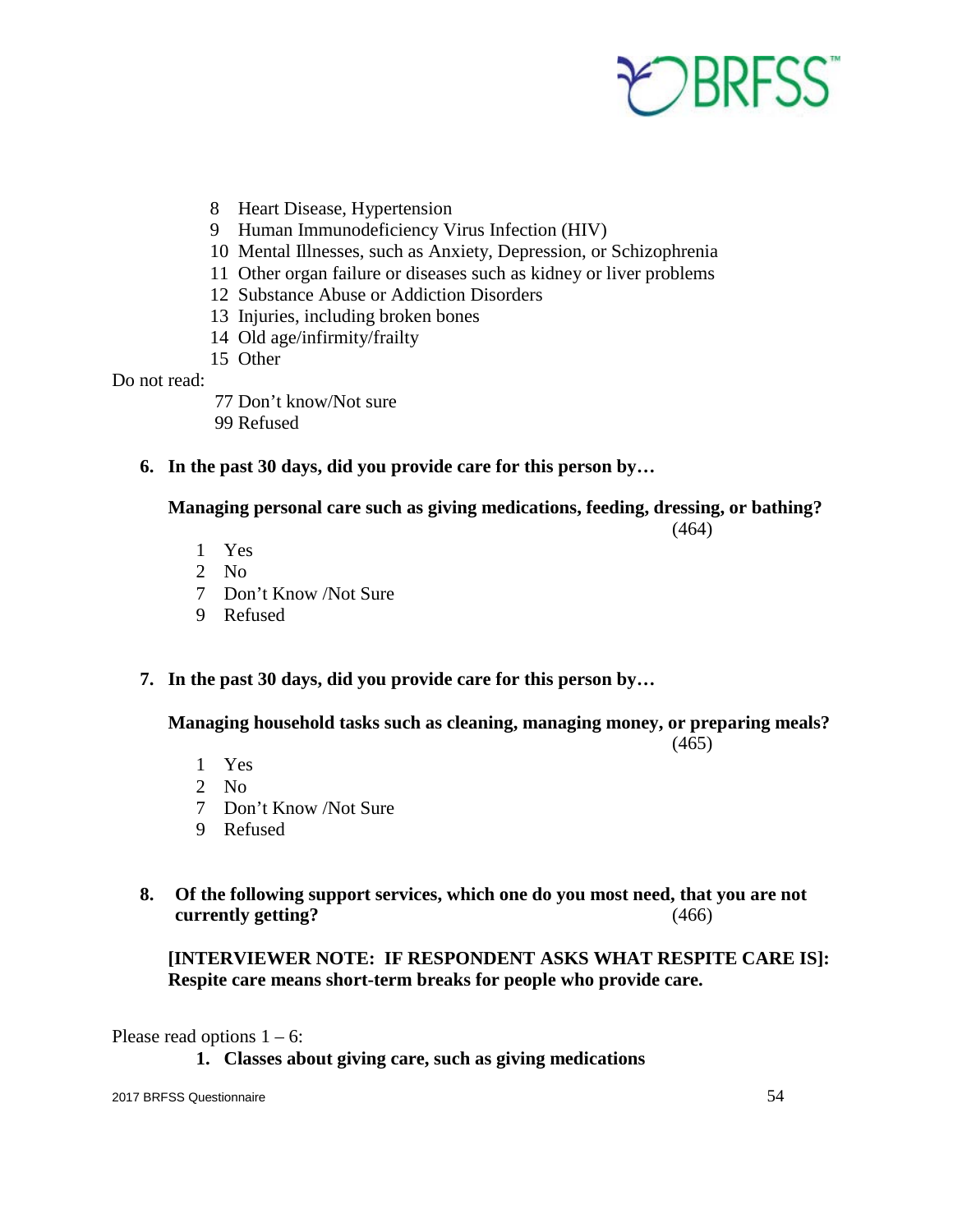

- **2. Help in getting access to services**
- **3. Support groups**
- **4. Individual counseling to help cope with giving care**
- **5. Respite care**
- **6. You don't need any of these support services**

- 7 Don't Know /Not Sure
- 9 Refused

#### **[If Q1 = 1 or 8, GO TO NEXT MODULE]**

- **9. In the next 2 years, do you expect to provide care or assistance to a friend or family member who has a health problem or disability?** (467)
	- 1 Yes
	- 2 No
	- 7 Don't know/Not sure
	- 9 Refused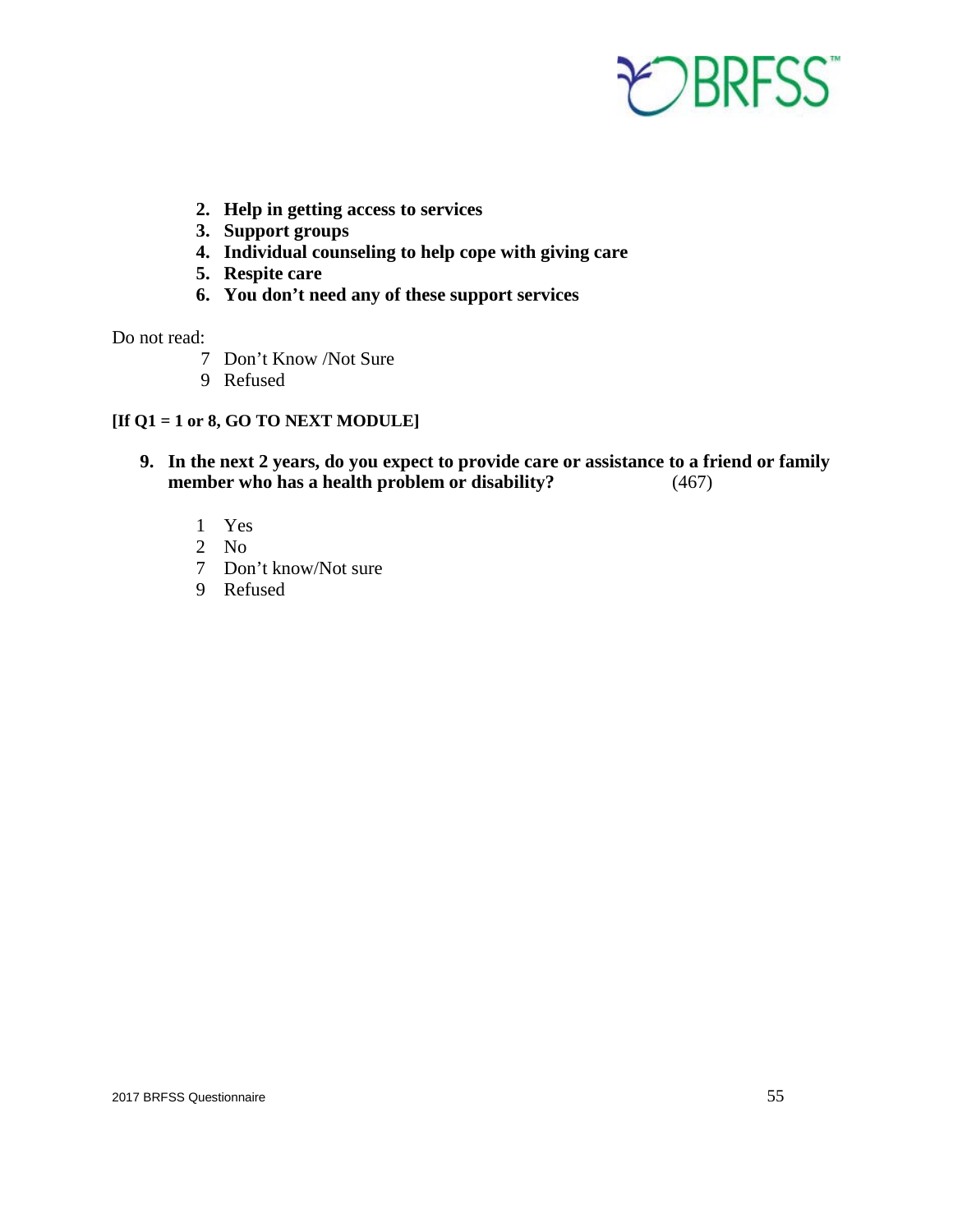

# <span id="page-55-0"></span>State-Added Questions

### <span id="page-55-1"></span>Screen Time

#### **AKA.1**

**How many hours a day, on average, do you spend watching TV, videos, DVDs or using the computer outside of work?**

- 01 24 hours (specify)
- 55 Less than one hour
- 66 Less than daily
- 77 Don't know/Not sure
- 88 Do not watch TV, videos or use the computer outside of work
- 99 Refused

### <span id="page-55-2"></span>Actions to Control High Blood Pressure

#### **[CATI: ASK IF CDCQ4.1 = 1]**

**Earlier you told us you have been told by a doctor, nurse, or other health professional that you have high blood pressure.**

#### **AKB.1**

#### **Has a doctor or other health professional EVER advised you to take medication to help lower or control your high blood pressure?**

- 1 Yes
- 2 No
- 7 Don't know/Not sure
- 9 Refused

### **[CATI: ASK IF CDCQ4.1 = 1]**

#### **AKB.2**

**About how long has it been since you last had your blood pressure taken by a doctor, nurse, or other health professional?**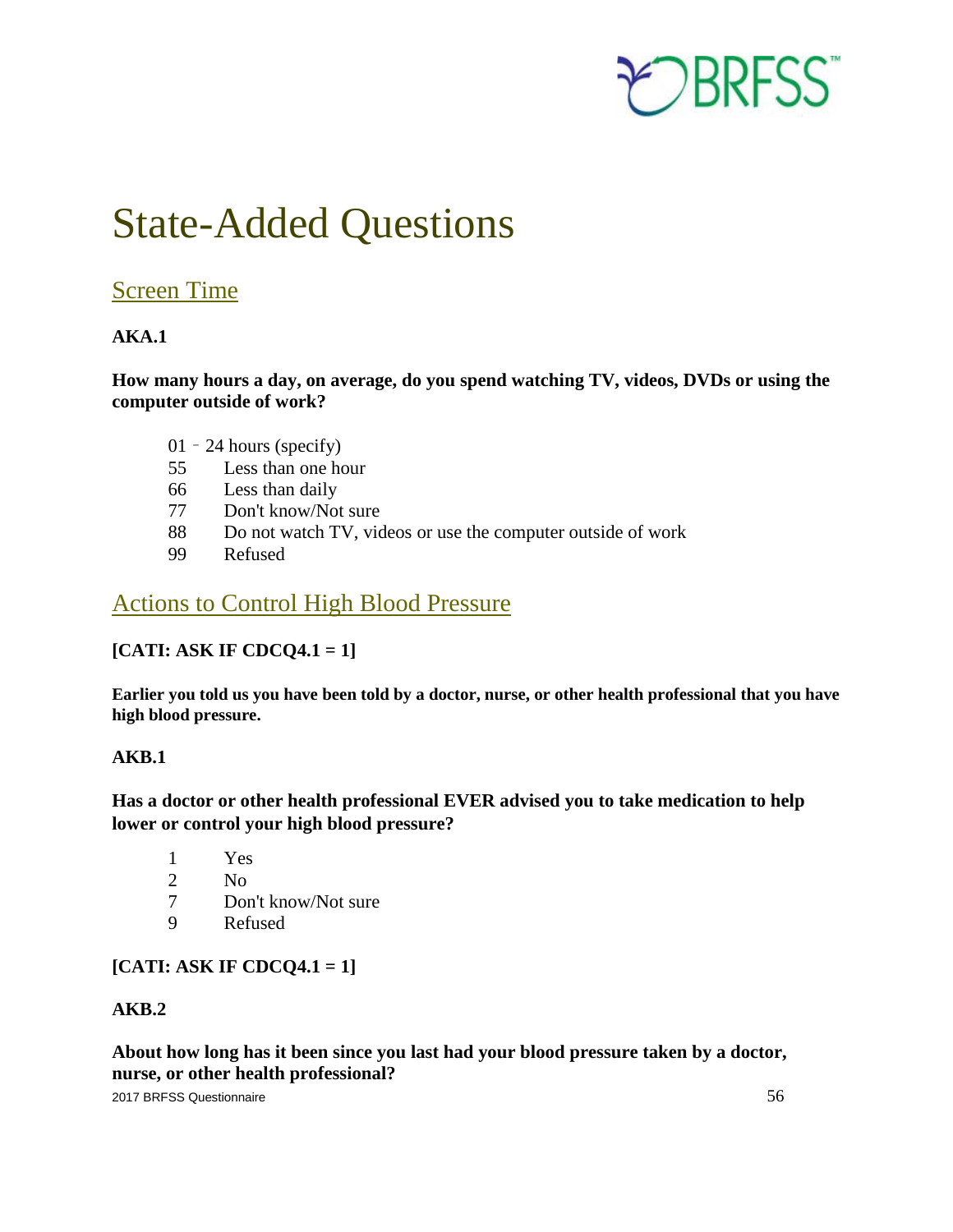

- 1 Within the past 6 months
- 2 Within the past year
- 3 Within the past 2 years
- 4 Within the past 5 years
- 5 5 or more years ago
- 7 Don't know/Not sure
- 8 Never
- 9 Refused

### <span id="page-56-0"></span>Tobacco Use

#### **[CATI: ASK IF CDCQ9.5 = 1, 2]**

#### **[CATI: Place Question AKC.1 right after CDCQ9.5 in CATI coding.]**

#### **AKC.1**

#### **Which smokeless tobacco products do you currently use? Chewing tobacco, snuff, Snus, or Iq'mik\* (also known as Blackbull)? [ Probe for which.]**

- 1 Yes, chewing tobacco
- 2 Yes, snuff
- 3 Yes, Iq'mik or blackbull
- 4 Yes, snus
- 5 Yes other (specify) (20 characters)
- Don't ask:
	- 7 Don't Know/Not Sure
	- 9 Refused

Answers mark all that apply

#### **[CATI: IF CDCQ9.2 = 3 (NOT AT ALL) AND CDCQ9.4<05 CONTINUE. OTHERWISE, GO TO NEXT SECTION.]**

[Note: Addition of option 9 ("More than 2 years ago (but less than 5 years ago)").]

#### **AKC.2**

#### **Earlier we asked about when you last smoked a cigarette, EVEN one or two PUFFS. Now we are asking…**

**About how long has it been since you last smoked cigarettes regularly? Was that…:**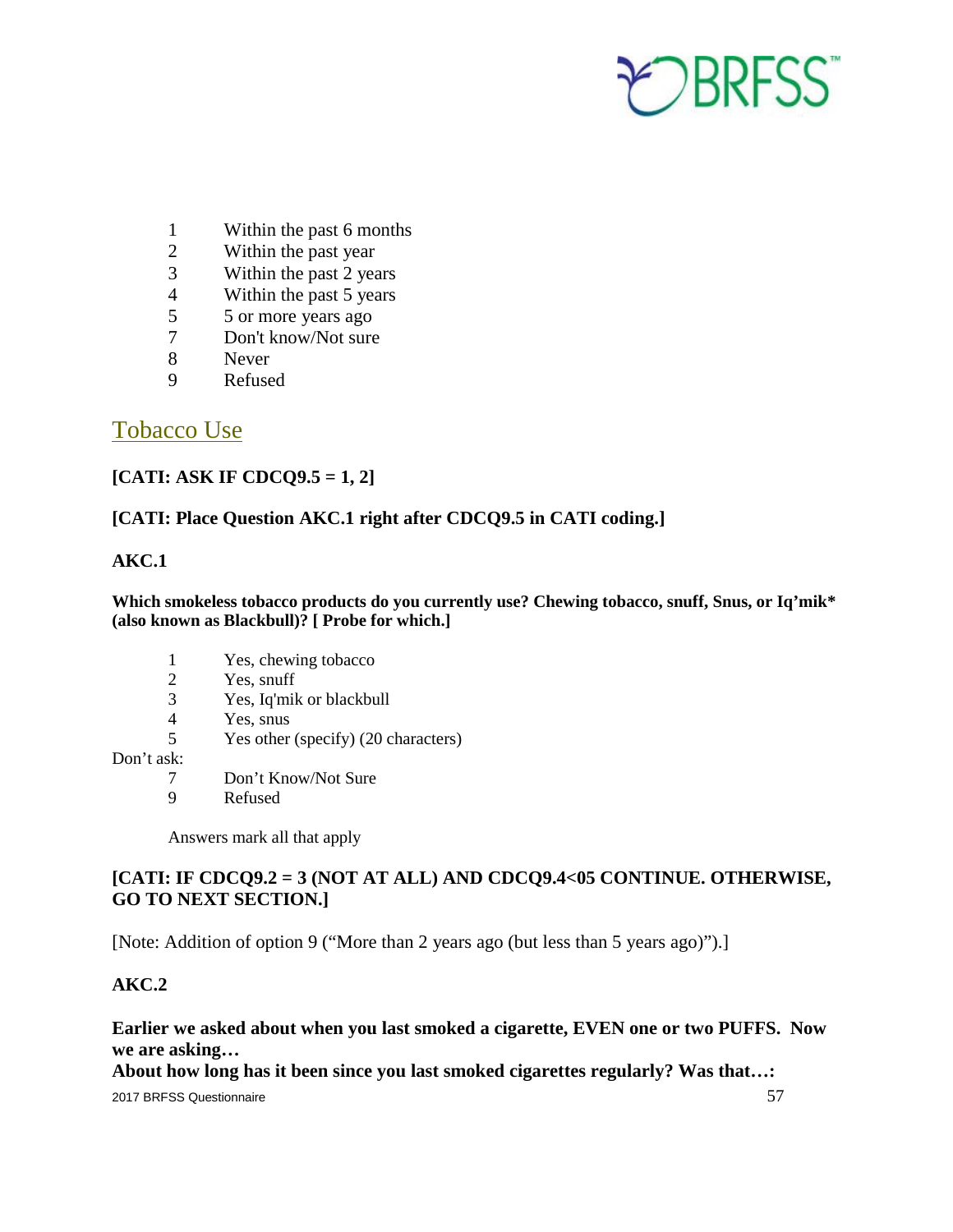

- 10 At least 5 years ago
- 09 More than 2 years ago (but less than 5 years ago)
- 08 More than a year ago (but less than 2 years ago)
- 07 About a year ago [Interviewer note if needed: that is, roughly 12 months]
- 06 At least 6 months ago but less than one year ago
- 05 At least 3 months ago but less than 6 months ago
- 04 At least 30 days ago but less than 3 months ago
- 03 At least 7 days ago but less than 30 days ago
- 02 At least 24 hours ago but less than 7 days ago
- 01 Within the past 25 hours
- 77 Don't Know/Not Sure
- 99 Refused

[INTERVIEWER NOTE: Pause between each response category to allow respondent to answer "Yes" or "No" to each category; if respondent refuses at any level, code 99. If respondent answers "Don't know" or "Not sure" at any level, ask about the next level. If respondent answers "Don't know" or "Not sure" to two levels in a row, code 77 (Don't know/Not sure).]

### <span id="page-57-0"></span>E-Cigarettes

#### **[CATI: ASK IF CDCQ10.2 = 1,2]**

#### **AKD.1**

**Previously, you told us you currently use e-cigarettes or other electronic vaping products. During the past 30 days, on how many days did you use an e-cigarette or other electronic vapor product?** 

- 0-30 Number of Days
- 88 None
- 77 Don't Know/Not Sure
- 99 Refused

### <span id="page-57-1"></span>Sexual Orientation

#### **AKE.1**

**Now I'm going to ask you a question about sexual orientation. Do you think of yourself as: A. Gay or lesbian, B. Straight, that is, not lesbian or gay, C. Bisexual, or D. Something else?**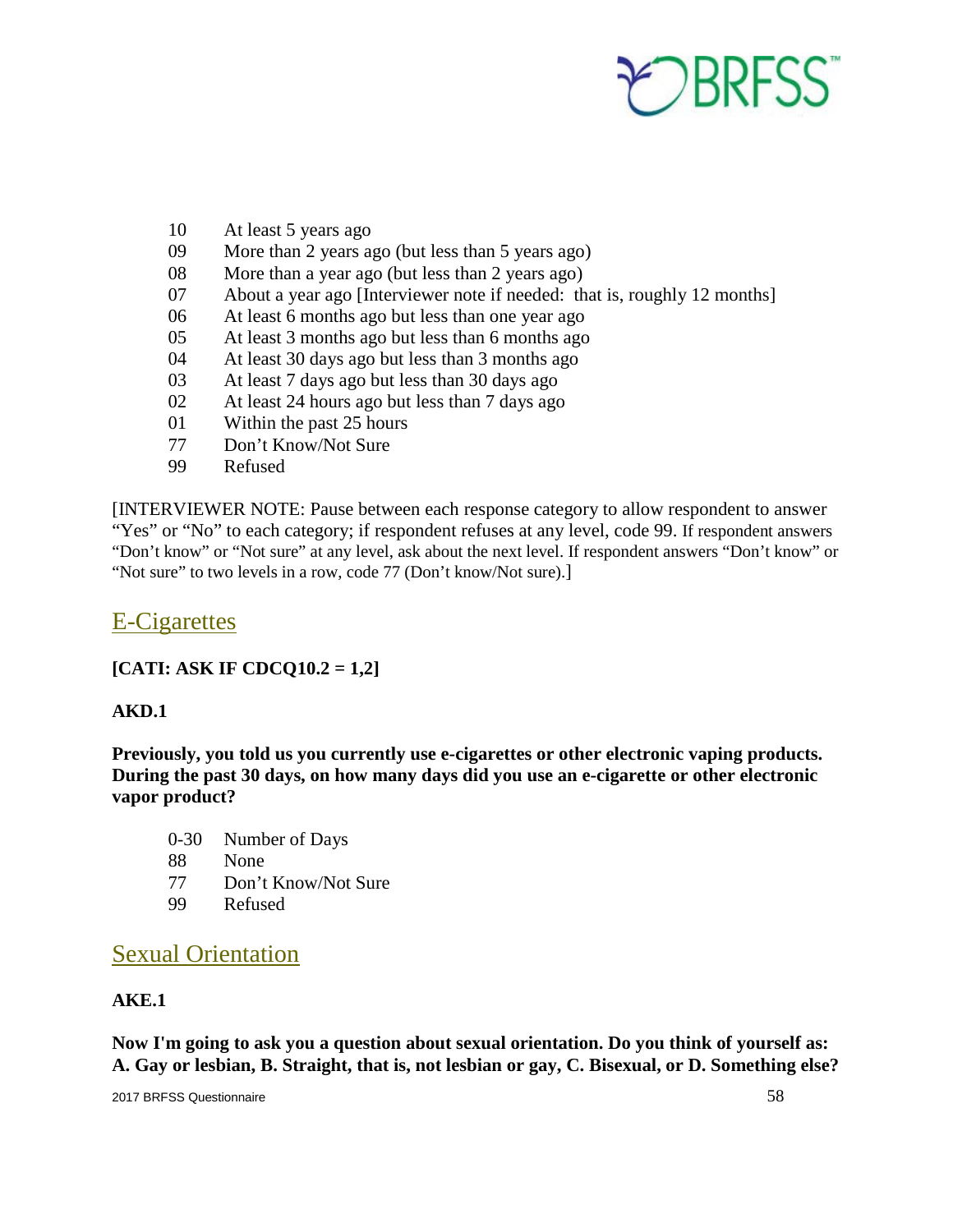

[INTERVIEWER NOTE: Please read the letters with the answer categories, so that respondent may use either the letter or words to give their answer. You may use the descriptions below if respondent asks for clarification.]

#### [INTERVIEWER NOTE, IF NEEDED SAY:

"Research has shown that some sexual minority community members have important health risk factors, such as smoking. We are collecting information about sexual orientation to learn whether this is true in Alaska. You don't have to answer any question if you don't want."]

#### [INTERVIEWER NOTE, IF NEEDED SAY:

"Gay or Lesbian— A person who is gay or lesbian is primarily attracted to people of the same sex.

Straight— A person who is "straight" is primarily attracted to people of the opposite sex.

Bisexual— A person who is bisexual attracted to people of either sex."]

[INTERVIEWER CODING NOTE: If respondent replies that they are "homosexual," please code with "gay or lesbian". If respondent replies that they are "heterosexual," please code with "straight".]

- 2 Gay or Lesbian
- 1 Straight, that is, not lesbian or gay
- 3 Bisexual
- 4 Something else (specify)
- 7 Don't Know/Not Sure
- 9 Refused

### <span id="page-58-0"></span>Exposure to Domestic Violence and/or Sexual Assault

I'd like to ask you some questions about events that can happen during a person's lifetime. This information will allow us to better understand certain problems, and may help others in the future. This is a sensitive topic and some people may feel uncomfortable with these questions. At the end of this section, I will give you the contact information for an organization that can provide information for these issues. Please keep in mind that you can ask me to skip any question you do not want to answer.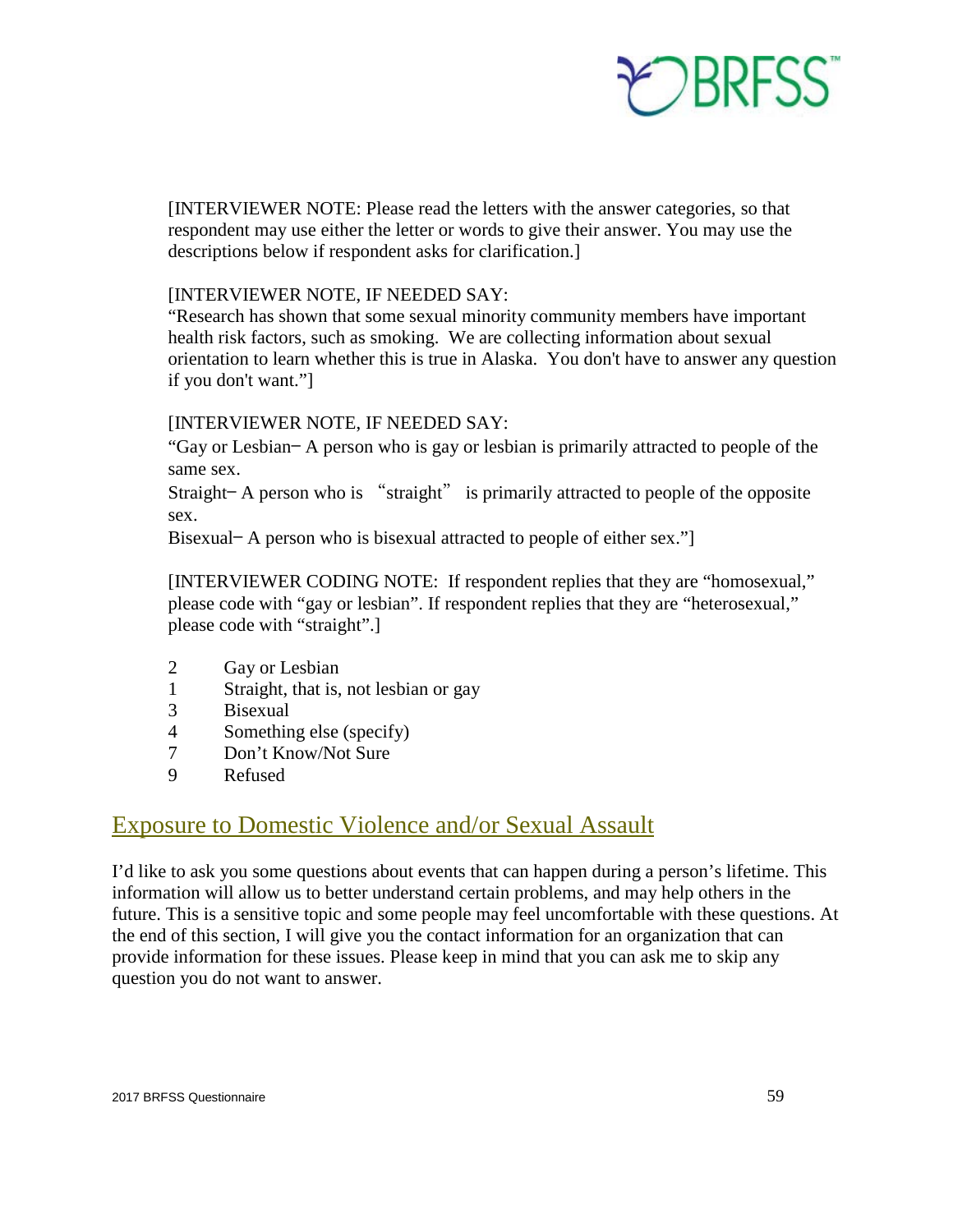

#### **AKF.1**

**As a child, did you ever see or hear one of your parents or guardians being hit, slapped, punched, shoved, kicked, or otherwise physically hurt by their spouse or partner?**

- 1 Yes
- 2 No
- 7 Don't know/Not sure
- 9 Refused

#### **AKF.2**

**Has anyone ever made you take part in any sexual activity when you really did not want to- -including touch that made you uncomfortable?**

- 1 Yes
- 2 No
- 7 Don't know/Not sure
- 9 Refused

#### **AKF.3**

**In your lifetime, has an intimate partner ever hit, slapped, punched, shoved, kicked, choked, hurt, or threatened you?**

- 1 Yes
- 2 No
- 7 Don't know/Not sure<br>9 Refused
- **Refused**

#### **AKF.4**

**In the past 5 years, have you ever feared for your safety or been hit, slapped, kicked, choked, or otherwise physically hurt by a current or former intimate partner?**

- 1 Yes<br>2 No
- N<sub>o</sub>
- 7 Don't know/Not sure
- 9 Refused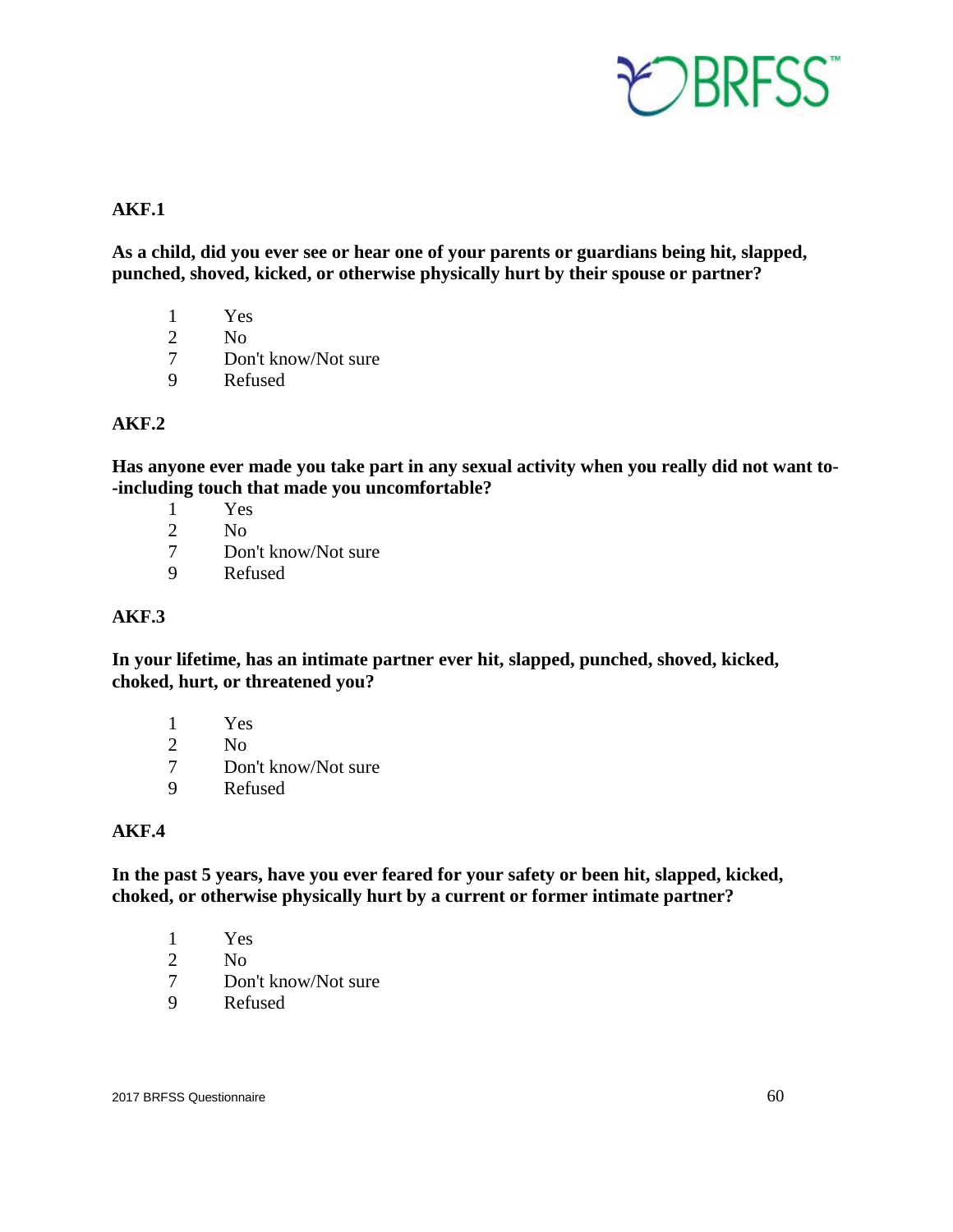

### <span id="page-60-0"></span>CLOSING STATEMENT

**That was my last question. Everyone's answers will be combined to help us provide information about the health practices of people in this state. Thank you very much for your time and cooperation.**